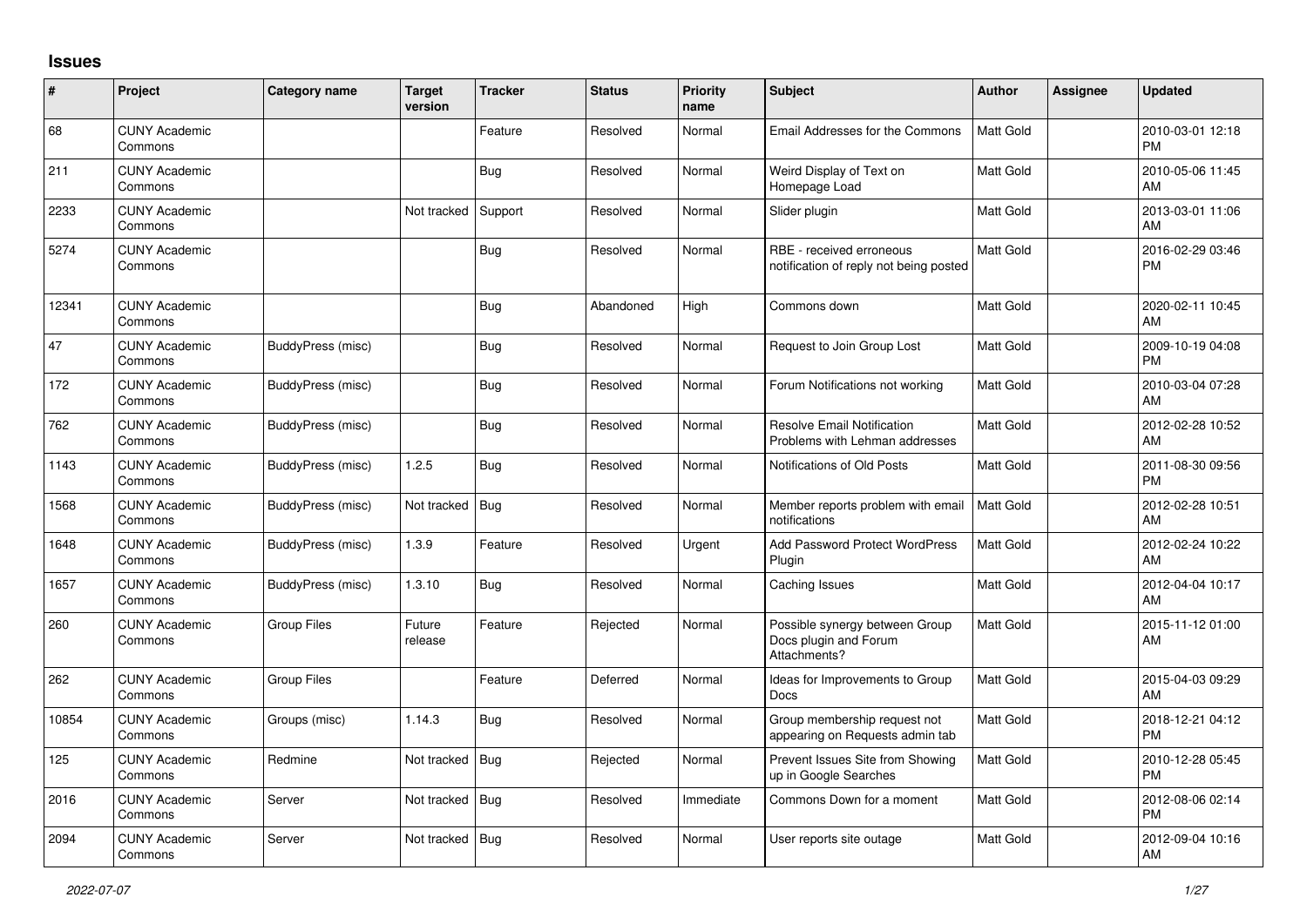| $\#$ | Project                         | Category name            | <b>Target</b><br>version | <b>Tracker</b> | <b>Status</b> | <b>Priority</b><br>name | <b>Subject</b>                                     | <b>Author</b>    | <b>Assignee</b> | <b>Updated</b>                |
|------|---------------------------------|--------------------------|--------------------------|----------------|---------------|-------------------------|----------------------------------------------------|------------------|-----------------|-------------------------------|
| 121  | <b>CUNY Academic</b><br>Commons | Upgrades                 |                          | Feature        | Resolved      | Normal                  | Create Domain Aliasing for<br>UserVoice Account    | Matt Gold        |                 | 2010-03-01 12:34<br><b>PM</b> |
| 52   | <b>CUNY Academic</b><br>Commons | Wiki                     |                          | Feature        | Deferred      | Low                     | Upgrade FCK Editor to Latest<br>version            | <b>Matt Gold</b> |                 | 2015-04-01 09:18<br>PM        |
| 54   | <b>CUNY Academic</b><br>Commons | Wiki                     |                          | Feature        | Rejected      | Normal                  | Install MediaWiki Stat Extension                   | Matt Gold        |                 | 2015-04-01 09:19<br><b>PM</b> |
| 297  | <b>CUNY Academic</b><br>Commons | Wiki                     |                          | <b>Bug</b>     | Resolved      | Normal                  | Lost write privileges to wiki images<br>directory  | Matt Gold        |                 | 2010-08-25 05:47<br><b>PM</b> |
| 162  | <b>CUNY Academic</b><br>Commons | WordPress (misc)         |                          | <b>Bug</b>     | Resolved      | Normal                  | File Size Error on Upload                          | Matt Gold        |                 | 2010-03-22 03:49<br><b>PM</b> |
| 170  | <b>CUNY Academic</b><br>Commons | WordPress (misc)         |                          | <b>Bug</b>     | Resolved      | Normal                  | Security Certificate Out of Date                   | Matt Gold        |                 | 2010-05-11 05:28<br><b>PM</b> |
| 263  | <b>CUNY Academic</b><br>Commons | WordPress (misc)         |                          | Bug            | Resolved      | Normal                  | site is slooooooow                                 | Matt Gold        |                 | 2010-06-21 03:01<br><b>PM</b> |
| 285  | <b>CUNY Academic</b><br>Commons | WordPress (misc)         | Not tracked              | Bug            | Rejected      | Normal                  | Check Commons mailserver<br>configuration          | Matt Gold        |                 | 2010-12-21 11:58<br>AM        |
| 298  | <b>CUNY Academic</b><br>Commons | WordPress (misc)         |                          | Bug            | Resolved      | Normal                  | User Reports Problem Uploading<br>Images to Blog   | Matt Gold        |                 | 2010-08-25 12:10<br><b>PM</b> |
| 1116 | <b>CUNY Academic</b><br>Commons | WordPress (misc)         | Not tracked              | Bug            | Resolved      | High                    | Image Upload Error                                 | Matt Gold        |                 | 2011-08-27 08:44<br>AM        |
| 1231 | <b>CUNY Academic</b><br>Commons | WordPress (misc)         | Not tracked              | Bug            | Duplicate     | High                    | Inaccessible Site on the Commons                   | Matt Gold        |                 | 2011-10-13 08:56<br>AM        |
| 1362 | <b>CUNY Academic</b><br>Commons | WordPress (misc)         | Not tracked   Bug        |                | Resolved      | High                    | Google Malware Warning                             | Matt Gold        |                 | 2011-11-23 12:15<br><b>PM</b> |
| 1679 | <b>CUNY Academic</b><br>Commons | WordPress (misc)         | Not tracked              | Support        | Resolved      | Immediate               | Remove password-protection from<br>JITP            | Matt Gold        |                 | 2012-03-06 09:48<br>AM        |
| 1827 | <b>CUNY Academic</b><br>Commons | WordPress (misc)         | Not tracked              | Feature        | Resolved      | Normal                  | Domain mapping request                             | Matt Gold        |                 | 2012-04-16 01:20<br><b>PM</b> |
| 1853 | <b>CUNY Academic</b><br>Commons | WordPress (misc)         | Not tracked              | <b>Bug</b>     | Resolved      | Normal                  | CDev public?                                       | Matt Gold        |                 | 2012-04-24 06:20<br><b>PM</b> |
| 1901 | <b>CUNY Academic</b><br>Commons | WordPress (misc)         | Not tracked   Bug        |                | Rejected      | Normal                  | Commons Down                                       | Matt Gold        |                 | 2012-05-22 09:59<br>AM        |
| 2051 | <b>CUNY Academic</b><br>Commons | WordPress (misc)         | Not tracked              | Bug            | Rejected      | Normal                  | User finds Commons blocked due<br>to virus warning | <b>Matt Gold</b> |                 | 2012-08-17 04:35<br><b>PM</b> |
| 38   | <b>CUNY Academic</b><br>Commons | <b>WordPress Plugins</b> | Future<br>release        | Feature        | Deferred      | Normal                  | Possible Upgrade to Sitewide Tags<br>Plugin        | Matt Gold        |                 | 2015-04-01 09:18<br><b>PM</b> |
| 364  | <b>CUNY Academic</b><br>Commons | <b>WordPress Plugins</b> | Future<br>release        | Feature        | New           | Normal                  | <b>Bulletin Board</b>                              | Matt Gold        |                 | 2015-01-05 08:50<br>PM        |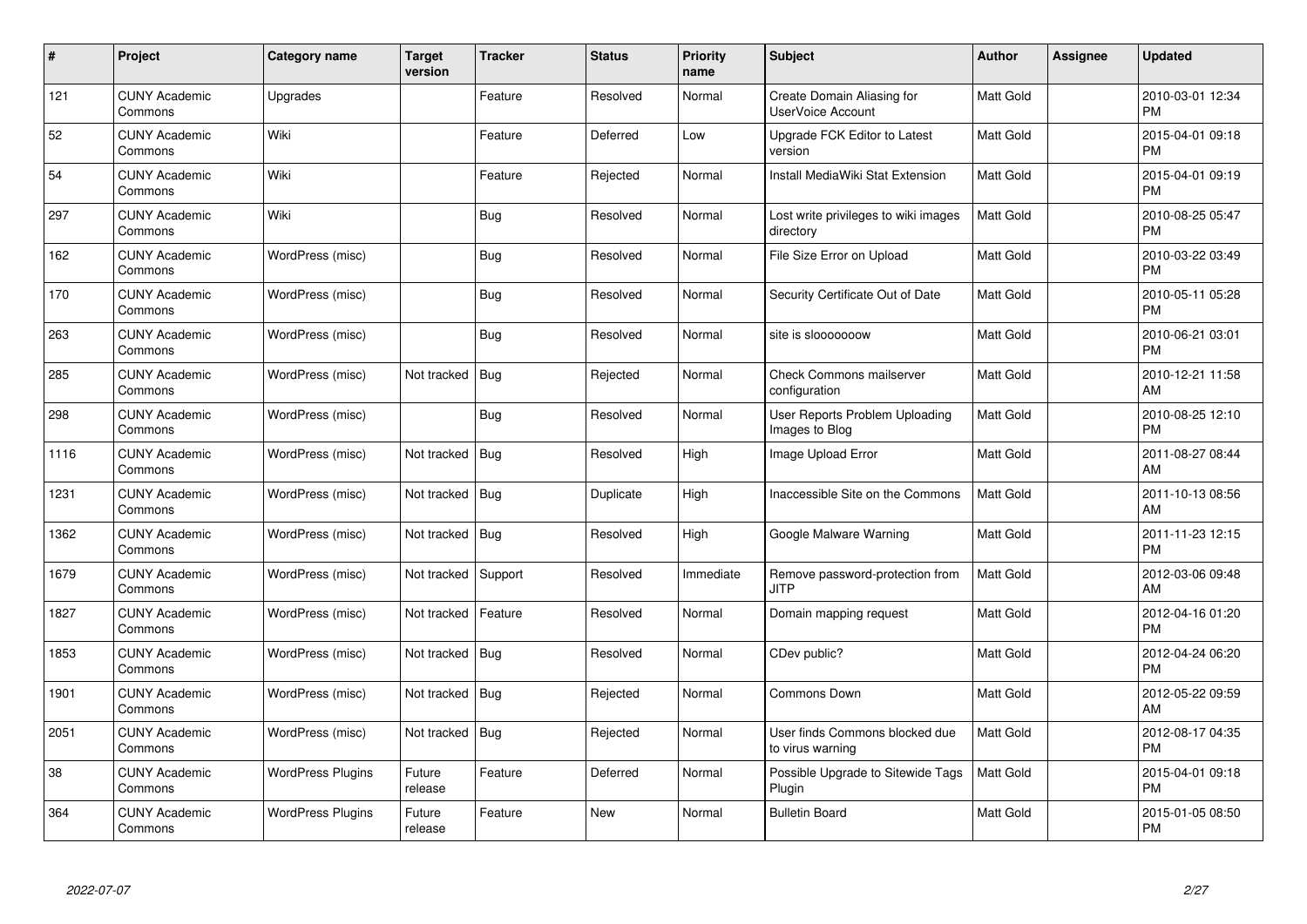| $\vert$ # | Project                         | Category name            | <b>Target</b><br>version | <b>Tracker</b> | <b>Status</b> | <b>Priority</b><br>name | <b>Subject</b>                                                                        | Author           | <b>Assignee</b>     | <b>Updated</b>                |
|-----------|---------------------------------|--------------------------|--------------------------|----------------|---------------|-------------------------|---------------------------------------------------------------------------------------|------------------|---------------------|-------------------------------|
| 4010      | <b>CUNY Academic</b><br>Commons | <b>WordPress Plugins</b> | 1.7.20                   | Bug            | Resolved      | High                    | GC Digital Fellows site down                                                          | Matt Gold        |                     | 2015-04-22 10:30<br>AM        |
| 2643      | <b>NYCDH Community Site</b>     |                          |                          | Bug            | Resolved      | Normal                  | WordPress update through<br>dashboard failed                                          | Matt Gold        |                     | 2013-10-11 01:46<br><b>PM</b> |
| 2664      | <b>NYCDH Community Site</b>     |                          |                          | Bug            | Resolved      | Normal                  | WordPress update fails                                                                | Matt Gold        |                     | 2013-07-31 09:47<br>AM        |
| 5055      | <b>NYCDH Community Site</b>     |                          |                          | Bug            | Resolved      | Normal                  | Up file size limit on forum<br>attachments                                            | Matt Gold        |                     | 2015-12-21 01:30<br><b>PM</b> |
| 133       | <b>CUNY Academic</b><br>Commons |                          |                          | Feature        | Resolved      | Low                     | Add TinyMCE to BP Profiles?                                                           | Matt Gold        | Boone Gorges        | 2010-01-07 01:59<br><b>PM</b> |
| 304       | <b>CUNY Academic</b><br>Commons |                          | Not tracked              | Feature        | Rejected      | Normal                  | Feature Roadmap                                                                       | Matt Gold        | Boone Gorges        | 2010-08-30 04:38<br><b>PM</b> |
| 1197      | <b>CUNY Academic</b><br>Commons |                          | 1.3.13                   | Feature        | Resolved      | Low                     | Remove Quotation Marks from<br><b>Email Notifications of Uploaded</b><br><b>Files</b> | Matt Gold        | Boone Gorges        | 2012-04-16 03:11<br><b>PM</b> |
| 2265      | <b>CUNY Academic</b><br>Commons |                          | Not tracked   Bug        |                | Rejected      | Normal                  | "Need Support" widget in cbox<br>documentation                                        | Matt Gold        | Boone Gorges        | 2012-11-20 01:07<br><b>PM</b> |
| 2267      | <b>CUNY Academic</b><br>Commons |                          |                          | Bug            | Resolved      | Normal                  | Change "Cbox" to "CBOX" in<br>Dashboard Menu                                          | Matt Gold        | Boone Gorges        | 2012-11-18 11:01<br><b>PM</b> |
| 2268      | <b>CUNY Academic</b><br>Commons |                          |                          | Bug            | Rejected      | Normal                  | Add CBOX icon to dashboard<br>menu?                                                   | Matt Gold        | Boone Gorges        | 2012-11-18 10:58<br><b>PM</b> |
| 3642      | <b>CUNY Academic</b><br>Commons |                          |                          | Bug            | Rejected      | Normal                  | Group search hanging                                                                  | Matt Gold        | <b>Boone Gorges</b> | 2014-11-10 12:50<br><b>PM</b> |
| 4196      | <b>CUNY Academic</b><br>Commons |                          |                          | <b>Bug</b>     | Rejected      | High                    | News feed weirdness                                                                   | Matt Gold        | Boone Gorges        | 2015-06-25 03:41<br><b>PM</b> |
| 4640      | <b>CUNY Academic</b><br>Commons |                          |                          | Bug            | Resolved      | Normal                  | Group forum problem                                                                   | <b>Matt Gold</b> | Boone Gorges        | 2015-09-21 03:44<br><b>PM</b> |
| 4641      | <b>CUNY Academic</b><br>Commons |                          | Not tracked              | Bug            | Resolved      | Normal                  | Reply by email going to the wrong<br>address                                          | Matt Gold        | Boone Gorges        | 2015-09-21 04:05<br><b>PM</b> |
| 5954      | <b>CUNY Academic</b><br>Commons |                          | Not tracked              | Feature        | Resolved      | Normal                  | replace video on homepage with<br>featured sites/groups                               | Matt Gold        | Boone Gorges        | 2016-09-23 02:23<br><b>PM</b> |
| 7689      | <b>CUNY Academic</b><br>Commons |                          |                          | Bug            | Duplicate     | Immediate               | <b>Commons in Blank State</b>                                                         | Matt Gold        | Boone Gorges        | 2017-02-15 10:19<br><b>PM</b> |
| 8161      | <b>CUNY Academic</b><br>Commons |                          |                          | Bug            | Rejected      | Normal                  | Contact form info sent to Commons<br>email                                            | Matt Gold        | <b>Boone Gorges</b> | 2017-05-21 10:52<br><b>PM</b> |
| 9112      | <b>CUNY Academic</b><br>Commons |                          | Not tracked              | <b>Bug</b>     | Resolved      | High                    | GCDI site down                                                                        | Matt Gold        | Boone Gorges        | 2018-01-23 10:18<br><b>PM</b> |
| 10538     | <b>CUNY Academic</b><br>Commons |                          |                          | <b>Bug</b>     | Resolved      | Normal                  | "This Site Can't be Reached"                                                          | Matt Gold        | Boone Gorges        | 2018-10-16 09:39<br>PM        |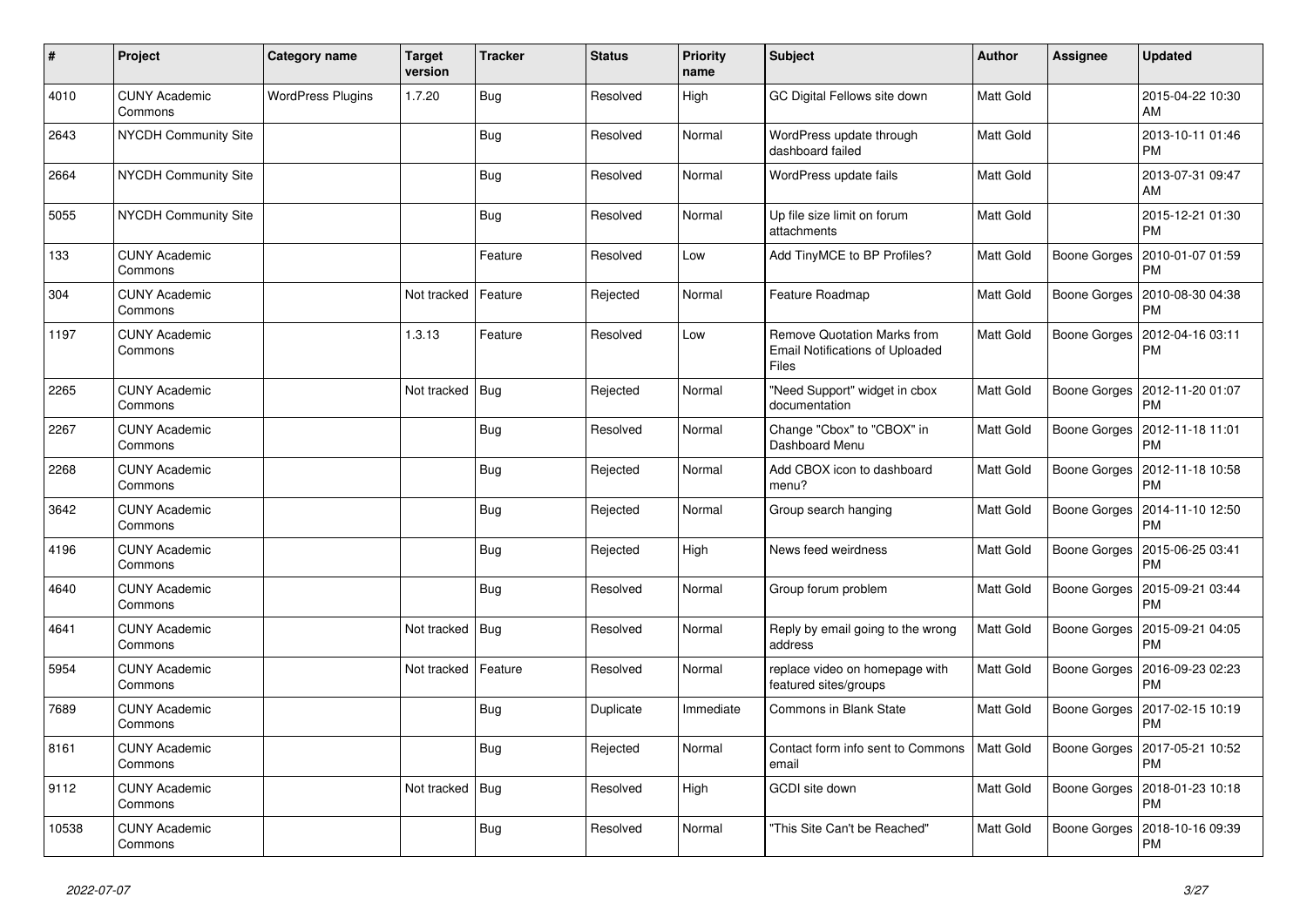| $\pmb{\sharp}$ | Project                         | Category name      | <b>Target</b><br>version | <b>Tracker</b> | <b>Status</b> | <b>Priority</b><br>name | <b>Subject</b>                                                        | <b>Author</b>    | Assignee     | <b>Updated</b>                               |
|----------------|---------------------------------|--------------------|--------------------------|----------------|---------------|-------------------------|-----------------------------------------------------------------------|------------------|--------------|----------------------------------------------|
| 10563          | <b>CUNY Academic</b><br>Commons |                    | 1.13.12                  | Bug            | Resolved      | Urgent                  | cllicking on links from site menu<br>leads to 500 error               | Matt Gold        |              | Boone Gorges   2018-10-23 10:48<br>AM        |
| 11610          | <b>CUNY Academic</b><br>Commons |                    | 1.15.5                   | Bug            | Resolved      | Normal                  | Homepage thumbnails not loading                                       | <b>Matt Gold</b> | Boone Gorges | 2019-06-29 10:38<br><b>PM</b>                |
| 12185          | <b>CUNY Academic</b><br>Commons |                    | 1.16.1                   | Bug            | Resolved      | Immediate               | Group links not working                                               | Matt Gold        | Boone Gorges | 2019-12-10 10:35<br>AM                       |
| 13862          | <b>CUNY Academic</b><br>Commons |                    |                          | <b>Bug</b>     | Resolved      | Normal                  | Under maintenance message                                             | Matt Gold        |              | Boone Gorges   2021-01-28 08:56<br><b>PM</b> |
| 13949          | <b>CUNY Academic</b><br>Commons |                    | Not tracked              | Bug            | <b>New</b>    | Normal                  | Continued debugging of runaway<br>MySQL connections                   | Matt Gold        | Boone Gorges | 2021-09-14 10:42<br>AM                       |
| 14737          | <b>CUNY Academic</b><br>Commons |                    |                          | <b>Bug</b>     | Duplicate     | Normal                  | Final step of group/site clone<br>reloads page                        | Matt Gold        | Boone Gorges | 2021-08-31 11:41<br>AM                       |
| 14896          | <b>CUNY Academic</b><br>Commons |                    |                          | <b>Bug</b>     | Resolved      | Urgent                  | site down for maintenance                                             | Matt Gold        |              | Boone Gorges   2021-10-26 11:01<br>AM        |
| 14951          | <b>CUNY Academic</b><br>Commons |                    | Not tracked              | Bug            | Resolved      | Normal                  | Commons down                                                          | Matt Gold        | Boone Gorges | 2021-11-23 04:21<br><b>PM</b>                |
| 16020          | <b>CUNY Academic</b><br>Commons |                    |                          | Support        | Rejected      | Normal                  | Metaslider Pro                                                        | Matt Gold        | Boone Gorges | 2022-05-10 10:43<br>AM                       |
| 16307          | <b>CUNY Academic</b><br>Commons |                    |                          | <b>Bug</b>     | New           | Normal                  | Add brief messaging to<br>accept/decline group membership<br>requests | Matt Gold        | Boone Gorges | 2022-06-27 06:13<br><b>PM</b>                |
| 8899           | <b>CUNY Academic</b><br>Commons | Accessibility      | 1.13                     | Feature        | Resolved      | Normal                  | <b>Accessibility Fixes</b>                                            | Matt Gold        | Boone Gorges | 2018-04-23 10:55<br>AM                       |
| 8900           | <b>CUNY Academic</b><br>Commons | Accessibility      | Future<br>release        | Feature        | Assigned      | Normal                  | Look into tools to enforce<br>accessibility in WP environment         | Matt Gold        |              | Boone Gorges   2022-04-26 11:59<br>AM        |
| 8901           | <b>CUNY Academic</b><br>Commons | Accessibility      | Future<br>release        | Feature        | Assigned      | Normal                  | Theme analysis for accessibility                                      | Matt Gold        | Boone Gorges | 2022-04-26 11:59<br>AM                       |
| 342            | <b>CUNY Academic</b><br>Commons | Blogs (BuddyPress) | 1.10.2                   | Feature        | Resolved      | Low                     | <b>Blog Listing Displays User Avatars</b><br>Instead of Blog Avatars  | Matt Gold        | Boone Gorges | 2019-12-06 11:08<br>AM                       |
| 1098           | <b>CUNY Academic</b><br>Commons | Blogs (BuddyPress) | 1.6                      | Feature        | Resolved      | Low                     | Create way for people to search<br>through authors on blog listings   | Matt Gold        | Boone Gorges | 2014-03-31 07:01<br><b>PM</b>                |
| 6350           | <b>CUNY Academic</b><br>Commons | Blogs (BuddyPress) | 1.9.31                   | Bug            | Resolved      | Normal                  | Editing blog posts results in activity<br>items                       | Matt Gold        | Boone Gorges | 2016-10-18 09:24<br><b>PM</b>                |
| 8836           | <b>CUNY Academic</b><br>Commons | Blogs (BuddyPress) | Future<br>release        | Feature        | Assigned      | Normal                  | Redesign site launch process                                          | Matt Gold        | Boone Gorges | 2019-10-03 02:49<br><b>PM</b>                |
| 7              | <b>CUNY Academic</b><br>Commons | BuddyPress (misc)  |                          | Bug            | Resolved      | Normal                  | BuddyPress theme error on iPhone                                      | <b>Matt Gold</b> |              | Boone Gorges   2009-09-15 07:39<br><b>PM</b> |
| 30             | <b>CUNY Academic</b><br>Commons | BuddyPress (misc)  |                          | Bug            | Resolved      | Normal                  | Hidden Forum Activity Showing up<br>in News Feed                      | Matt Gold        | Boone Gorges | 2009-09-30 02:51<br><b>PM</b>                |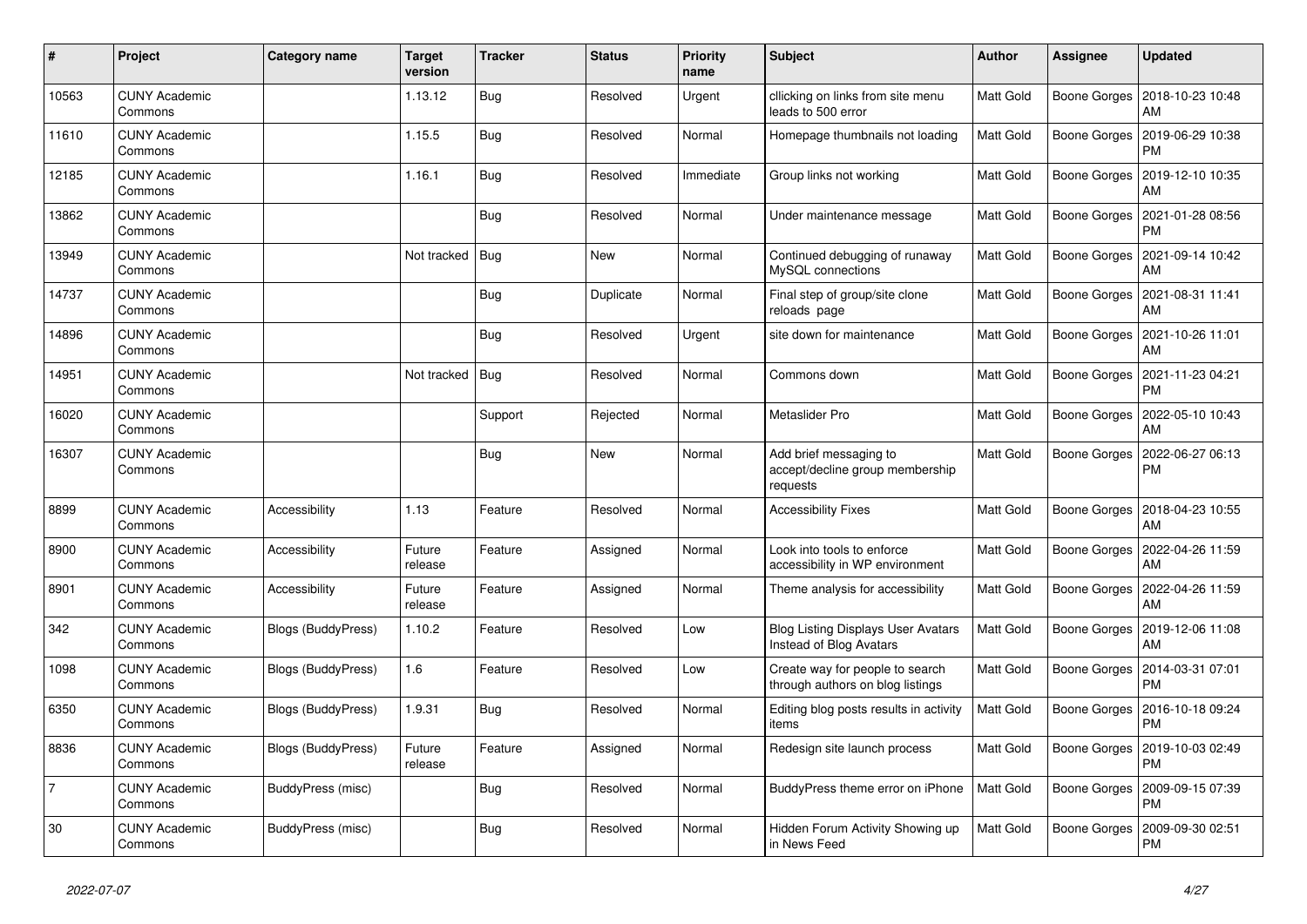| $\#$ | Project                         | Category name     | Target<br>version | <b>Tracker</b> | <b>Status</b> | <b>Priority</b><br>name | <b>Subject</b>                                                       | <b>Author</b>    | Assignee            | <b>Updated</b>                        |
|------|---------------------------------|-------------------|-------------------|----------------|---------------|-------------------------|----------------------------------------------------------------------|------------------|---------------------|---------------------------------------|
| 31   | <b>CUNY Academic</b><br>Commons | BuddyPress (misc) |                   | Feature        | Resolved      | Low                     | Upgrade to BuddyPress 1.1                                            | <b>Matt Gold</b> | Boone Gorges        | 2009-12-08 04:00<br><b>PM</b>         |
| 32   | <b>CUNY Academic</b><br>Commons | BuddyPress (misc) | 1.1               | Feature        | Resolved      | Low                     | Add BP External Group Blogs<br>Plugin                                | <b>Matt Gold</b> | Boone Gorges        | 2010-10-06 05:12<br><b>PM</b>         |
| 34   | <b>CUNY Academic</b><br>Commons | BuddyPress (misc) |                   | Feature        | Resolved      | Low                     | <b>Create Privacy Settings for Profile</b><br>Data                   | <b>Matt Gold</b> | Boone Gorges        | 2010-05-11 06:52<br>PM                |
| 36   | <b>CUNY Academic</b><br>Commons | BuddyPress (misc) | 1.1               | Feature        | Resolved      | Normal                  | Digest Version of Group Forums<br><b>Notification Plugin</b>         | Matt Gold        | Boone Gorges        | 2010-09-26 11:10<br>AM                |
| 37   | <b>CUNY Academic</b><br>Commons | BuddyPress (misc) |                   | Feature        | Resolved      | Low                     | Move Member Search up on<br>Member page                              | <b>Matt Gold</b> | Boone Gorges        | 2009-12-07 08:20<br>AM                |
| 50   | <b>CUNY Academic</b><br>Commons | BuddyPress (misc) |                   | Feature        | Resolved      | Low                     | Give Group Moderators Additional<br>Privileges                       | <b>Matt Gold</b> | Boone Gorges        | 2009-12-08 02:23<br>PM                |
| 53   | <b>CUNY Academic</b><br>Commons | BuddyPress (misc) |                   | <b>Bug</b>     | Resolved      | Normal                  | Search on Group Page Not<br>Working, Leads to Home Page              | <b>Matt Gold</b> | Boone Gorges        | 2009-10-22 10:51<br>AM                |
| 55   | <b>CUNY Academic</b><br>Commons | BuddyPress (misc) |                   | Feature        | Resolved      | Low                     | Length of RSS feed on News page                                      | Matt Gold        |                     | Boone Gorges   2009-10-22 10:32<br>AM |
| 64   | <b>CUNY Academic</b><br>Commons | BuddyPress (misc) |                   | Feature        | Resolved      | Normal                  | Create links to file attachments in<br>BP Forum Subscription Plugin  | <b>Matt Gold</b> | Boone Gorges        | 2009-12-10 01:29<br><b>PM</b>         |
| 66   | <b>CUNY Academic</b><br>Commons | BuddyPress (misc) |                   | Feature        | Resolved      | Normal                  | Remove "Popular" listing from<br><b>Members Widget</b>               | <b>Matt Gold</b> | Boone Gorges        | 2009-11-18 09:20<br>AM                |
| 67   | <b>CUNY Academic</b><br>Commons | BuddyPress (misc) |                   | Feature        | Resolved      | Low                     | Who's Online                                                         | Matt Gold        | Boone Gorges        | 2009-12-08 07:33<br><b>PM</b>         |
| 69   | <b>CUNY Academic</b><br>Commons | BuddyPress (misc) |                   | <b>Bug</b>     | Resolved      | Normal                  | UserName doesn't appear in News<br>Feed Wiki Edit                    | <b>Matt Gold</b> | Boone Gorges        | 2009-12-03 09:33<br>AM                |
| 120  | <b>CUNY Academic</b><br>Commons | BuddyPress (misc) | 1.4               | Feature        | Resolved      | Normal                  | <b>Consider Adding Privacy Options</b><br><b>Plugin for Profiles</b> | Matt Gold        | Boone Gorges        | 2015-11-12 01:02<br>AM                |
| 130  | <b>CUNY Academic</b><br>Commons | BuddyPress (misc) |                   | <b>Bug</b>     | Resolved      | Normal                  | Link to Blog on Group Pages leads<br>back to Group                   | Matt Gold        | Boone Gorges        | 2009-12-10 01:28<br>PM                |
| 134  | <b>CUNY Academic</b><br>Commons | BuddyPress (misc) |                   | <b>Bug</b>     | Resolved      | Low                     | Div Overflow Issue on Mail Interface   Matt Gold                     |                  | <b>Boone Gorges</b> | 2009-12-13 06:28<br>PМ                |
| 138  | <b>CUNY Academic</b><br>Commons | BuddyPress (misc) |                   | Bug            | Resolved      | Normal                  | Broken Links in Forum Notification<br>Emails                         | <b>Matt Gold</b> | Boone Gorges        | 2010-03-02 07:59<br>PM                |
| 143  | <b>CUNY Academic</b><br>Commons | BuddyPress (misc) |                   | <b>Bug</b>     | Resolved      | Normal                  | Friendship Acceptance Error<br>Message                               | Matt Gold        | Boone Gorges        | 2010-05-11 04:44<br><b>PM</b>         |
| 145  | <b>CUNY Academic</b><br>Commons | BuddyPress (misc) |                   | <b>Bug</b>     | Resolved      | Normal                  | Trackbacks are being attributed to<br>ungooglable'                   | Matt Gold        | Boone Gorges        | 2010-05-20 03:07<br><b>PM</b>         |
| 148  | CUNY Academic<br>Commons        | BuddyPress (misc) |                   | <b>Bug</b>     | Resolved      | Normal                  | TinyMCE Problem with URLs in<br>Posts                                | Matt Gold        | Boone Gorges        | 2010-02-25 12:22<br>PM                |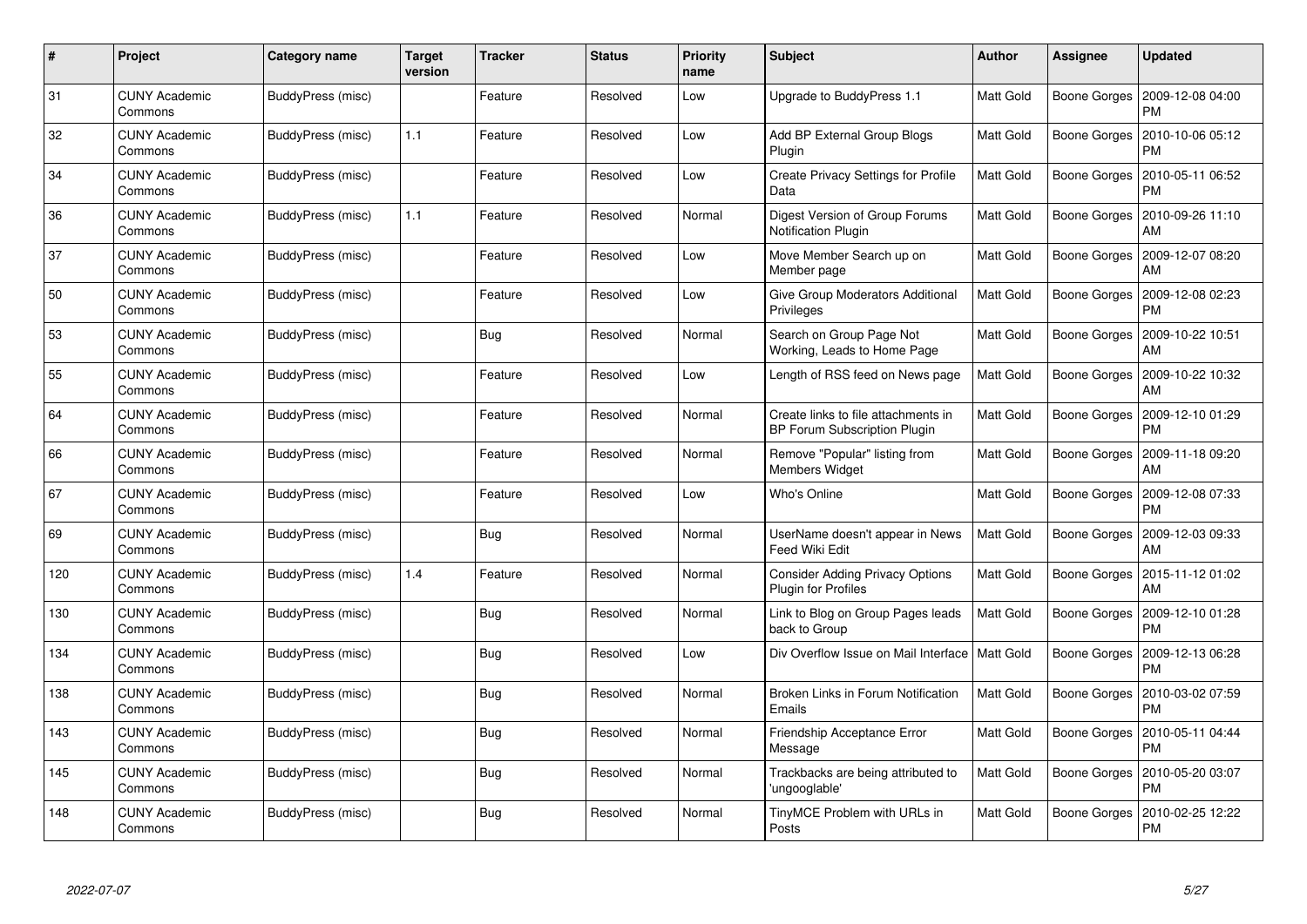| #   | Project                         | Category name     | <b>Target</b><br>version | <b>Tracker</b> | <b>Status</b> | <b>Priority</b><br>name | <b>Subject</b>                                                     | <b>Author</b>    | Assignee     | <b>Updated</b>                |
|-----|---------------------------------|-------------------|--------------------------|----------------|---------------|-------------------------|--------------------------------------------------------------------|------------------|--------------|-------------------------------|
| 149 | <b>CUNY Academic</b><br>Commons | BuddyPress (misc) |                          | <b>Bug</b>     | Resolved      | Normal                  | Email Notifications and TinyMCE                                    | Matt Gold        | Boone Gorges | 2010-01-08 09:33<br><b>PM</b> |
| 152 | <b>CUNY Academic</b><br>Commons | BuddyPress (misc) |                          | Bug            | Resolved      | Normal                  | HTML Tags Added to Email<br><b>Notifications</b>                   | Matt Gold        | Boone Gorges | 2010-05-11 04:52<br>PM        |
| 153 | <b>CUNY Academic</b><br>Commons | BuddyPress (misc) |                          | <b>Bug</b>     | Resolved      | Normal                  | User Asked to login again while<br>trying to submit wire post      | Matt Gold        | Boone Gorges | 2010-05-11 04:48<br>PM        |
| 154 | <b>CUNY Academic</b><br>Commons | BuddyPress (misc) |                          | <b>Bug</b>     | Resolved      | Low                     | Order of posts on Forum page                                       | Matt Gold        | Boone Gorges | 2010-05-11 04:53<br>PM        |
| 155 | <b>CUNY Academic</b><br>Commons | BuddyPress (misc) |                          | <b>Bug</b>     | Resolved      | Normal                  | Problem with Group Blog<br><b>BuddyPress Plugin</b>                | Matt Gold        | Boone Gorges | 2010-01-23 07:19<br>AM        |
| 156 | <b>CUNY Academic</b><br>Commons | BuddyPress (misc) |                          | <b>Bug</b>     | Resolved      | Low                     | Sticky Posts and Recently Active<br><b>Topics List</b>             | Matt Gold        | Boone Gorges | 2010-05-11 05:22<br><b>PM</b> |
| 157 | <b>CUNY Academic</b><br>Commons | BuddyPress (misc) | Not tracked              | Feature        | Rejected      | Normal                  | Conduct a review of BuddyPress<br>plugins                          | Matt Gold        | Boone Gorges | 2016-01-26 12:16<br>AM        |
| 159 | <b>CUNY Academic</b><br>Commons | BuddyPress (misc) |                          | <b>Bug</b>     | Resolved      | Normal                  | Member reports trouble with<br><b>Notification Settings</b>        | Matt Gold        | Boone Gorges | 2010-05-11 04:50<br><b>PM</b> |
| 160 | <b>CUNY Academic</b><br>Commons | BuddyPress (misc) |                          | Bug            | Resolved      | Low                     | Sticky Posts and Recently Active<br><b>Topics List</b>             | <b>Matt Gold</b> | Boone Gorges | 2010-01-21 02:02<br>PM        |
| 173 | <b>CUNY Academic</b><br>Commons | BuddyPress (misc) |                          | Bug            | Resolved      | Normal                  | Blockquote display cut off in mac<br>browsers                      | Matt Gold        | Boone Gorges | 2010-05-11 04:58<br><b>PM</b> |
| 174 | <b>CUNY Academic</b><br>Commons | BuddyPress (misc) |                          | <b>Bug</b>     | Resolved      | Normal                  | College names no longer active<br>links on profiles                | Matt Gold        | Boone Gorges | 2010-05-11 05:00<br><b>PM</b> |
| 177 | <b>CUNY Academic</b><br>Commons | BuddyPress (misc) |                          | Feature        | Resolved      | Normal                  | Allow members to edit forum posts                                  | Matt Gold        | Boone Gorges | 2010-05-11 10:01<br><b>PM</b> |
| 180 | <b>CUNY Academic</b><br>Commons | BuddyPress (misc) |                          | Bug            | Resolved      | Normal                  | Incorrect Link on Friendship<br><b>Request Notification Issues</b> | Matt Gold        | Boone Gorges | 2010-03-13 08:47<br>AM        |
| 181 | <b>CUNY Academic</b><br>Commons | BuddyPress (misc) |                          | <b>Bug</b>     | Resolved      | Low                     | spam comments showing up in<br>activity stream                     | Matt Gold        | Boone Gorges | 2010-06-22 06:53<br>PM        |
| 184 | <b>CUNY Academic</b><br>Commons | BuddyPress (misc) |                          | Support        | Resolved      | Normal                  | Allowing Users to Delete Accounts                                  | Matt Gold        | Boone Gorges | 2010-05-11 09:54<br><b>PM</b> |
| 185 | <b>CUNY Academic</b><br>Commons | BuddyPress (misc) |                          | Bug            | Resolved      | Immediate               | Private Group Info/Documents on<br><b>Activity Stream</b>          | <b>Matt Gold</b> | Boone Gorges | 2010-05-11 05:01<br><b>PM</b> |
| 187 | <b>CUNY Academic</b><br>Commons | BuddyPress (misc) |                          | Bug            | Resolved      | Normal                  | Group Member unable to be<br>promoted to admin status              | Matt Gold        | Boone Gorges | 2010-04-02 09:26<br><b>PM</b> |
| 188 | <b>CUNY Academic</b><br>Commons | BuddyPress (misc) |                          | Feature        | Resolved      | Low                     | Allow Group Documents to be<br>Sorted by Date                      | Matt Gold        | Boone Gorges | 2010-05-11 10:14<br><b>PM</b> |
| 189 | CUNY Academic<br>Commons        | BuddyPress (misc) |                          | <b>Bug</b>     | Resolved      | Normal                  | Trouble Uploading Document                                         | Matt Gold        | Boone Gorges | 2010-05-11 04:31<br>PM        |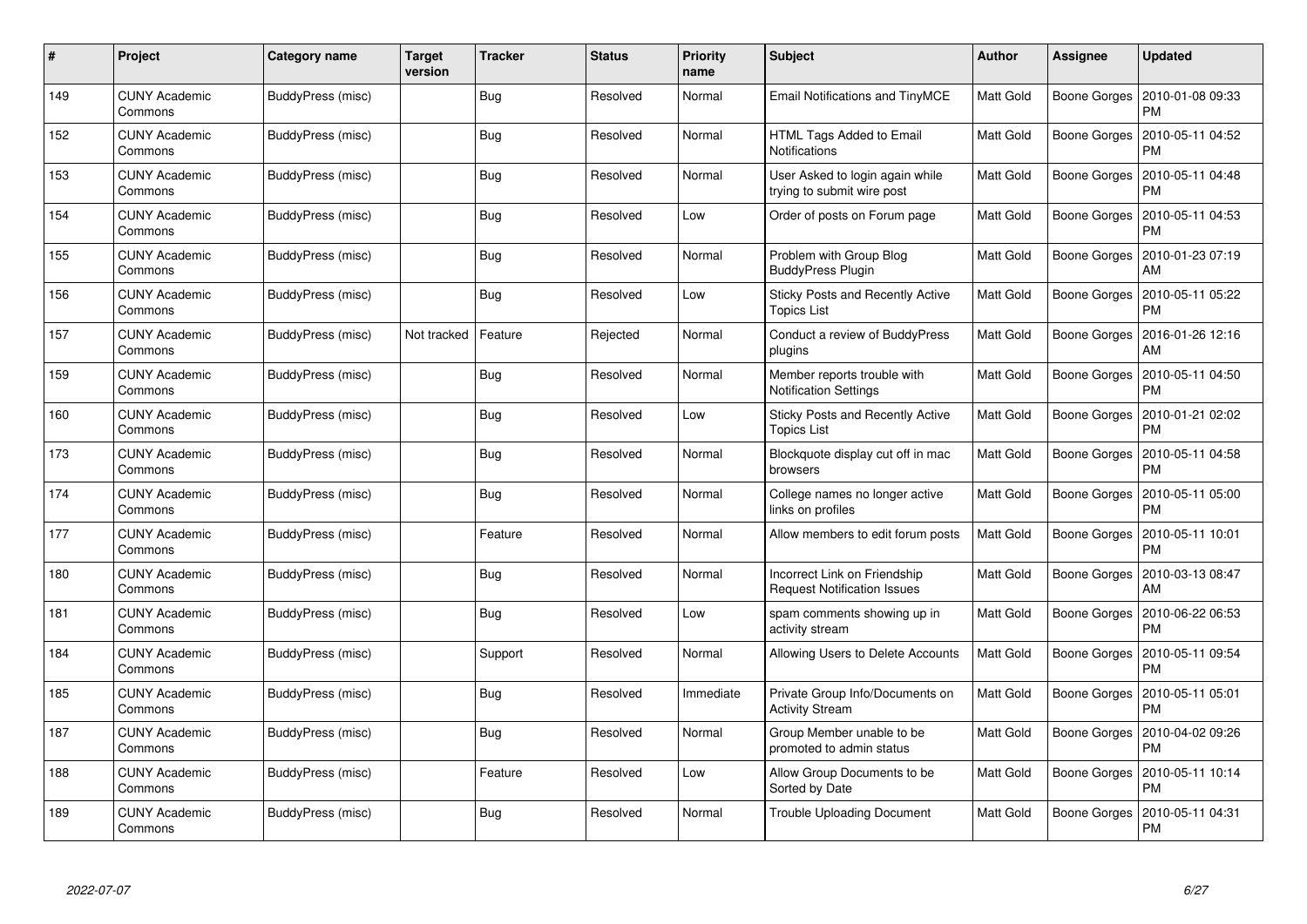| #   | Project                         | Category name     | <b>Target</b><br>version | <b>Tracker</b> | <b>Status</b> | <b>Priority</b><br>name | <b>Subject</b>                                                                                                | <b>Author</b>    | Assignee            | <b>Updated</b>                               |
|-----|---------------------------------|-------------------|--------------------------|----------------|---------------|-------------------------|---------------------------------------------------------------------------------------------------------------|------------------|---------------------|----------------------------------------------|
| 193 | <b>CUNY Academic</b><br>Commons | BuddyPress (misc) | 1.1                      | Feature        | Rejected      | Low                     | Replace "Kick and Ban" terminology   Matt Gold<br>on group member admin page with<br>kinder, gentler language |                  | Boone Gorges        | 2010-07-22 02:38<br>PM                       |
| 204 | <b>CUNY Academic</b><br>Commons | BuddyPress (misc) |                          | <b>Bug</b>     | Resolved      | Normal                  | Embiggen list of my groups                                                                                    | Matt Gold        |                     | Boone Gorges   2010-05-11 05:13<br><b>PM</b> |
| 205 | <b>CUNY Academic</b><br>Commons | BuddyPress (misc) |                          | Bug            | Resolved      | High                    | <b>Cannot Create Account</b>                                                                                  | Matt Gold        | Boone Gorges        | 2010-05-20 03:18<br><b>PM</b>                |
| 209 | <b>CUNY Academic</b><br>Commons | BuddyPress (misc) |                          | <b>Bug</b>     | Resolved      | High                    | Members Report that Forum<br>Attachments not working                                                          | Matt Gold        | Boone Gorges        | 2010-05-14 12:13<br><b>PM</b>                |
| 212 | <b>CUNY Academic</b><br>Commons | BuddyPress (misc) |                          | Feature        | Resolved      | High                    | Create a way for group members to<br>send out email announcements                                             | Matt Gold        |                     | Boone Gorges   2010-05-12 10:11<br>AM        |
| 215 | <b>CUNY Academic</b><br>Commons | BuddyPress (misc) |                          | Bug            | Resolved      | Low                     | Inaccurate dates on group page                                                                                | Matt Gold        | Boone Gorges        | 2010-05-12 12:11<br><b>PM</b>                |
| 218 | <b>CUNY Academic</b><br>Commons | BuddyPress (misc) |                          | Feature        | Resolved      | Normal                  | Who's Online listing on homepage                                                                              | <b>Matt Gold</b> | Boone Gorges        | 2010-05-20 05:49<br><b>PM</b>                |
| 220 | <b>CUNY Academic</b><br>Commons | BuddyPress (misc) |                          | Bug            | Resolved      | High                    | Hidden Groups showing up in<br>homepage group listing                                                         | Matt Gold        | Boone Gorges        | 2010-05-07 10:30<br>AM                       |
| 222 | <b>CUNY Academic</b><br>Commons | BuddyPress (misc) |                          | Bug            | Resolved      | High                    | No way for group admins to invite<br>new members                                                              | Matt Gold        | Boone Gorges        | 2010-05-11 09:02<br><b>PM</b>                |
| 223 | <b>CUNY Academic</b><br>Commons | BuddyPress (misc) |                          | <b>Bug</b>     | Resolved      | Normal                  | <b>Uploaded Group Document Failed</b><br>to Create Email Notification                                         | Matt Gold        | Boone Gorges        | 2010-05-11 10:12<br><b>PM</b>                |
| 224 | <b>CUNY Academic</b><br>Commons | BuddyPress (misc) |                          | Feature        | Resolved      | Low                     | <b>Sort Group Documents</b>                                                                                   | Matt Gold        | Boone Gorges        | 2010-05-11 07:36<br><b>PM</b>                |
| 231 | <b>CUNY Academic</b><br>Commons | BuddyPress (misc) |                          | Feature        | Resolved      | Normal                  | Select from all groups on email<br>invites                                                                    | Matt Gold        | Boone Gorges        | 2010-05-12 10:08<br>AM                       |
| 233 | <b>CUNY Academic</b><br>Commons | BuddyPress (misc) | $1.0$                    | Feature        | Resolved      | Low                     | Add time limit to forum post editing<br>capabilities                                                          | Matt Gold        | Boone Gorges        | 2010-08-29 02:09<br><b>PM</b>                |
| 235 | <b>CUNY Academic</b><br>Commons | BuddyPress (misc) |                          | <b>Bug</b>     | Resolved      | Normal                  | BP Admin Bar Not Appearing on<br>Help Blog                                                                    | Matt Gold        | Boone Gorges        | 2010-05-20 06:15<br><b>PM</b>                |
| 237 | <b>CUNY Academic</b><br>Commons | BuddyPress (misc) |                          | Feature        | Resolved      | Low                     | Change Subject Line of Emailed<br><b>Group Updates</b>                                                        | Matt Gold        | Boone Gorges        | 2010-05-12 11:24<br>AM                       |
| 238 | <b>CUNY Academic</b><br>Commons | BuddyPress (misc) |                          | Feature        | Resolved      | Low                     | Change Subject Line of Group<br><b>Document Emails</b>                                                        | Matt Gold        | <b>Boone Gorges</b> | 2010-05-12 11:27<br>AM                       |
| 239 | <b>CUNY Academic</b><br>Commons | BuddyPress (misc) |                          | Bug            | Resolved      | Normal                  | Forum Post Error                                                                                              | Matt Gold        | Boone Gorges        | 2010-05-12 11:48<br>AM                       |
| 240 | <b>CUNY Academic</b><br>Commons | BuddyPress (misc) |                          | <b>Bug</b>     | Resolved      | Normal                  | Invite Anyone - CUNY email domain   Matt Gold<br>produces error                                               |                  | Boone Gorges        | 2010-05-14 12:39<br><b>PM</b>                |
| 241 | <b>CUNY Academic</b><br>Commons | BuddyPress (misc) |                          | <b>Bug</b>     | Resolved      | Normal                  | <b>Emailed Group Activity Updates</b><br><b>Contain Escape Characters</b>                                     | Matt Gold        | Boone Gorges        | 2010-08-25 01:30<br><b>PM</b>                |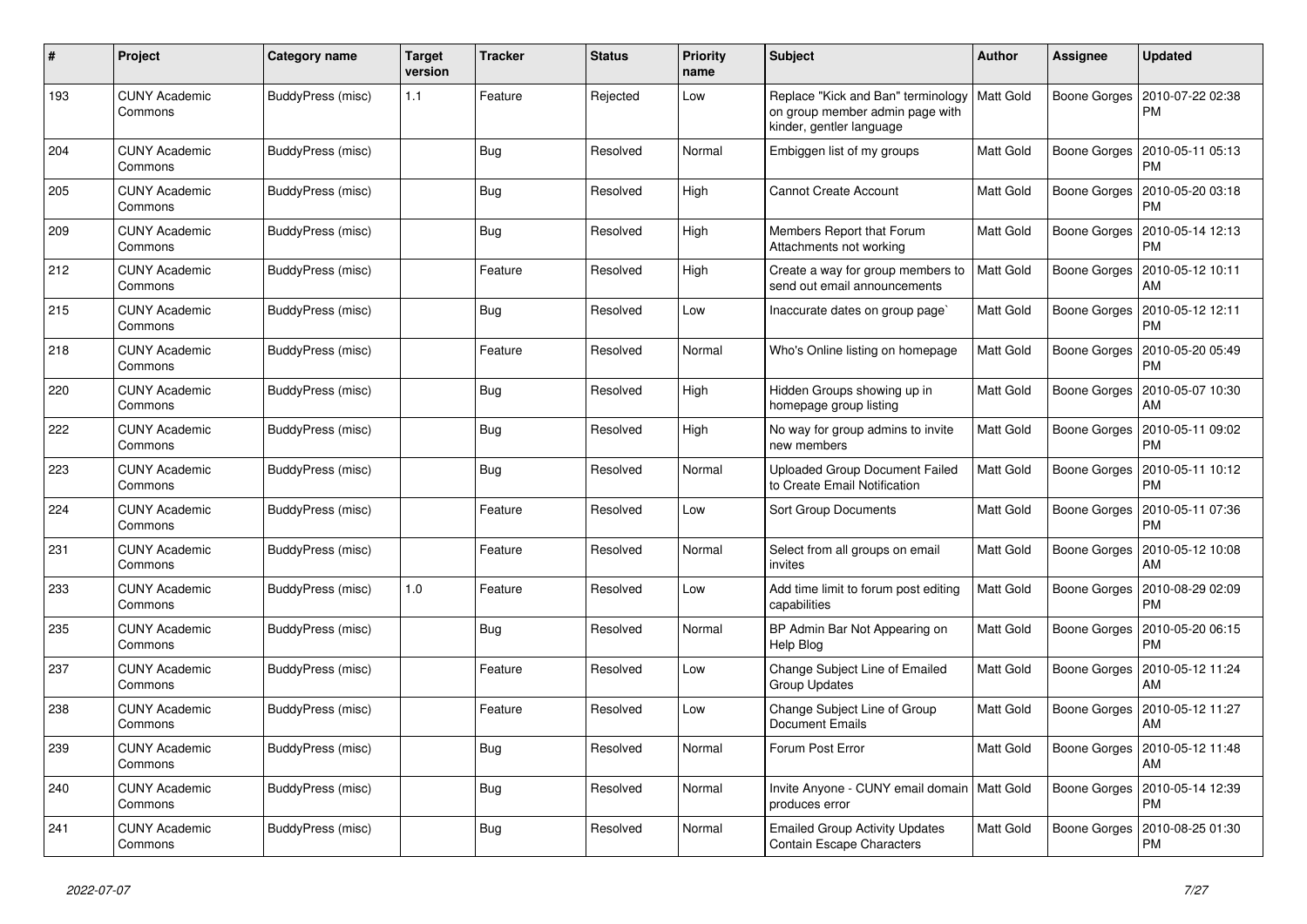| #   | Project                         | Category name     | <b>Target</b><br>version | <b>Tracker</b> | <b>Status</b> | <b>Priority</b><br>name | <b>Subject</b>                                                                                                               | <b>Author</b>    | Assignee            | <b>Updated</b>                |
|-----|---------------------------------|-------------------|--------------------------|----------------|---------------|-------------------------|------------------------------------------------------------------------------------------------------------------------------|------------------|---------------------|-------------------------------|
| 244 | <b>CUNY Academic</b><br>Commons | BuddyPress (misc) |                          | <b>Bug</b>     | Rejected      | Low                     | Some notifications persist after<br>being clicked                                                                            | Matt Gold        | Boone Gorges        | 2014-05-01 09:20<br>AM        |
| 247 | <b>CUNY Academic</b><br>Commons | BuddyPress (misc) |                          | <b>Bug</b>     | Resolved      | Normal                  | Email problem on signup                                                                                                      | Matt Gold        | Boone Gorges        | 2010-05-18 03:09<br><b>PM</b> |
| 249 | <b>CUNY Academic</b><br>Commons | BuddyPress (misc) |                          | <b>Bug</b>     | Resolved      | Normal                  | New group contains activity stream<br>post from older group                                                                  | <b>Matt Gold</b> | <b>Boone Gorges</b> | 2010-05-20 03:00<br>PM        |
| 254 | <b>CUNY Academic</b><br>Commons | BuddyPress (misc) |                          | Feature        | Resolved      | Normal                  | Move "Upload a New Document"<br>link                                                                                         | Matt Gold        | Boone Gorges        | 2010-06-22 06:53<br>PM        |
| 256 | <b>CUNY Academic</b><br>Commons | BuddyPress (misc) | Not tracked              | <b>Bug</b>     | Resolved      | High                    | Security warnings on site                                                                                                    | <b>Matt Gold</b> | Boone Gorges        | 2014-05-01 09:23<br>AM        |
| 258 | <b>CUNY Academic</b><br>Commons | BuddyPress (misc) | 1.0                      | Feature        | Resolved      | Normal                  | Remove posting text box on group<br>homepages                                                                                | Matt Gold        | Boone Gorges        | 2010-08-23 04:09<br><b>PM</b> |
| 259 | <b>CUNY Academic</b><br>Commons | BuddyPress (misc) |                          | Feature        | Resolved      | Normal                  | Send group document description<br>with email notification                                                                   | Matt Gold        | Boone Gorges        | 2010-06-24 03:46<br><b>PM</b> |
| 261 | <b>CUNY Academic</b><br>Commons | BuddyPress (misc) |                          | Feature        | Resolved      | Normal                  | Add "more groups" and "more<br>blogs" and "more members" links to<br>homepage under lists of recently<br>active groups/blogs | Matt Gold        | Boone Gorges        | 2010-06-24 03:44<br>PM        |
| 264 | <b>CUNY Academic</b><br>Commons | BuddyPress (misc) |                          | Bug            | Resolved      | Normal                  | user reports receiving two<br>notifications for each new group<br>forum post                                                 | <b>Matt Gold</b> | Boone Gorges        | 2010-08-26 02:57<br>PM        |
| 266 | <b>CUNY Academic</b><br>Commons | BuddyPress (misc) | 1.0.1                    | <b>Bug</b>     | Resolved      | Normal                  | <b>Account Deletion Process</b>                                                                                              | Matt Gold        | Boone Gorges        | 2010-07-19 11:07<br>AM        |
| 278 | <b>CUNY Academic</b><br>Commons | BuddyPress (misc) | 1.0.1                    | <b>Bug</b>     | Resolved      | Normal                  | Group Blog plugin creates<br>subdirectory, not subdomain blogs                                                               | Matt Gold        | Boone Gorges        | 2010-08-29 01:52<br><b>PM</b> |
| 279 | <b>CUNY Academic</b><br>Commons | BuddyPress (misc) | 1.1                      | Bug            | Rejected      | Normal                  | Members Report Problems with<br><b>Notifications</b>                                                                         | Matt Gold        | Boone Gorges        | 2010-11-16 04:37<br>PM        |
| 280 | <b>CUNY Academic</b><br>Commons | BuddyPress (misc) |                          | Support        | Resolved      | Normal                  | Prospective Member has trouble<br>signing up                                                                                 | Matt Gold        | Boone Gorges        | 2010-07-27 09:41<br>AM        |
| 281 | <b>CUNY Academic</b><br>Commons | BuddyPress (misc) | 1.1                      | Feature        | Resolved      | Low                     | Change "Kick and Ban" terminology<br>in Group Interface                                                                      | <b>Matt Gold</b> | Boone Gorges        | 2010-09-08 06:14<br>PM        |
| 282 | <b>CUNY Academic</b><br>Commons | BuddyPress (misc) | 1.1                      | Feature        | Resolved      | Normal                  | Alter "Kick and Ban" Group<br>Functionality                                                                                  | Matt Gold        | Boone Gorges        | 2010-09-08 06:14<br><b>PM</b> |
| 291 | <b>CUNY Academic</b><br>Commons | BuddyPress (misc) | Future<br>release        | Feature        | Rejected      | Normal                  | Add Chat/IM functionality                                                                                                    | Matt Gold        | Boone Gorges        | 2015-11-12 01:36<br>AM        |
| 301 | <b>CUNY Academic</b><br>Commons | BuddyPress (misc) |                          | <b>Bug</b>     | Resolved      | High                    | User unable to upload documents                                                                                              | Matt Gold        | Boone Gorges        | 2010-08-25 12:06<br><b>PM</b> |
| 306 | <b>CUNY Academic</b><br>Commons | BuddyPress (misc) | 1.0.1                    | <b>Bug</b>     | Rejected      | Low                     | Text on Group Page should be<br>darker                                                                                       | Matt Gold        | Boone Gorges        | 2010-08-26 04:23<br>PM        |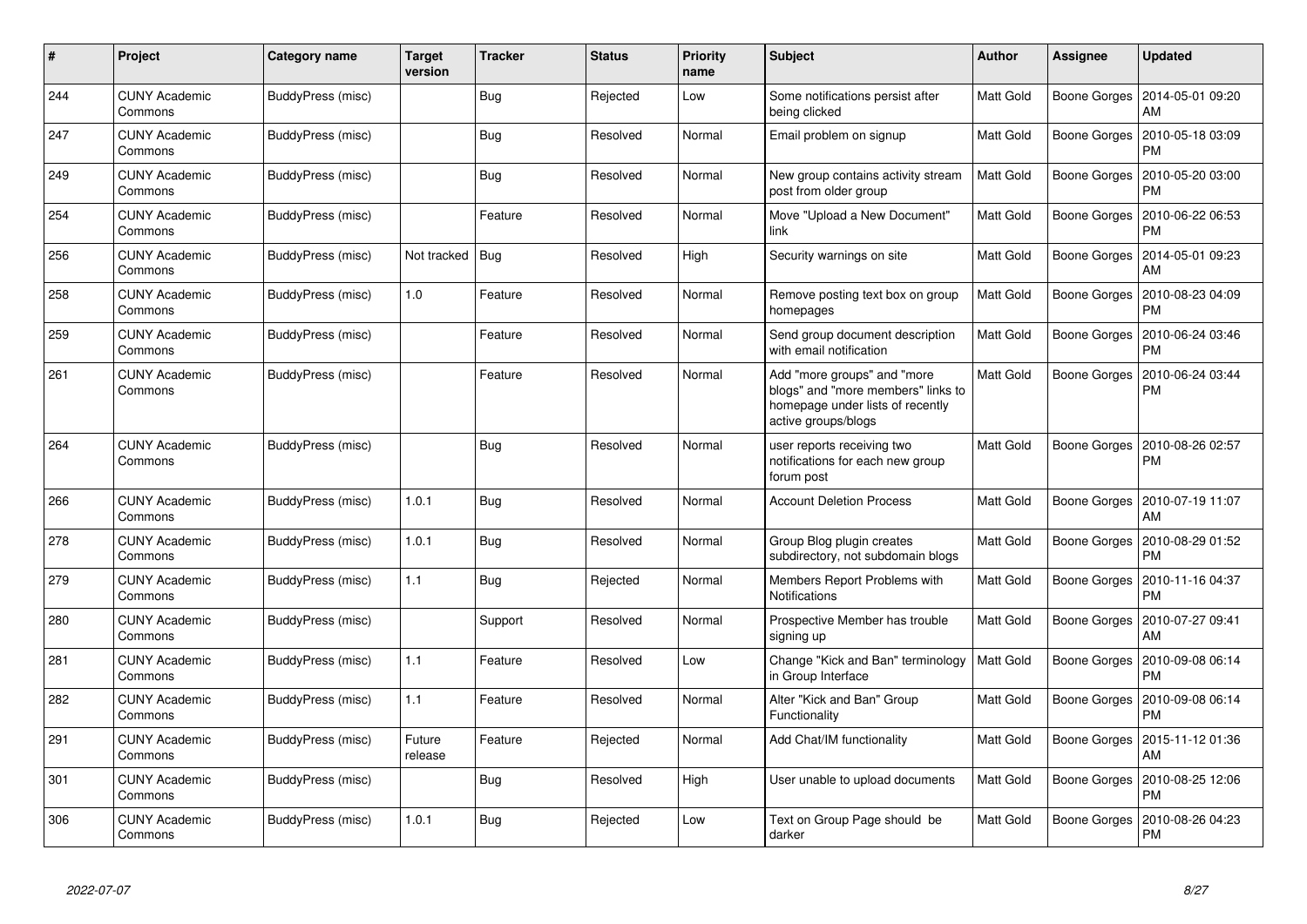| #   | Project                         | Category name     | Target<br>version | <b>Tracker</b> | <b>Status</b> | <b>Priority</b><br>name | <b>Subject</b>                                                                                     | <b>Author</b>    | Assignee            | <b>Updated</b>                        |
|-----|---------------------------------|-------------------|-------------------|----------------|---------------|-------------------------|----------------------------------------------------------------------------------------------------|------------------|---------------------|---------------------------------------|
| 307 | <b>CUNY Academic</b><br>Commons | BuddyPress (misc) | 1.1               | Feature        | Resolved      | Low                     | Possible to Change in Group Slug?                                                                  | <b>Matt Gold</b> | Boone Gorges        | 2010-11-20 09:12<br>AM                |
| 314 | <b>CUNY Academic</b><br>Commons | BuddyPress (misc) | 1.0.2             | <b>Bug</b>     | Resolved      | Normal                  | Changing Blog Title in BuddyPress<br>Menus                                                         | <b>Matt Gold</b> | <b>Boone Gorges</b> | 2010-09-02 10:59<br>AM                |
| 320 | <b>CUNY Academic</b><br>Commons | BuddyPress (misc) | Not tracked       | Bug            | Resolved      | Normal                  | Multiple listings of account in BP<br>group                                                        | Matt Gold        | Boone Gorges        | 2010-09-01 07:37<br>AM                |
| 322 | <b>CUNY Academic</b><br>Commons | BuddyPress (misc) | 1.0.2             | Feature        | Resolved      | High                    | Raising Limitation on Emailed<br>Invites                                                           | Matt Gold        |                     | Boone Gorges   2010-09-03 07:07<br>AM |
| 323 | <b>CUNY Academic</b><br>Commons | BuddyPress (misc) | 1.0.3             | Bug            | Resolved      | Normal                  | Multiple listings of member account<br>in BP group                                                 | <b>Matt Gold</b> | Boone Gorges        | 2010-09-08 02:40<br><b>PM</b>         |
| 325 | <b>CUNY Academic</b><br>Commons | BuddyPress (misc) | 1.3               | Feature        | Resolved      | Normal                  | Add folder hierarchies to Group<br>Documents plugin                                                | Matt Gold        | Boone Gorges        | 2011-05-23 01:33<br>AM                |
| 328 | <b>CUNY Academic</b><br>Commons | BuddyPress (misc) | Future<br>release | Feature        | Duplicate     | Normal                  | Make Group Invitation Status<br>Clearer                                                            | Matt Gold        |                     | Boone Gorges   2010-12-20 11:08<br>AM |
| 330 | <b>CUNY Academic</b><br>Commons | BuddyPress (misc) | Not tracked       | Feature        | Resolved      | Low                     | Create avatar/gravatar for<br>Commons WP profile page                                              | Matt Gold        | Boone Gorges        | 2010-09-10 03:36<br><b>PM</b>         |
| 332 | <b>CUNY Academic</b><br>Commons | BuddyPress (misc) | 1.0.3             | Feature        | Resolved      | Low                     | Embed Links in Forum Notification<br>Posts                                                         | <b>Matt Gold</b> | <b>Boone Gorges</b> | 2010-09-14 09:34<br>AM                |
| 339 | <b>CUNY Academic</b><br>Commons | BuddyPress (misc) | Future<br>release | Feature        | Rejected      | Low                     | Offer Views/Previews of Documents<br>in Group Docs folder                                          | <b>Matt Gold</b> | Boone Gorges        | 2010-09-20 09:03<br><b>PM</b>         |
| 340 | <b>CUNY Academic</b><br>Commons | BuddyPress (misc) | 1.1               | <b>Bug</b>     | Resolved      | High                    | BP Admin Bar Menu Mouseover<br>Areas Too Sensitive                                                 | Matt Gold        | Boone Gorges        | 2010-12-01 09:48<br>AM                |
| 346 | <b>CUNY Academic</b><br>Commons | BuddyPress (misc) | 1.0.3             | Bug            | Resolved      | High                    | News Nav Bar Link on Wiki Pages<br>Points to Wrong Page                                            | <b>Matt Gold</b> | <b>Boone Gorges</b> | 2010-09-20 05:28<br><b>PM</b>         |
| 348 | <b>CUNY Academic</b><br>Commons | BuddyPress (misc) | 1.2               | Feature        | Resolved      | Normal                  | Create status marker to show which<br>invited group members have<br>already received group invites | <b>Matt Gold</b> | Boone Gorges        | 2011-03-08 09:08<br><b>PM</b>         |
| 349 | <b>CUNY Academic</b><br>Commons | BuddyPress (misc) | 1.2               | Feature        | Resolved      | Normal                  | Add explanatory note to Group<br>Send Invites Page                                                 | Matt Gold        | Boone Gorges        | 2011-03-08 08:44<br><b>PM</b>         |
| 350 | <b>CUNY Academic</b><br>Commons | BuddyPress (misc) | 1.2               | Feature        | Resolved      | Normal                  | Move "Send Invites" Button                                                                         | Matt Gold        | Boone Gorges        | 2010-12-20 11:29<br>AM                |
| 351 | <b>CUNY Academic</b><br>Commons | BuddyPress (misc) | Not tracked       | Bug            | Rejected      | Normal                  | Invited Group Members Aren't<br><b>Automatically Added to Groups</b>                               | Matt Gold        | Boone Gorges        | 2011-08-22 06:54<br><b>PM</b>         |
| 352 | <b>CUNY Academic</b><br>Commons | BuddyPress (misc) | 1.1               | <b>Bug</b>     | Resolved      | Normal                  | Member reports problems with<br>avatar cropping                                                    | Matt Gold        | Boone Gorges        | 2010-11-16 05:07<br><b>PM</b>         |
| 360 | <b>CUNY Academic</b><br>Commons | BuddyPress (misc) | 1.0.3             | Bug            | Resolved      | High                    | <b>Activity Feed Problems</b>                                                                      | Matt Gold        | Boone Gorges        | 2010-09-28 11:45<br>AM                |
| 362 | <b>CUNY Academic</b><br>Commons | BuddyPress (misc) | 1.2               | Feature        | Resolved      | Low                     | Require Confirmation on Leaving a<br>Group                                                         | <b>Matt Gold</b> | Boone Gorges        | 2011-02-21 02:51<br><b>PM</b>         |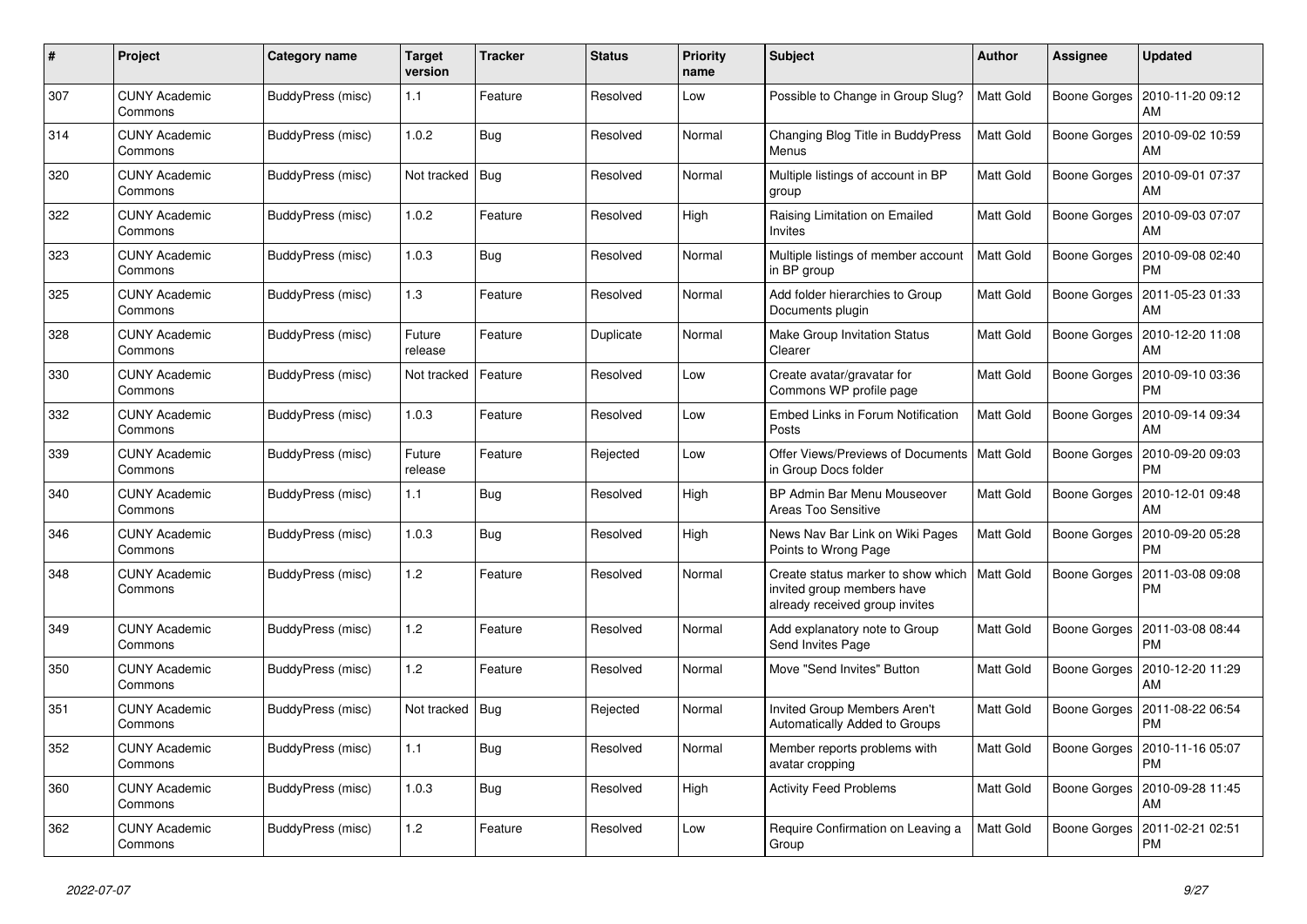| #   | Project                         | Category name     | Target<br>version | <b>Tracker</b> | <b>Status</b> | <b>Priority</b><br>name | <b>Subject</b>                                                    | <b>Author</b>    | Assignee            | <b>Updated</b>                               |
|-----|---------------------------------|-------------------|-------------------|----------------|---------------|-------------------------|-------------------------------------------------------------------|------------------|---------------------|----------------------------------------------|
| 363 | <b>CUNY Academic</b><br>Commons | BuddyPress (misc) | Not tracked       | Bug            | Resolved      | Normal                  | Member listed twice in group                                      | Matt Gold        |                     | Boone Gorges   2010-10-06 10:35<br>AM        |
| 377 | <b>CUNY Academic</b><br>Commons | BuddyPress (misc) | Future<br>release | Feature        | Assigned      | Normal                  | Like buttons                                                      | Matt Gold        | <b>Boone Gorges</b> | 2010-11-16 05:13<br><b>PM</b>                |
| 387 | <b>CUNY Academic</b><br>Commons | BuddyPress (misc) | 1.1               | <b>Bug</b>     | Resolved      | Normal                  | Disable activity replies for group<br>announcements               | <b>Matt Gold</b> | <b>Boone Gorges</b> | 2010-11-16 04:20<br><b>PM</b>                |
| 402 | <b>CUNY Academic</b><br>Commons | BuddyPress (misc) | Not tracked       | Support        | Resolved      | Normal                  | Name Change Request                                               | Matt Gold        | Boone Gorges        | 2016-01-26 12:15<br>AM                       |
| 428 | <b>CUNY Academic</b><br>Commons | BuddyPress (misc) | 1.2               | Feature        | Resolved      | Normal                  | Consider adding Log Out button to<br><b>BP Admin Bar</b>          | Matt Gold        |                     | Boone Gorges   2010-12-22 12:12<br><b>PM</b> |
| 435 | <b>CUNY Academic</b><br>Commons | BuddyPress (misc) | Future<br>release | Feature        | Assigned      | Normal                  | Include Avatar Images in Forum<br><b>Post Notification Emails</b> | Matt Gold        | Boone Gorges        | 2010-12-08 12:40<br><b>PM</b>                |
| 436 | <b>CUNY Academic</b><br>Commons | BuddyPress (misc) | 1.1.1             | <b>Bug</b>     | Resolved      | Normal                  | <b>Who's Online Widget</b>                                        | <b>Matt Gold</b> | Boone Gorges        | 2010-12-07 08:14<br>AM                       |
| 450 | <b>CUNY Academic</b><br>Commons | BuddyPress (misc) |                   | Bug            | Duplicate     | Normal                  | Email Notifications Summary vs.<br><b>Full Posts</b>              | Matt Gold        | Boone Gorges        | 2010-12-08 07:30<br>AM                       |
| 451 | <b>CUNY Academic</b><br>Commons | BuddyPress (misc) | Not tracked       | Bug            | Resolved      | High                    | Members Unable to Upload<br>Documents to Groups                   | Matt Gold        | Boone Gorges        | 2010-12-09 12:32<br><b>PM</b>                |
| 456 | <b>CUNY Academic</b><br>Commons | BuddyPress (misc) | Not tracked       | <b>Bug</b>     | Resolved      | Normal                  | <b>Check Sitewide Plugins</b>                                     | Matt Gold        | <b>Boone Gorges</b> | 2010-12-21 12:31<br><b>PM</b>                |
| 457 | <b>CUNY Academic</b><br>Commons | BuddyPress (misc) | 1.1.2             | <b>Bug</b>     | Resolved      | High                    | Unable to Upload Documents as<br>Forum Attachments                | Matt Gold        | <b>Boone Gorges</b> | 2010-12-10 06:56<br><b>PM</b>                |
| 458 | <b>CUNY Academic</b><br>Commons | BuddyPress (misc) | 1.1.3             | Bug            | Resolved      | Normal                  | Notifications Not Received for Own<br>Messages                    | Matt Gold        | Boone Gorges        | 2010-12-13 08:28<br><b>PM</b>                |
| 466 | <b>CUNY Academic</b><br>Commons | BuddyPress (misc) | Not tracked       | <b>Bug</b>     | Rejected      | Normal                  | Friendship Requests coming out of<br>nowhere                      | Matt Gold        | Boone Gorges        | 2011-08-22 06:52<br><b>PM</b>                |
| 467 | <b>CUNY Academic</b><br>Commons | BuddyPress (misc) | Not tracked       | Bug            | Resolved      | Low                     | CAC Blog no longer listed on<br>BP-Admin Bar "My Blogs" list      | Matt Gold        | Boone Gorges        | 2010-12-21 12:38<br><b>PM</b>                |
| 486 | <b>CUNY Academic</b><br>Commons | BuddyPress (misc) | 1.1.4             | Feature        | Resolved      | Normal                  | Add "Post Topic" to Group Forum<br>pages                          | Matt Gold        | Boone Gorges        | 2010-12-16 11:13<br>AM                       |
| 498 | <b>CUNY Academic</b><br>Commons | BuddyPress (misc) |                   | Feature        | Duplicate     | Normal                  | Create ability to respond to forum<br>posts by email              | Matt Gold        |                     | Boone Gorges   2010-12-20 11:34<br>AM        |
| 500 | <b>CUNY Academic</b><br>Commons | BuddyPress (misc) | Future<br>release | Feature        | Assigned      | Normal                  | <b>Export Group Data</b>                                          | Matt Gold        | Boone Gorges        | 2010-12-19 12:09<br><b>PM</b>                |
| 506 | <b>CUNY Academic</b><br>Commons | BuddyPress (misc) |                   | Feature        | Rejected      | Normal                  | <b>Attachments for Group</b><br><b>Announcement Posts</b>         | Matt Gold        | Boone Gorges        | 2016-10-24 11:20<br>AM                       |
| 507 | CUNY Academic<br>Commons        | BuddyPress (misc) | 1.1.6             | Bug            | Resolved      | High                    | Invite Anyone Rejects CUNY Email<br>Addresses                     | <b>Matt Gold</b> | Boone Gorges        | 2010-12-21 11:26<br>AM                       |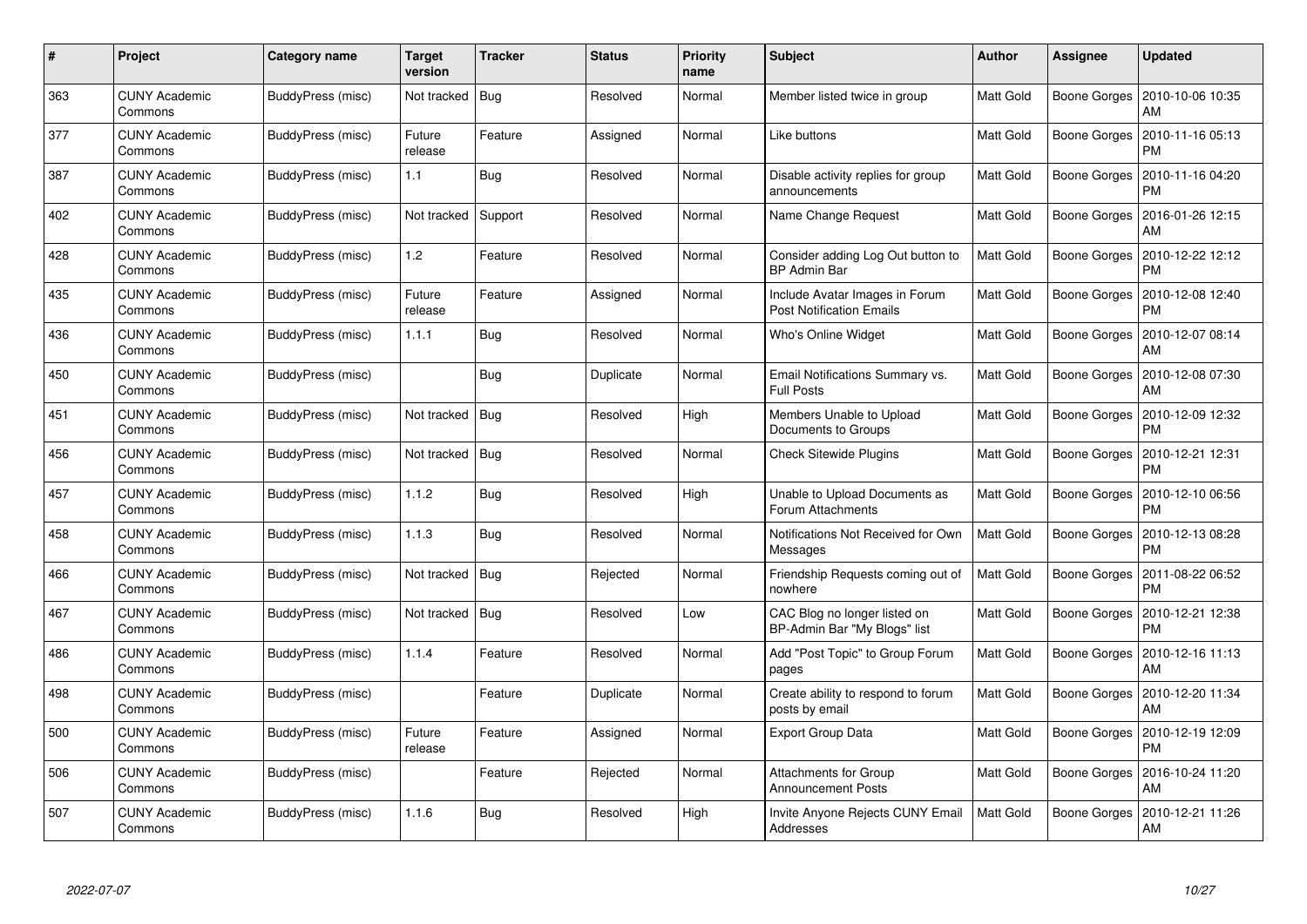| #   | Project                         | <b>Category name</b>     | <b>Target</b><br>version | <b>Tracker</b> | <b>Status</b> | <b>Priority</b><br>name | <b>Subject</b>                                                                           | Author           | <b>Assignee</b> | <b>Updated</b>                               |
|-----|---------------------------------|--------------------------|--------------------------|----------------|---------------|-------------------------|------------------------------------------------------------------------------------------|------------------|-----------------|----------------------------------------------|
| 510 | <b>CUNY Academic</b><br>Commons | <b>BuddyPress (misc)</b> | 1.2                      | Feature        | Resolved      | Normal                  | Change group slug placement on<br>group admin menu                                       | Matt Gold        | Boone Gorges    | 2011-02-21 04:51<br>PM                       |
| 527 | <b>CUNY Academic</b><br>Commons | BuddyPress (misc)        | 1.1.7                    | Bug            | Resolved      | Low                     | BP Admin Bar Doesn't Show up on<br>Cityscape Theme                                       | Matt Gold        | Boone Gorges    | 2011-01-04 03:39<br><b>PM</b>                |
| 531 | CUNY Academic<br>Commons        | BuddyPress (misc)        | 1.1.7                    | Bug            | Resolved      | Low                     | Member reports problems with<br>avatar cropping                                          | <b>Matt Gold</b> | Boone Gorges    | 2011-01-04 05:10<br>PM                       |
| 532 | <b>CUNY Academic</b><br>Commons | BuddyPress (misc)        | 1.3                      | Feature        | Resolved      | Normal                  | Allow members to paste in a group<br>of email addresses when sending<br>invites          | Matt Gold        | Boone Gorges    | 2011-09-13 01:12<br>PM                       |
| 533 | <b>CUNY Academic</b><br>Commons | BuddyPress (misc)        | 1.1.8                    | Bug            | Resolved      | Normal                  | Minor CSS issue on group page                                                            | Matt Gold        | Boone Gorges    | 2011-02-02 09:44<br>AM                       |
| 538 | <b>CUNY Academic</b><br>Commons | BuddyPress (misc)        | 1.1.8                    | Bug            | Resolved      | Normal                  | News feed assigns incorrect<br>trackback origins                                         | <b>Matt Gold</b> | Boone Gorges    | 2011-02-02 11:22<br>AM                       |
| 539 | <b>CUNY Academic</b><br>Commons | BuddyPress (misc)        | 1.2                      | Feature        | Rejected      | Normal                  | Allow document category names to<br>be edited                                            | <b>Matt Gold</b> |                 | Boone Gorges   2011-01-24 12:52<br><b>PM</b> |
| 540 | <b>CUNY Academic</b><br>Commons | BuddyPress (misc)        | 1.1.8                    | Bug            | Resolved      | Normal                  | Long BP Group Doc Names Hide<br><b>Edit/Delete Options</b>                               | <b>Matt Gold</b> | Boone Gorges    | 2011-02-02 10:58<br>AM                       |
| 546 | <b>CUNY Academic</b><br>Commons | BuddyPress (misc)        | 1.1.8                    | <b>Bug</b>     | Resolved      | Normal                  | Add Group/Group Blog Author<br>Syncing on an Automated Basis to<br>the Group Blog Plugin | Matt Gold        | Boone Gorges    | 2011-02-03 08:44<br>AM                       |
| 554 | <b>CUNY Academic</b><br>Commons | BuddyPress (misc)        | Future<br>release        | Feature        | Assigned      | Normal                  | Add Trackback notifications to<br>site-wide activity feed                                | <b>Matt Gold</b> | Boone Gorges    | 2015-11-09 06:19<br>PM                       |
| 557 | <b>CUNY Academic</b><br>Commons | <b>BuddyPress</b> (misc) | 1.3                      | Feature        | Rejected      | Normal                  | Denied Size and Extension Alerts<br>on Forum posts                                       | Matt Gold        | Boone Gorges    | 2011-06-17 02:58<br><b>PM</b>                |
| 568 | <b>CUNY Academic</b><br>Commons | BuddyPress (misc)        | 1.1.10                   | Bug            | Resolved      | High                    | Member reports trouble uploading<br>documents to groups                                  | <b>Matt Gold</b> | Boone Gorges    | 2011-02-10 02:33<br><b>PM</b>                |
| 574 | <b>CUNY Academic</b><br>Commons | BuddyPress (misc)        | 1.1.10                   | Bug            | Resolved      | High                    | Members unable to read documents   Matt Gold<br>posted to groups                         |                  | Boone Gorges    | 2011-02-10 03:01<br><b>PM</b>                |
| 590 | <b>CUNY Academic</b><br>Commons | BuddyPress (misc)        | Not tracked              | Bug            | Resolved      | Normal                  | Roadmap Discussion                                                                       | Matt Gold        | Boone Gorges    | 2011-08-22 06:51<br><b>PM</b>                |
| 599 | <b>CUNY Academic</b><br>Commons | BuddyPress (misc)        | Future<br>release        | Feature        | Assigned      | Normal                  | Consider adding rating plugins for<br>BuddyPress/BBPress                                 | <b>Matt Gold</b> | Boone Gorges    | 2011-08-22 06:50<br><b>PM</b>                |
| 605 | <b>CUNY Academic</b><br>Commons | <b>BuddyPress</b> (misc) | 1.1.10                   | <b>Bug</b>     | Rejected      | Normal                  | Member search on Group Invite<br>Page Not Working                                        | <b>Matt Gold</b> |                 | Boone Gorges   2011-02-24 11:41<br>PM        |
| 606 | <b>CUNY Academic</b><br>Commons | BuddyPress (misc)        | 1.1.10                   | <b>Bug</b>     | Rejected      | Low                     | Avatars don't show up in list of<br>members on group invite tool                         | <b>Matt Gold</b> |                 | Boone Gorges   2011-02-24 11:47<br><b>PM</b> |
| 612 | <b>CUNY Academic</b><br>Commons | <b>BuddyPress (misc)</b> | 1.1.10                   | <b>Bug</b>     | Resolved      | Normal                  | Member reports trouble uploading<br>documents to groups                                  | Matt Gold        |                 | Boone Gorges   2011-03-07 10:12<br><b>PM</b> |
| 613 | <b>CUNY Academic</b><br>Commons | BuddyPress (misc)        | 1.1.10                   | <b>Bug</b>     | Resolved      | Normal                  | Member reports group blog / group<br>member syncing                                      | <b>Matt Gold</b> |                 | Boone Gorges   2011-03-03 09:26<br>АM        |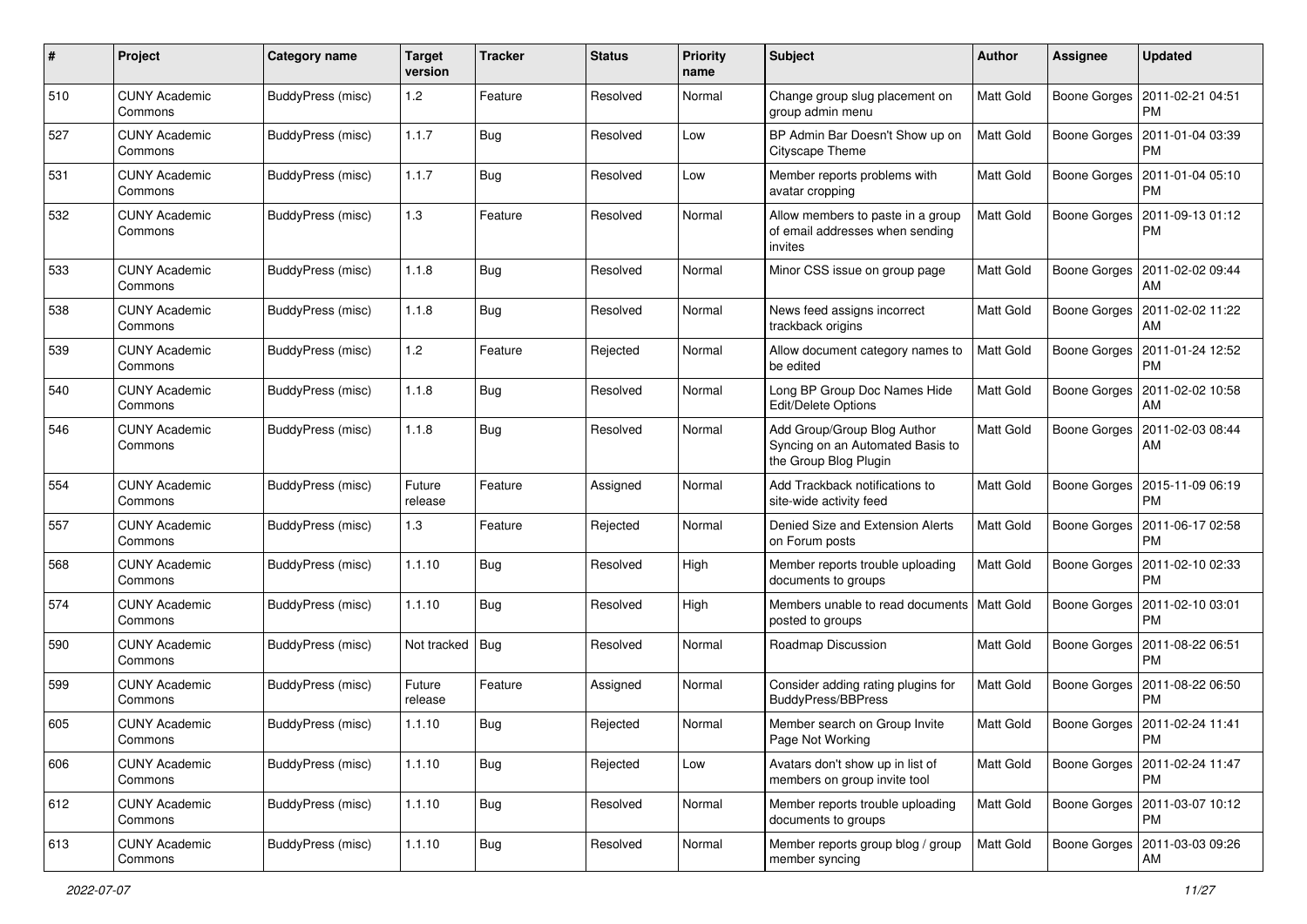| #   | Project                         | Category name     | <b>Target</b><br>version | <b>Tracker</b> | <b>Status</b> | <b>Priority</b><br>name | <b>Subject</b>                                                                                        | <b>Author</b>    | Assignee            | <b>Updated</b>                |
|-----|---------------------------------|-------------------|--------------------------|----------------|---------------|-------------------------|-------------------------------------------------------------------------------------------------------|------------------|---------------------|-------------------------------|
| 614 | <b>CUNY Academic</b><br>Commons | BuddyPress (misc) | 1.1.10                   | <b>Bug</b>     | Rejected      | Low                     | Log out button on BP Admin bar<br>covers logo                                                         | Matt Gold        | Boone Gorges        | 2011-03-04 05:58<br><b>PM</b> |
| 615 | <b>CUNY Academic</b><br>Commons | BuddyPress (misc) |                          | Feature        | Rejected      | Low                     | 'Enter" should trigger autocomplete<br>event                                                          | <b>Matt Gold</b> | Boone Gorges        | 2016-10-24 11:49<br>AM        |
| 623 | <b>CUNY Academic</b><br>Commons | BuddyPress (misc) | $1.2$                    | Feature        | Resolved      | Normal                  | <b>BuddyPress Docs: Move</b><br>Paste-from-Word Icon Into Top Row<br>of Tiny-MCE icons                | <b>Matt Gold</b> | <b>Boone Gorges</b> | 2011-02-28 06:33<br>PM        |
| 627 | <b>CUNY Academic</b><br>Commons | BuddyPress (misc) | 1.2                      | Feature        | Resolved      | Normal                  | Add LaTeX support for BP Group<br>Forums                                                              | <b>Matt Gold</b> | Boone Gorges        | 2011-05-09 05:21<br><b>PM</b> |
| 635 | <b>CUNY Academic</b><br>Commons | BuddyPress (misc) | Future<br>release        | Feature        | Assigned      | Normal                  | Big Blue Button -<br>Videoconferencing in Groups and<br><b>Blogs</b>                                  | Matt Gold        | Boone Gorges        | 2011-03-14 03:24<br>PM        |
| 638 | <b>CUNY Academic</b><br>Commons | BuddyPress (misc) | 1.1.11                   | Bug            | Resolved      | Normal                  | Email Notifications Include Odd<br>Characters                                                         | Matt Gold        | Boone Gorges        | 2011-03-16 11:06<br>AM        |
| 643 | <b>CUNY Academic</b><br>Commons | BuddyPress (misc) | 1.3                      | Feature        | Resolved      | Normal                  | Create Mechanism to Require<br>People to Fill Out New Identity<br><b>Profile Field</b>                | Matt Gold        | Boone Gorges        | 2011-10-19 01:50<br>PM        |
| 646 | <b>CUNY Academic</b><br>Commons | BuddyPress (misc) | 1.2                      | <b>Bug</b>     | Resolved      | Low                     | Change Error Message Non<br>Logged-In Users See When<br>Authorized Page is Requested<br>Without Login | Matt Gold        | Boone Gorges        | 2011-03-22 10:28<br>AM        |
| 648 | <b>CUNY Academic</b><br>Commons | BuddyPress (misc) | 1.3                      | Feature        | Resolved      | Normal                  | Create Print functionality for<br><b>BuddyPress Docs</b>                                              | Matt Gold        | Boone Gorges        | 2011-07-19 11:46<br>AM        |
| 649 | <b>CUNY Academic</b><br>Commons | BuddyPress (misc) | 1.3                      | Feature        | Resolved      | Normal                  | Create Copy All button for<br><b>BuddyPress Docs</b>                                                  | Matt Gold        | Boone Gorges        | 2011-09-13 11:59<br>AM        |
| 651 | <b>CUNY Academic</b><br>Commons | BuddyPress (misc) | Not tracked              | Feature        | Resolved      | Normal                  | Update Roadmap                                                                                        | Matt Gold        | Boone Gorges        | 2011-03-26 07:20<br><b>PM</b> |
| 656 | <b>CUNY Academic</b><br>Commons | BuddyPress (misc) | $1.2$                    | <b>Bug</b>     | Resolved      | Low                     | <b>Conflicting Email Subscription</b><br>Messages                                                     | <b>Matt Gold</b> | Boone Gorges        | 2011-04-10 10:10<br><b>PM</b> |
| 660 | <b>CUNY Academic</b><br>Commons | BuddyPress (misc) | 1.2                      | Bug            | Resolved      | Low                     | HTML Markup appears in activity<br>comment                                                            | <b>Matt Gold</b> | Boone Gorges        | 2011-04-04 02:39<br><b>PM</b> |
| 674 | <b>CUNY Academic</b><br>Commons | BuddyPress (misc) | Not tracked              | <b>Bug</b>     | Rejected      | Normal                  | <b>Errant Friend Request?</b>                                                                         | Matt Gold        | Boone Gorges        | 2011-04-06 11:28<br><b>PM</b> |
| 697 | <b>CUNY Academic</b><br>Commons | BuddyPress (misc) | 1.3                      | Feature        | Resolved      | Normal                  | Member request: Indented text in<br>Forum Posts                                                       | Matt Gold        | Boone Gorges        | 2011-09-13 03:29<br><b>PM</b> |
| 724 | <b>CUNY Academic</b><br>Commons | BuddyPress (misc) | 1.2.1                    | <b>Bug</b>     | Rejected      | Normal                  | Word Limit on Email Notifications of<br>Forum Posts?                                                  | Matt Gold        | Boone Gorges        | 2011-05-11 12:04<br><b>PM</b> |
| 731 | CUNY Academic<br>Commons        | BuddyPress (misc) | 1.2.1                    | <b>Bug</b>     | Resolved      | Normal                  | Member reports a problem posting<br>to a private group                                                | Matt Gold        | Boone Gorges        | 2011-05-03 07:10<br><b>PM</b> |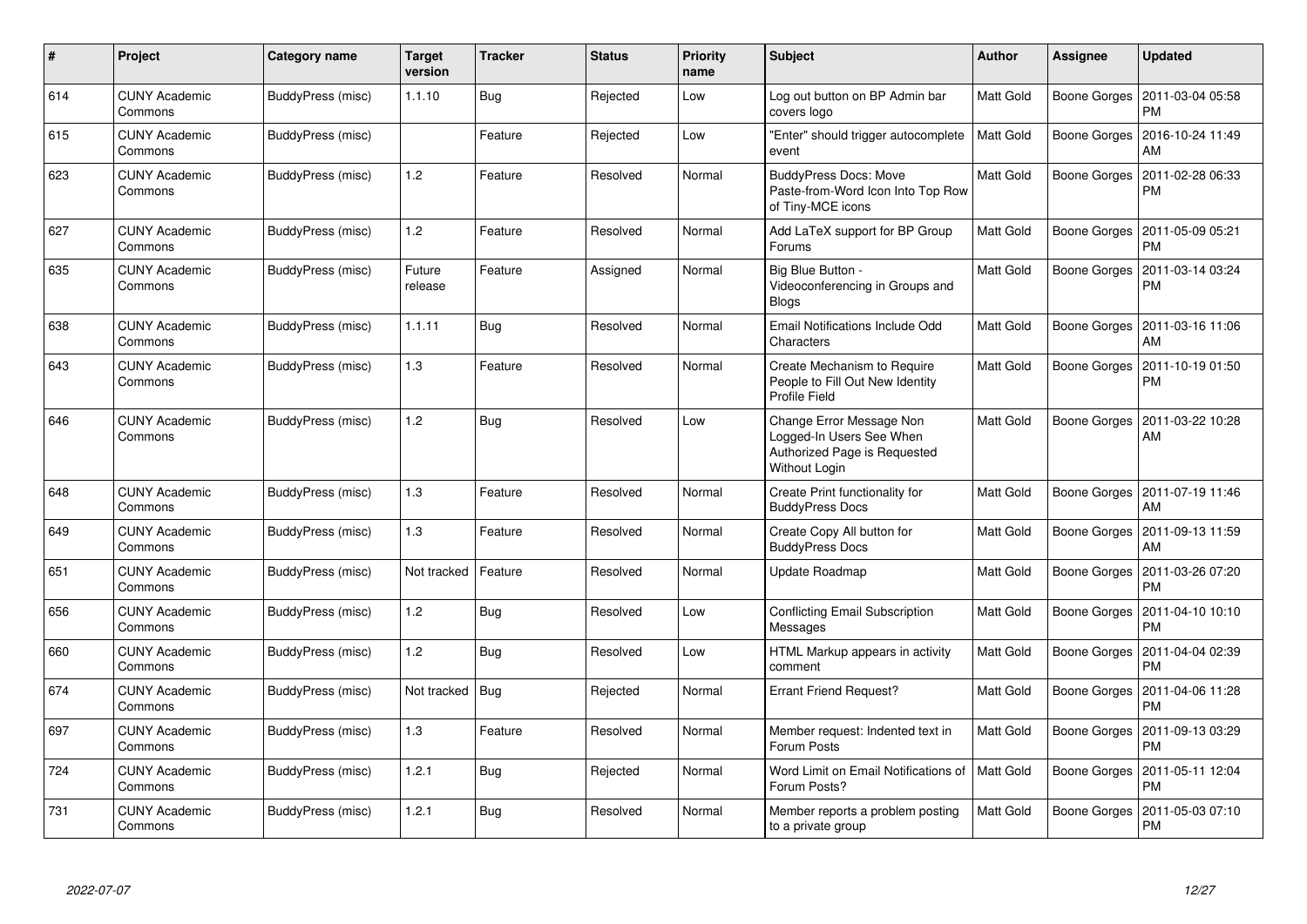| $\pmb{\#}$ | Project                         | <b>Category name</b> | <b>Target</b><br>version | <b>Tracker</b> | <b>Status</b> | <b>Priority</b><br>name | Subject                                                                              | Author    | Assignee     | <b>Updated</b>                               |
|------------|---------------------------------|----------------------|--------------------------|----------------|---------------|-------------------------|--------------------------------------------------------------------------------------|-----------|--------------|----------------------------------------------|
| 735        | <b>CUNY Academic</b><br>Commons | BuddyPress (misc)    | 1.2.5                    | Feature        | Resolved      | Normal                  | BP Docs - Include Check-Box to<br><b>Avoid Email Notifications of Minor</b><br>Edits | Matt Gold | Boone Gorges | 2011-07-24 11:34<br>AM                       |
| 763        | <b>CUNY Academic</b><br>Commons | BuddyPress (misc)    | 1.2.3                    | <b>Bug</b>     | Resolved      | Low                     | Resaving BP Docs Preferences on<br>Same Setting Produces Unclear<br>Error Message    | Matt Gold | Boone Gorges | 2011-06-02 09:19<br>AM                       |
| 774        | <b>CUNY Academic</b><br>Commons | BuddyPress (misc)    | $1.3$                    | Feature        | Resolved      | Normal                  | Consider Allowing Email to Be Sent<br><b>Between Unfriended Members</b>              | Matt Gold | Boone Gorges | 2011-06-16 04:06<br><b>PM</b>                |
| 778        | <b>CUNY Academic</b><br>Commons | BuddyPress (misc)    | 1.2.2                    | Bug            | Resolved      | Normal                  | Private BP Docs Comment<br>Notification in RSS Feed                                  | Matt Gold | Boone Gorges | 2011-06-02 09:29<br>AM                       |
| 782        | <b>CUNY Academic</b><br>Commons | BuddyPress (misc)    | 1.2.3                    | Feature        | Resolved      | Normal                  | Add Captcha Plugin                                                                   | Matt Gold | Boone Gorges | 2011-06-06 10:37<br>AM                       |
| 783        | <b>CUNY Academic</b><br>Commons | BuddyPress (misc)    | 1.2.4                    | <b>Bug</b>     | Resolved      | Normal                  | <b>Broken Avatar Images</b>                                                          | Matt Gold | Boone Gorges | 2011-06-06 02:49<br><b>PM</b>                |
| 806        | <b>CUNY Academic</b><br>Commons | BuddyPress (misc)    | 1.2.4                    | Bug            | Resolved      | Normal                  | <b>BP Docs Notification Throttling</b><br><b>Issues</b>                              | Matt Gold | Boone Gorges | 2011-06-08 12:17<br><b>PM</b>                |
| 810        | <b>CUNY Academic</b><br>Commons | BuddyPress (misc)    | 1.2.4                    | Bug            | Resolved      | Normal                  | Can't see all blogs in "My Blogs"                                                    | Matt Gold | Boone Gorges | 2011-07-12 10:51<br><b>PM</b>                |
| 905        | <b>CUNY Academic</b><br>Commons | BuddyPress (misc)    | 1.2.4                    | Bug            | Resolved      | Low                     | <b>BP Docs Authentication Issue</b>                                                  | Matt Gold | Boone Gorges | 2011-07-12 01:39<br><b>PM</b>                |
| 906        | <b>CUNY Academic</b><br>Commons | BuddyPress (misc)    | 1.3                      | Feature        | Resolved      | Low                     | Allow users to edit BP Doc<br>comments                                               | Matt Gold | Boone Gorges | 2011-09-14 01:27<br>AM                       |
| 908        | <b>CUNY Academic</b><br>Commons | BuddyPress (misc)    | 1.2.4                    | Bug            | Resolved      | Normal                  | Free a BP Doc from Locked Status                                                     | Matt Gold | Boone Gorges | 2011-07-02 11:15<br><b>PM</b>                |
| 909        | CUNY Academic<br>Commons        | BuddyPress (misc)    |                          | Feature        | Duplicate     | Normal                  | Create Calendar Feature for<br>Groups                                                | Matt Gold | Boone Gorges | 2012-07-16 12:38<br><b>PM</b>                |
| 929        | <b>CUNY Academic</b><br>Commons | BuddyPress (misc)    | Not tracked              | Support        | Resolved      | Normal                  | Request: Change Member ID                                                            | Matt Gold | Boone Gorges | 2011-07-08 02:25<br><b>PM</b>                |
| 950        | <b>CUNY Academic</b><br>Commons | BuddyPress (misc)    | 1.2.4                    | <b>Bug</b>     | Rejected      | Normal                  | Spam/Moderation Issue                                                                | Matt Gold | Boone Gorges | 2011-07-11 09:15<br>AM                       |
| 992        | <b>CUNY Academic</b><br>Commons | BuddyPress (misc)    | 1.2.5                    | Bug            | Resolved      | Normal                  | BP Docs comments show up on<br><b>WP Dashboard</b>                                   | Matt Gold |              | Boone Gorges   2011-07-19 02:17<br><b>PM</b> |
| 993        | <b>CUNY Academic</b><br>Commons | BuddyPress (misc)    | 1.2.5                    | Bug            | Resolved      | Low                     | <b>BP Docs Notification Issue</b>                                                    | Matt Gold |              | Boone Gorges   2011-07-20 12:10<br>AM        |
| 1117       | <b>CUNY Academic</b><br>Commons | BuddyPress (misc)    | 1.2.5                    | <b>Bug</b>     | Resolved      | Normal                  | Character Display Error in Feed                                                      | Matt Gold | Boone Gorges | 2011-09-12 06:29<br>PM                       |
| 1145       | <b>CUNY Academic</b><br>Commons | BuddyPress (misc)    | 1.2.5                    | Bug            | Resolved      | Low                     | Alert Box on Group Join                                                              | Matt Gold | Boone Gorges | 2011-09-12 05:56<br><b>PM</b>                |
| 1162       | <b>CUNY Academic</b><br>Commons | BuddyPress (misc)    | 1.2.5                    | Feature        | Resolved      | Normal                  | Organization of "My Blogs"<br>Dropdown on Nav Bar                                    | Matt Gold | Boone Gorges | 2011-09-14 01:24<br>AM                       |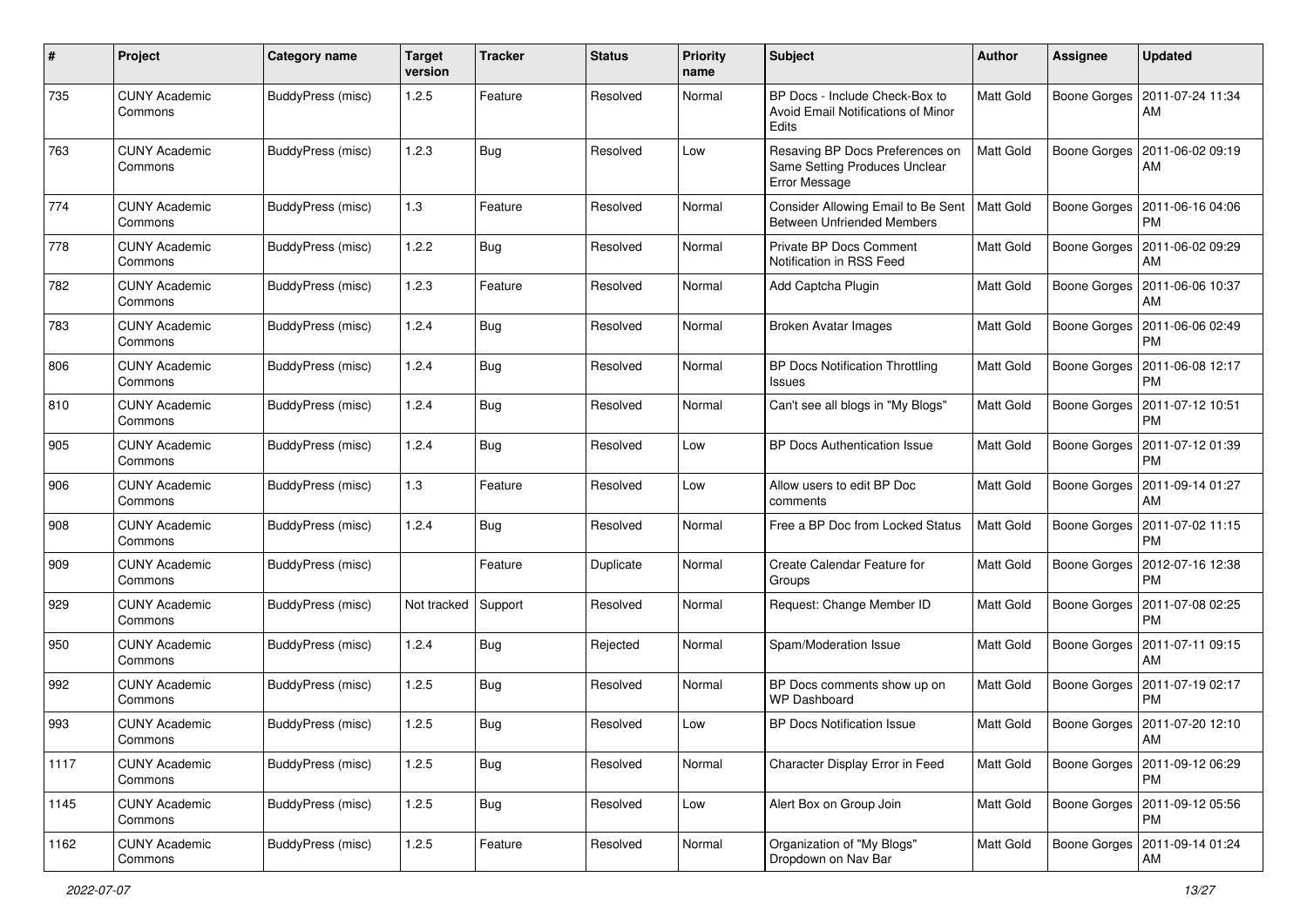| $\#$ | Project                         | Category name     | <b>Target</b><br>version | <b>Tracker</b> | <b>Status</b> | <b>Priority</b><br>name | <b>Subject</b>                                                                            | <b>Author</b>    | <b>Assignee</b> | <b>Updated</b>                |
|------|---------------------------------|-------------------|--------------------------|----------------|---------------|-------------------------|-------------------------------------------------------------------------------------------|------------------|-----------------|-------------------------------|
| 1191 | <b>CUNY Academic</b><br>Commons | BuddyPress (misc) |                          | Feature        | Rejected      | Normal                  | Integrate Zotero Libraries into<br>Individual and Group Profiles                          | Matt Gold        | Boone Gorges    | 2015-11-09 05:46<br>PM        |
| 1199 | <b>CUNY Academic</b><br>Commons | BuddyPress (misc) | 1.4                      | Feature        | Resolved      | Normal                  | Add Option for Open Text Field to<br><b>BP Profile Checkbox Fields</b>                    | <b>Matt Gold</b> | Boone Gorges    | 2012-08-01 05:23<br><b>PM</b> |
| 1220 | CUNY Academic<br>Commons        | BuddyPress (misc) |                          | Feature        | Duplicate     | Normal                  | Create native WordPress version of<br>UserVoice integrated into the<br>Commons            | Matt Gold        | Boone Gorges    | 2012-08-15 01:15<br>PM        |
| 1256 | <b>CUNY Academic</b><br>Commons | BuddyPress (misc) | 1.3                      | Feature        | Resolved      | Normal                  | Enable BP Docs by default on<br>Commons groups                                            | <b>Matt Gold</b> | Boone Gorges    | 2011-11-15 02:27<br><b>PM</b> |
| 1294 | <b>CUNY Academic</b><br>Commons | BuddyPress (misc) | Not tracked              | Bug            | Resolved      | Normal                  | Profile Field Search by College Not<br><b>Working Correctly</b>                           | <b>Matt Gold</b> | Boone Gorges    | 2011-12-09 07:11<br>AM        |
| 1321 | <b>CUNY Academic</b><br>Commons | BuddyPress (misc) | 1.2.5                    | <b>Bug</b>     | Duplicate     | Normal                  | BP Doc Comment Doesn't Show Up   Matt Gold<br>on Doc (but does appear in group<br>stream) |                  | Boone Gorges    | 2011-11-04 08:04<br>AM        |
| 1344 | <b>CUNY Academic</b><br>Commons | BuddyPress (misc) | 1.3                      | Bug            | Resolved      | Normal                  | Activity Feed Items not Appearing in   Matt Gold<br>Group                                 |                  | Boone Gorges    | 2011-11-14 11:26<br>AM        |
| 1345 | <b>CUNY Academic</b><br>Commons | BuddyPress (misc) | 1.3                      | Bug            | Resolved      | Normal                  | <b>Consider Adding BuddyPress</b><br>Group for Community Admins and<br>Mods Plugin        | Matt Gold        | Boone Gorges    | 2011-11-28 03:17<br><b>PM</b> |
| 1394 | <b>CUNY Academic</b><br>Commons | BuddyPress (misc) | 1.3                      | Feature        | Rejected      | Normal                  | Update Filters to include new BP<br>Profile roles                                         | Matt Gold        | Boone Gorges    | 2011-12-09 07:11<br>AM        |
| 1400 | <b>CUNY Academic</b><br>Commons | BuddyPress (misc) | 1.2.7                    | Bug            | Resolved      | Normal                  | Firefox Login Caching Issue                                                               | Matt Gold        | Boone Gorges    | 2011-12-06 05:53<br><b>PM</b> |
| 1411 | <b>CUNY Academic</b><br>Commons | BuddyPress (misc) | 1.3.17                   | Feature        | Resolved      | Low                     | <b>Deleting Docs</b>                                                                      | Matt Gold        | Boone Gorges    | 2012-07-02 12:43<br><b>PM</b> |
| 1412 | <b>CUNY Academic</b><br>Commons | BuddyPress (misc) | 1.3                      | Bug            | Resolved      | Normal                  | Alter text on pop-up message about<br>role field                                          | Matt Gold        | Boone Gorges    | 2011-12-08 12:58<br><b>PM</b> |
| 1441 | <b>CUNY Academic</b><br>Commons | BuddyPress (misc) | Not tracked              | Support        | Rejected      | Normal                  | Hiding BP Admin bar on a<br>subdomain blog                                                | Matt Gold        | Boone Gorges    | 2011-12-14 04:01<br><b>PM</b> |
| 1451 | <b>CUNY Academic</b><br>Commons | BuddyPress (misc) | 1.3.1                    | <b>Bug</b>     | Resolved      | Normal                  | Social Media Profile Icons Not<br>Showing Up Automatically?                               | <b>Matt Gold</b> | Boone Gorges    | 2011-12-15 07:06<br><b>PM</b> |
| 1455 | <b>CUNY Academic</b><br>Commons | BuddyPress (misc) | 1.3.1                    | <b>Bug</b>     | Resolved      | Normal                  | Errant error message on Groups<br>page                                                    | Matt Gold        | Boone Gorges    | 2011-12-16 02:05<br><b>PM</b> |
| 1487 | <b>CUNY Academic</b><br>Commons | BuddyPress (misc) | 1.3.3                    | Feature        | Resolved      | Normal                  | Bug when using Featured Widget to  <br>display a page                                     | <b>Matt Gold</b> | Boone Gorges    | 2012-01-10 10:05<br><b>PM</b> |
| 1488 | <b>CUNY Academic</b><br>Commons | BuddyPress (misc) | 1.3.3                    | Bug            | Resolved      | Normal                  | Unable to edit forum post                                                                 | Matt Gold        | Boone Gorges    | 2012-01-10 07:20<br><b>PM</b> |
| 1495 | CUNY Academic<br>Commons        | BuddyPress (misc) | 1.3.3                    | <b>Bug</b>     | Rejected      | Low                     | Newest Member Filter on<br>homepage not working                                           | Matt Gold        | Boone Gorges    | 2011-12-22 11:29<br>AM        |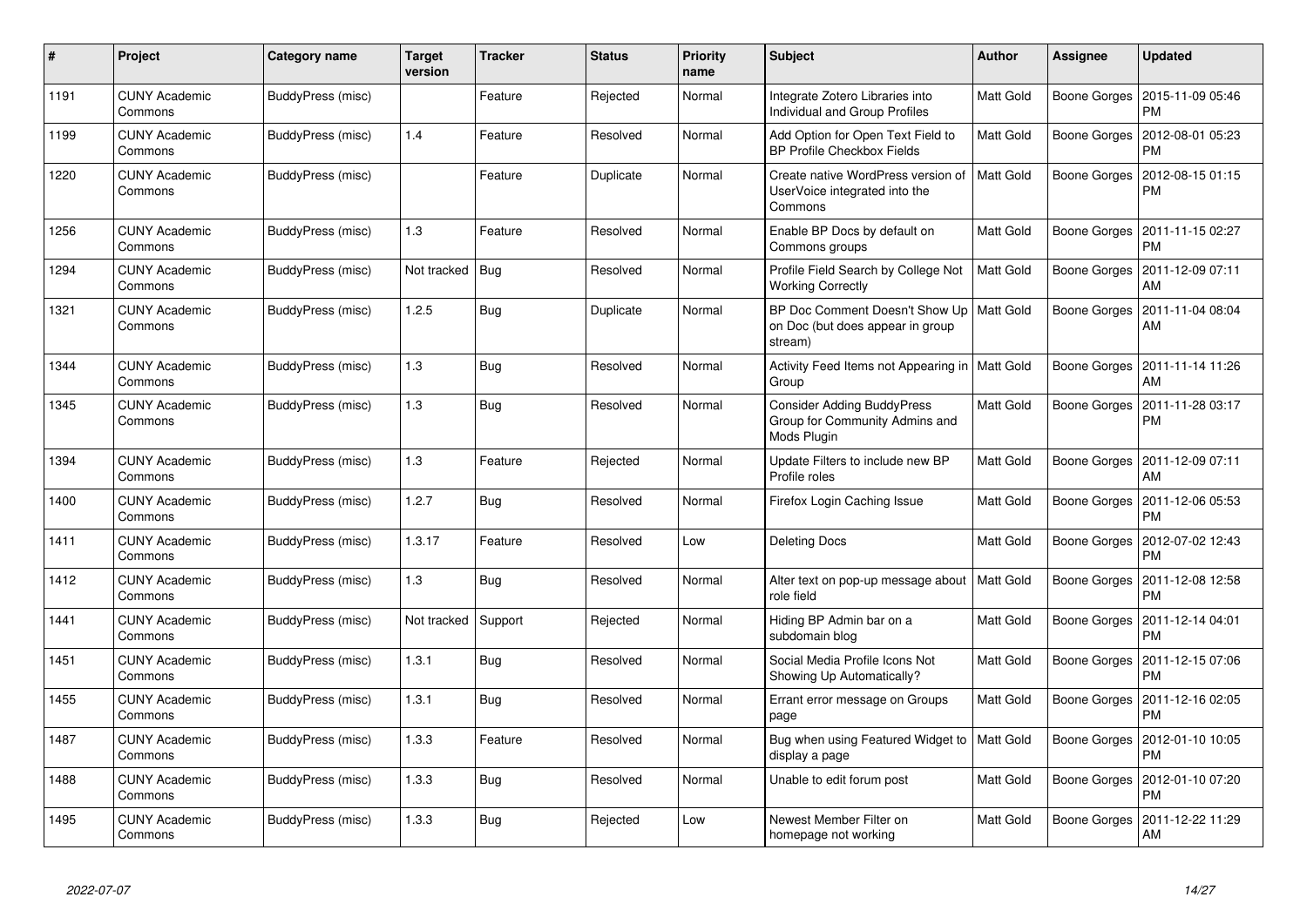| $\pmb{\#}$ | Project                         | Category name     | <b>Target</b><br>version | <b>Tracker</b> | <b>Status</b> | <b>Priority</b><br>name | <b>Subject</b>                                                   | <b>Author</b>    | Assignee     | <b>Updated</b>                |
|------------|---------------------------------|-------------------|--------------------------|----------------|---------------|-------------------------|------------------------------------------------------------------|------------------|--------------|-------------------------------|
| 1498       | <b>CUNY Academic</b><br>Commons | BuddyPress (misc) | 1.3.3                    | <b>Bug</b>     | Resolved      | Normal                  | Non-Logged in User Redirect<br>Feature not working               | <b>Matt Gold</b> | Boone Gorges | 2012-01-11 04:57<br><b>PM</b> |
| 1503       | <b>CUNY Academic</b><br>Commons | BuddyPress (misc) | 1.3.3                    | <b>Bug</b>     | Resolved      | Normal                  | File list not showing file descriptions   Matt Gold              |                  | Boone Gorges | 2012-01-10 07:28<br><b>PM</b> |
| 1504       | <b>CUNY Academic</b><br>Commons | BuddyPress (misc) | 1.4                      | Feature        | Resolved      | Normal                  | Allow members to choose multiple<br>colleges on Profile pages    | <b>Matt Gold</b> | Boone Gorges | 2012-08-01 03:34<br>PM        |
| 1505       | <b>CUNY Academic</b><br>Commons | BuddyPress (misc) | 1.4                      | Feature        | Duplicate     | Normal                  | Allow members to clear past status<br>updates                    | Matt Gold        | Boone Gorges | 2012-04-06 04:42<br>PM        |
| 1507       | <b>CUNY Academic</b><br>Commons | BuddyPress (misc) | 1.3.3                    | Feature        | Resolved      | Normal                  | Add Custom Sidebar Plugin                                        | <b>Matt Gold</b> | Boone Gorges | 2012-01-10 07:30<br>PM        |
| 1545       | <b>CUNY Academic</b><br>Commons | BuddyPress (misc) | 1.3.5                    | <b>Bug</b>     | Resolved      | Normal                  | Problem with BP Doc Comment<br>Edit Icon in Forums               | <b>Matt Gold</b> | Boone Gorges | 2012-01-16 06:14<br>PM        |
| 1546       | <b>CUNY Academic</b><br>Commons | BuddyPress (misc) | 1.3.5                    | Bug            | Resolved      | Low                     | Unable to view comparative<br>document history in BP Docs        | <b>Matt Gold</b> | Boone Gorges | 2012-01-17 06:13<br>PM        |
| 1555       | <b>CUNY Academic</b><br>Commons | BuddyPress (misc) | 1.3.6                    | Bug            | Resolved      | Low                     | Sticky forum post shows up twice in<br>post listings             | Matt Gold        | Boone Gorges | 2012-02-08 06:44<br><b>PM</b> |
| 1556       | <b>CUNY Academic</b><br>Commons | BuddyPress (misc) | 1.3.6                    | Feature        | Rejected      | Normal                  | New option for College profile field                             | <b>Matt Gold</b> | Boone Gorges | 2012-01-19 08:12<br>AM        |
| 1558       | <b>CUNY Academic</b><br>Commons | BuddyPress (misc) | 1.3.6                    | <b>Bug</b>     | Resolved      | Normal                  | Login Issues                                                     | Matt Gold        | Boone Gorges | 2012-02-08 06:40<br><b>PM</b> |
| 1560       | <b>CUNY Academic</b><br>Commons | BuddyPress (misc) | 1.3.12                   | Outreach       | Resolved      | Normal                  | Add social media icons/info to<br>About page and Contact Us page | Matt Gold        | Boone Gorges | 2012-04-12 09:07<br>AM        |
| 1571       | <b>CUNY Academic</b><br>Commons | BuddyPress (misc) | 1.3.6                    | Bug            | Resolved      | Low                     | Non-CUNY Sign-Up Code Pages<br>Published                         | <b>Matt Gold</b> | Boone Gorges | 2012-02-08 04:46<br>PМ        |
| 1614       | <b>CUNY Academic</b><br>Commons | BuddyPress (misc) | 1.3.11                   | Bug            | Resolved      | Normal                  | Non-CUNY Sign-Up Code<br>Disappears After Creation               | Matt Gold        | Boone Gorges | 2012-04-05 01:50<br>AM        |
| 1615       | <b>CUNY Academic</b><br>Commons | BuddyPress (misc) |                          | Feature        | Duplicate     | Low                     | Forum search                                                     | Matt Gold        | Boone Gorges | 2012-02-04 10:22<br>AM        |
| 1616       | <b>CUNY Academic</b><br>Commons | BuddyPress (misc) | 1.3.7                    | Bug            | Resolved      | Low                     | BP Docs timeout issue                                            | <b>Matt Gold</b> | Boone Gorges | 2012-02-21 03:23<br><b>PM</b> |
| 1624       | <b>CUNY Academic</b><br>Commons | BuddyPress (misc) | Future<br>release        | Feature        | Rejected      | Low                     | Group's announcements disappear<br>when group privacy changed    | <b>Matt Gold</b> | Boone Gorges | 2012-02-29 09:31<br>AM        |
| 1672       | <b>CUNY Academic</b><br>Commons | BuddyPress (misc) | 1.3.11                   | Bug            | Resolved      | Normal                  | Activity replies in groups                                       | Matt Gold        | Boone Gorges | 2012-04-04 09:37<br>AM        |
| 1784       | <b>CUNY Academic</b><br>Commons | BuddyPress (misc) | 1.3.11                   | <b>Bug</b>     | Resolved      | Normal                  | Date/Content Problems on Forum<br>digest emails                  | <b>Matt Gold</b> | Boone Gorges | 2012-04-03 08:28<br>PM        |
| 1794       | CUNY Academic<br>Commons        | BuddyPress (misc) | 1.3.10                   | Bug            | Resolved      | Normal                  | Remove "Notice anything new"<br>notification                     | Matt Gold        | Boone Gorges | 2012-03-29 09:45<br>PM        |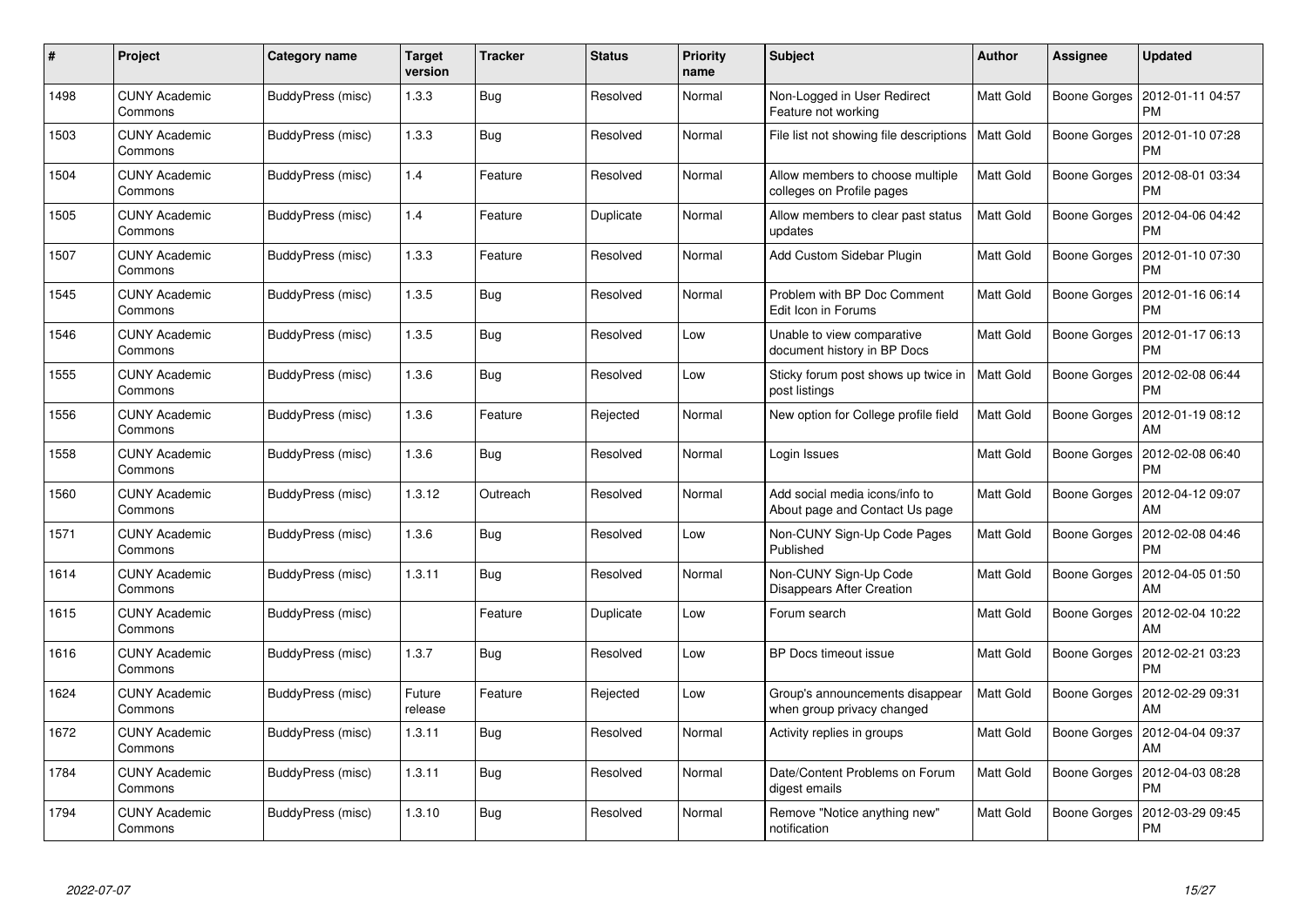| $\#$ | Project                         | Category name     | <b>Target</b><br>version | <b>Tracker</b> | <b>Status</b> | <b>Priority</b><br>name | <b>Subject</b>                                                                               | <b>Author</b>    | <b>Assignee</b>     | <b>Updated</b>                |
|------|---------------------------------|-------------------|--------------------------|----------------|---------------|-------------------------|----------------------------------------------------------------------------------------------|------------------|---------------------|-------------------------------|
| 1859 | <b>CUNY Academic</b><br>Commons | BuddyPress (misc) | 1.3.13                   | Bug            | Resolved      | Low                     | Orthographical error on page in the<br>sign-up process                                       | <b>Matt Gold</b> | Boone Gorges        | 2012-05-02 11:43<br>AM        |
| 1881 | <b>CUNY Academic</b><br>Commons | BuddyPress (misc) | 1.3.13                   | Bug            | Resolved      | Low                     | Double forum notification received                                                           | <b>Matt Gold</b> | Boone Gorges        | 2012-05-22 02:51<br><b>PM</b> |
| 1953 | <b>CUNY Academic</b><br>Commons | BuddyPress (misc) | 1.3.15                   | Bug            | Resolved      | Normal                  | Email forum notification formatting<br>issue                                                 | <b>Matt Gold</b> | <b>Boone Gorges</b> | 2012-06-21 03:32<br><b>PM</b> |
| 1979 | <b>CUNY Academic</b><br>Commons | BuddyPress (misc) | 1.4                      | Bug            | Rejected      | Normal                  | Received two notifications of an<br>activity update                                          | <b>Matt Gold</b> | Boone Gorges        | 2012-07-12 10:43<br>AM        |
| 1990 | <b>CUNY Academic</b><br>Commons | BuddyPress (misc) | 1.3.17                   | <b>Bug</b>     | Resolved      | Low                     | In Forum post list, member avatar<br>partially obscures member name                          | <b>Matt Gold</b> | Boone Gorges        | 2012-07-29 08:42<br><b>PM</b> |
| 1997 | <b>CUNY Academic</b><br>Commons | BuddyPress (misc) | 1.4.6                    | Bug            | Resolved      | Normal                  | Forum post notification didn't<br>indicate image attachments                                 | Matt Gold        | Boone Gorges        | 2012-09-23 05:03<br><b>PM</b> |
| 2033 | <b>CUNY Academic</b><br>Commons | BuddyPress (misc) |                          | Feature        | Rejected      | Normal                  | Allow status update to be deleted<br>directly from profile page                              | Matt Gold        | Boone Gorges        | 2012-08-10 04:51<br><b>PM</b> |
| 2040 | <b>CUNY Academic</b><br>Commons | BuddyPress (misc) | 1.4.2                    | <b>Bug</b>     | Resolved      | Normal                  | RBE on BP Docs Edits?                                                                        | Matt Gold        | Boone Gorges        | 2012-08-14 08:13<br>AM        |
| 2041 | <b>CUNY Academic</b><br>Commons | BuddyPress (misc) | 1.4.2                    | <b>Bug</b>     | Resolved      | Low                     | Vertical Alignment on BP Doc<br>'delete" hoverlink                                           | Matt Gold        | Boone Gorges        | 2012-08-13 10:54<br><b>PM</b> |
| 2045 | <b>CUNY Academic</b><br>Commons | BuddyPress (misc) |                          | Bug            | Duplicate     | Normal                  | Double Post/RBE Notification                                                                 | <b>Matt Gold</b> | Boone Gorges        | 2012-08-15 08:53<br>AM        |
| 2052 | <b>CUNY Academic</b><br>Commons | BuddyPress (misc) |                          | Bug            | Rejected      | Normal                  | <b>RBE Not Enabled?</b>                                                                      | <b>Matt Gold</b> | Boone Gorges        | 2012-08-18 09:16<br><b>PM</b> |
| 2053 | <b>CUNY Academic</b><br>Commons | BuddyPress (misc) | 1.4.6                    | Feature        | Resolved      | Normal                  | RBE on BP Docs                                                                               | Matt Gold        | Boone Gorges        | 2012-10-01 04:14<br><b>PM</b> |
| 2057 | <b>CUNY Academic</b><br>Commons | BuddyPress (misc) | 1.4.3                    | Bug            | Resolved      | Normal                  | Newest/Active/Popular Filters Not<br>working on Homepage List of<br>Groups, Members          | <b>Matt Gold</b> | Boone Gorges        | 2012-08-23 03:18<br>PM        |
| 2066 | <b>CUNY Academic</b><br>Commons | BuddyPress (misc) | 1.5                      | Feature        | Resolved      | Low                     | Public Blog Posts Associated with<br>Private Groups showing up in<br>Sitewide feed           | <b>Matt Gold</b> | Boone Gorges        | 2013-08-09 08:24<br>PM        |
| 2090 | <b>CUNY Academic</b><br>Commons | BuddyPress (misc) |                          | Feature        | Rejected      | Normal                  | Create Course Group Template that   Matt Gold<br>includes notifications of new blog<br>posts |                  | Boone Gorges        | 2012-12-18 10:59<br>AM        |
| 2101 | <b>CUNY Academic</b><br>Commons | BuddyPress (misc) | 1.5                      | Feature        | Resolved      | Low                     | Provide Site Admins Access to<br>Send Invites Menus                                          | <b>Matt Gold</b> | Boone Gorges        | 2013-08-01 09:07<br><b>PM</b> |
| 2106 | <b>CUNY Academic</b><br>Commons | BuddyPress (misc) | Not tracked              | Support        | Resolved      | Normal                  | Blog posts part of group activity<br>feed                                                    | <b>Matt Gold</b> | Boone Gorges        | 2016-01-26 12:30<br>AM        |
| 2121 | <b>CUNY Academic</b><br>Commons | BuddyPress (misc) | 1.4.6                    | <b>Bug</b>     | Resolved      | Low                     | Email notification of forum post<br>omits hyperlinked word                                   | Matt Gold        | Boone Gorges        | 2012-09-30 09:05<br>AM        |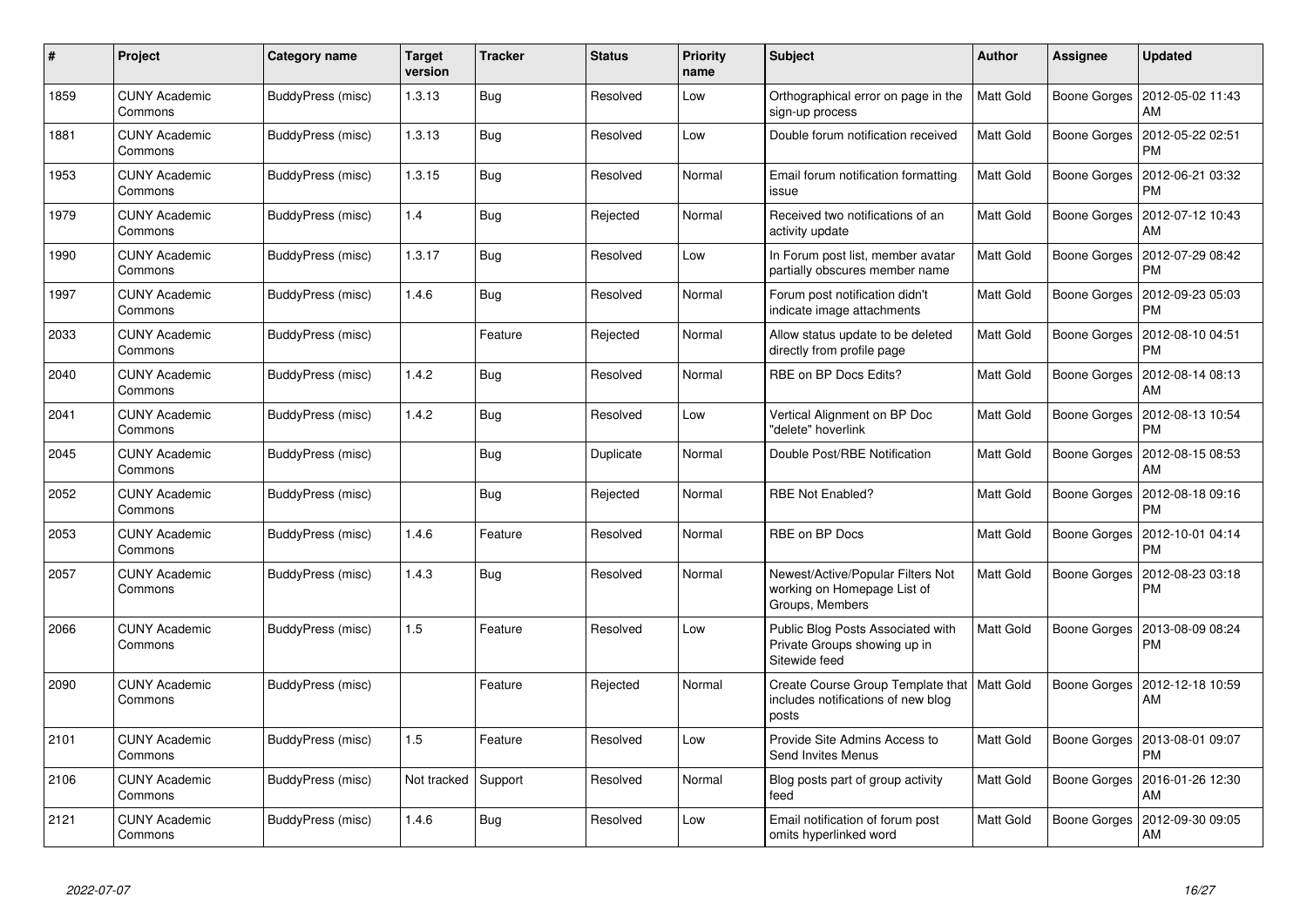| #    | Project                         | Category name     | <b>Target</b><br>version | <b>Tracker</b> | <b>Status</b> | <b>Priority</b><br>name | <b>Subject</b>                                                | <b>Author</b>    | Assignee            | Updated                               |
|------|---------------------------------|-------------------|--------------------------|----------------|---------------|-------------------------|---------------------------------------------------------------|------------------|---------------------|---------------------------------------|
| 2129 | <b>CUNY Academic</b><br>Commons | BuddyPress (misc) | 1.4.6                    | <b>Bug</b>     | Resolved      | Low                     | […]                                                           | Matt Gold        | Boone Gorges        | 2012-09-30 09:53<br>AM                |
| 2169 | <b>CUNY Academic</b><br>Commons | BuddyPress (misc) | Not tracked              | Feature        | Resolved      | Normal                  | Increase Maximum Number of<br>Invite Anyone Invites           | Matt Gold        | Boone Gorges        | 2012-10-04 07:36<br>AM                |
| 2183 | <b>CUNY Academic</b><br>Commons | BuddyPress (misc) | Not tracked              | Support        | Resolved      | Normal                  | Limit on group membership                                     | Matt Gold        | Boone Gorges        | 2012-10-12 03:40<br><b>PM</b>         |
| 2184 | <b>CUNY Academic</b><br>Commons | BuddyPress (misc) | 1.4.9                    | Support        | Resolved      | Normal                  | Adjust Invite Directions to include<br>info about max invites | Matt Gold        | Boone Gorges        | 2012-11-03 04:23<br>PM                |
| 2221 | <b>CUNY Academic</b><br>Commons | BuddyPress (misc) |                          | <b>Bug</b>     | Duplicate     | Low                     | Spacing error on BP Doc comments                              | Matt Gold        | Boone Gorges        | 2012-10-30 10:03<br>AM                |
| 2251 | <b>CUNY Academic</b><br>Commons | BuddyPress (misc) | 1.4.13                   | <b>Bug</b>     | Resolved      | Low                     | From address of forum notifications                           | <b>Matt Gold</b> | Boone Gorges        | 2013-02-03 01:56<br>PM                |
| 2360 | <b>CUNY Academic</b><br>Commons | BuddyPress (misc) | 1.5                      | Feature        | Resolved      | Low                     | <b>Confirmation before File Deletion</b>                      | Matt Gold        | Boone Gorges        | 2013-08-01 09:08<br><b>PM</b>         |
| 2385 | <b>CUNY Academic</b><br>Commons | BuddyPress (misc) | 1.4.18                   | <b>Bug</b>     | Resolved      | Normal                  | Sitewide nav bar not appearing                                | Matt Gold        |                     | Boone Gorges   2013-01-24 10:21<br>AM |
| 2387 | <b>CUNY Academic</b><br>Commons | BuddyPress (misc) | 1.4.19                   | <b>Bug</b>     | Resolved      | Low                     | File upload notifications contain<br>escape characters        | <b>Matt Gold</b> | Boone Gorges        | 2013-02-11 02:21<br><b>PM</b>         |
| 2415 | <b>CUNY Academic</b><br>Commons | BuddyPress (misc) | 1.4.19                   | Bug            | Resolved      | Normal                  | Remove "Popular" link on<br>homepage members widget           | Matt Gold        | Boone Gorges        | 2013-02-12 10:05<br>PM                |
| 2468 | <b>CUNY Academic</b><br>Commons | BuddyPress (misc) | Not tracked              | Support        | Resolved      | Normal                  | Group files total and individual size<br>limit?               | Matt Gold        | Boone Gorges        | 2013-02-20 10:31<br><b>PM</b>         |
| 2519 | <b>CUNY Academic</b><br>Commons | BuddyPress (misc) |                          | <b>Bug</b>     | Rejected      | Low                     | User doesn't show up in site search                           | <b>Matt Gold</b> | Boone Gorges        | 2014-05-01 08:33<br>PM                |
| 2595 | <b>CUNY Academic</b><br>Commons | BuddyPress (misc) | 1.4.29                   | Bug            | Resolved      | Low                     | Group invitation script                                       | Matt Gold        | Boone Gorges        | 2013-06-02 04:06<br><b>PM</b>         |
| 2596 | <b>CUNY Academic</b><br>Commons | BuddyPress (misc) |                          | Bug            | Rejected      | Normal                  | Homepage Recent blog posts<br>widget display                  | Matt Gold        | Boone Gorges        | 2013-05-23 10:50<br>PM                |
| 2706 | <b>CUNY Academic</b><br>Commons | BuddyPress (misc) | 1.6.4                    | <b>Bug</b>     | Resolved      | Normal                  | Problem sending group invitations                             | Matt Gold        | <b>Boone Gorges</b> | 2014-05-18 11:36<br>AM                |
| 2711 | <b>CUNY Academic</b><br>Commons | BuddyPress (misc) | 1.5.1                    | Feature        | Resolved      | Normal                  | Add Change Avatar Link/Interface<br>to Profile Editing Page   | <b>Matt Gold</b> | Boone Gorges        | 2013-08-28 12:40<br><b>PM</b>         |
| 2712 | <b>CUNY Academic</b><br>Commons | BuddyPress (misc) | 1.5.0.1                  | Bug            | Resolved      | Normal                  | Font Size in BP Profile Menu<br>Should be Larger              | Matt Gold        | Boone Gorges        | 2013-08-23 04:36<br><b>PM</b>         |
| 2713 | <b>CUNY Academic</b><br>Commons | BuddyPress (misc) | 1.5.1                    | Feature        | Resolved      | Normal                  | Lighten Brief Descriptor Text Color                           | Matt Gold        | Boone Gorges        | 2013-08-28 12:58<br><b>PM</b>         |
| 2714 | CUNY Academic<br>Commons        | BuddyPress (misc) | 1.5.0.1                  | <b>Bug</b>     | Resolved      | Normal                  | Font and Font Size Inconsistent in<br><b>Commons Profile</b>  | Matt Gold        | Boone Gorges        | 2013-08-23 04:17<br>PM                |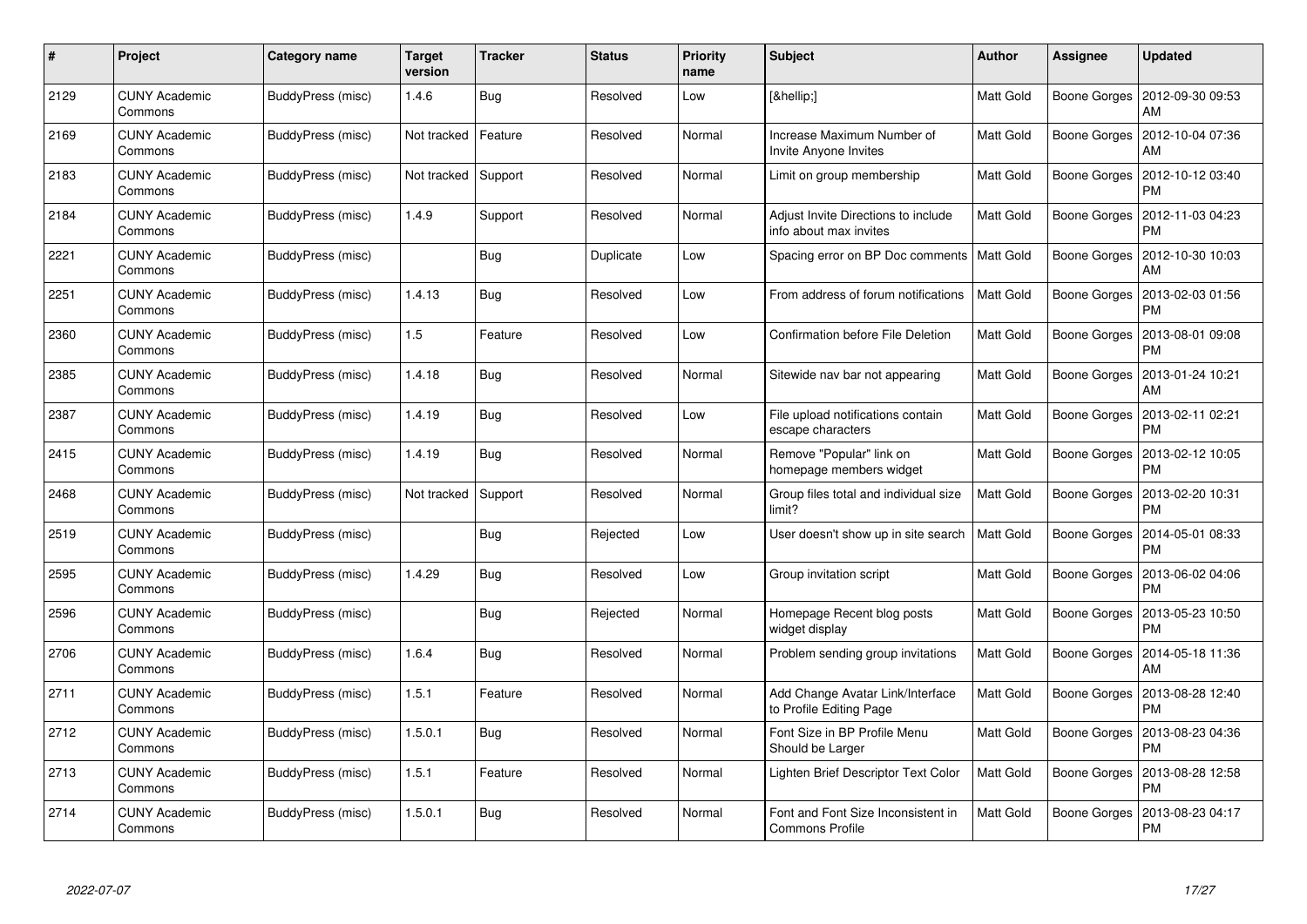| #    | Project                         | <b>Category name</b> | <b>Target</b><br>version | <b>Tracker</b> | <b>Status</b> | <b>Priority</b><br>name | Subject                                                                                 | Author           | <b>Assignee</b>     | <b>Updated</b>                               |
|------|---------------------------------|----------------------|--------------------------|----------------|---------------|-------------------------|-----------------------------------------------------------------------------------------|------------------|---------------------|----------------------------------------------|
| 2729 | <b>CUNY Academic</b><br>Commons | BuddyPress (misc)    | 1.5.0.2                  | <b>Bug</b>     | Resolved      | Urgent                  | Update Positions to Include Missing<br>Colleges                                         | Matt Gold        | Boone Gorges        | 2013-08-26 09:54<br>AM                       |
| 2730 | <b>CUNY Academic</b><br>Commons | BuddyPress (misc)    |                          | Bug            | Duplicate     | Normal                  | Limits on Publications Entry Field                                                      | <b>Matt Gold</b> | Boone Gorges        | 2013-08-29 09:36<br>AM                       |
| 2731 | <b>CUNY Academic</b><br>Commons | BuddyPress (misc)    | Not tracked              | Support        | Resolved      | Normal                  | <b>Profile Positions Question</b>                                                       | Matt Gold        | Boone Gorges        | 2013-08-26 08:41<br>AM                       |
| 2732 | <b>CUNY Academic</b><br>Commons | BuddyPress (misc)    | 1.5.1                    | Feature        | Resolved      | Normal                  | Return users to profile public view<br>after editing save                               | Matt Gold        | <b>Boone Gorges</b> | 2013-08-28 12:53<br><b>PM</b>                |
| 2735 | <b>CUNY Academic</b><br>Commons | BuddyPress (misc)    | 1.5.1                    | <b>Bug</b>     | Resolved      | Normal                  | Profile Incorrectly Shortens About<br>You Field                                         | Matt Gold        | Boone Gorges        | 2013-08-28 11:36<br>AM                       |
| 2737 | <b>CUNY Academic</b><br>Commons | BuddyPress (misc)    | 1.5.0.2                  | <b>Bug</b>     | Resolved      | Urgent                  | CAC Not allowing CUNY Addresses<br>to Register                                          | Matt Gold        | Boone Gorges        | 2013-08-26 05:43<br><b>PM</b>                |
| 2738 | <b>CUNY Academic</b><br>Commons | BuddyPress (misc)    | 1.5.0.2                  | Bug            | Resolved      | High                    | Users Unable to Change Email<br>Address in Settings                                     | Matt Gold        | Boone Gorges        | 2013-08-28 09:05<br><b>PM</b>                |
| 2755 | <b>CUNY Academic</b><br>Commons | BuddyPress (misc)    | 1.5.1                    | <b>Bug</b>     | Resolved      | Normal                  | Alphabetize list of colleges in<br>positions drop-down                                  | Matt Gold        | Boone Gorges        | 2013-08-29 09:30<br>AM                       |
| 2763 | <b>CUNY Academic</b><br>Commons | BuddyPress (misc)    |                          | Bug            | Rejected      | Normal                  | Send Invites Page Hang                                                                  | Matt Gold        |                     | Boone Gorges   2013-08-29 09:33<br>AM        |
| 2771 | <b>CUNY Academic</b><br>Commons | BuddyPress (misc)    | 1.5.2                    | Feature        | Resolved      | Normal                  | Change Brief Descriptor Text Color<br>Again                                             | Matt Gold        | Boone Gorges        | 2013-09-10 06:07<br>AM                       |
| 2775 | <b>CUNY Academic</b><br>Commons | BuddyPress (misc)    | 1.5.1.1                  | <b>Bug</b>     | Resolved      | High                    | Add Lehman College to List of<br>Colleges in Profiles                                   | Matt Gold        | <b>Boone Gorges</b> | 2013-09-06 04:40<br><b>PM</b>                |
| 2776 | <b>CUNY Academic</b><br>Commons | BuddyPress (misc)    | 1.5.2                    | Bug            | Resolved      | Normal                  | Change Name of SPS in College<br>list                                                   | Matt Gold        | Boone Gorges        | 2013-09-11 08:19<br><b>PM</b>                |
| 2785 | <b>CUNY Academic</b><br>Commons | BuddyPress (misc)    | Not tracked              | Bug            | Resolved      | Normal                  | Don't see cuny.is shortlink for<br>myself                                               | Matt Gold        | Boone Gorges        | 2013-09-12 10:56<br>AM                       |
| 2786 | <b>CUNY Academic</b><br>Commons | BuddyPress (misc)    | 1.5.3                    | <b>Bug</b>     | Resolved      | Normal                  | Move position of close window<br>checkbox on overlay                                    | Matt Gold        | Boone Gorges        | 2013-09-19 12:07<br><b>PM</b>                |
| 2830 | <b>CUNY Academic</b><br>Commons | BuddyPress (misc)    | Not tracked              | Support        | Resolved      | Normal                  | User question: "How do I stop the<br>automatic underlining of things in<br>my profile?" | Matt Gold        | <b>Boone Gorges</b> | 2013-10-15 03:32<br><b>PM</b>                |
| 2845 | <b>CUNY Academic</b><br>Commons | BuddyPress (misc)    | 1.5.7                    | <b>Bug</b>     | Resolved      | Normal                  | Anchor errors with bp activity items<br>created from associated blog<br>postings        | Matt Gold        | <b>Boone Gorges</b> | 2013-11-01 08:15<br><b>PM</b>                |
| 2857 | <b>CUNY Academic</b><br>Commons | BuddyPress (misc)    | Not tracked   Bug        |                | Resolved      | Normal                  | Double posting via RBE                                                                  | Matt Gold        | Boone Gorges        | 2013-11-01 02:55<br><b>PM</b>                |
| 2858 | <b>CUNY Academic</b><br>Commons | BuddyPress (misc)    | 1.5.7                    | Bug            | Resolved      | Normal                  | […] redux                                                                               | Matt Gold        |                     | Boone Gorges   2013-10-30 10:08<br><b>PM</b> |
| 2892 | <b>CUNY Academic</b><br>Commons | BuddyPress (misc)    |                          | <b>Bug</b>     | Rejected      | High                    | Commons homepage - blog column   Matt Gold                                              |                  |                     | Boone Gorges   2013-11-14 01:00<br><b>PM</b> |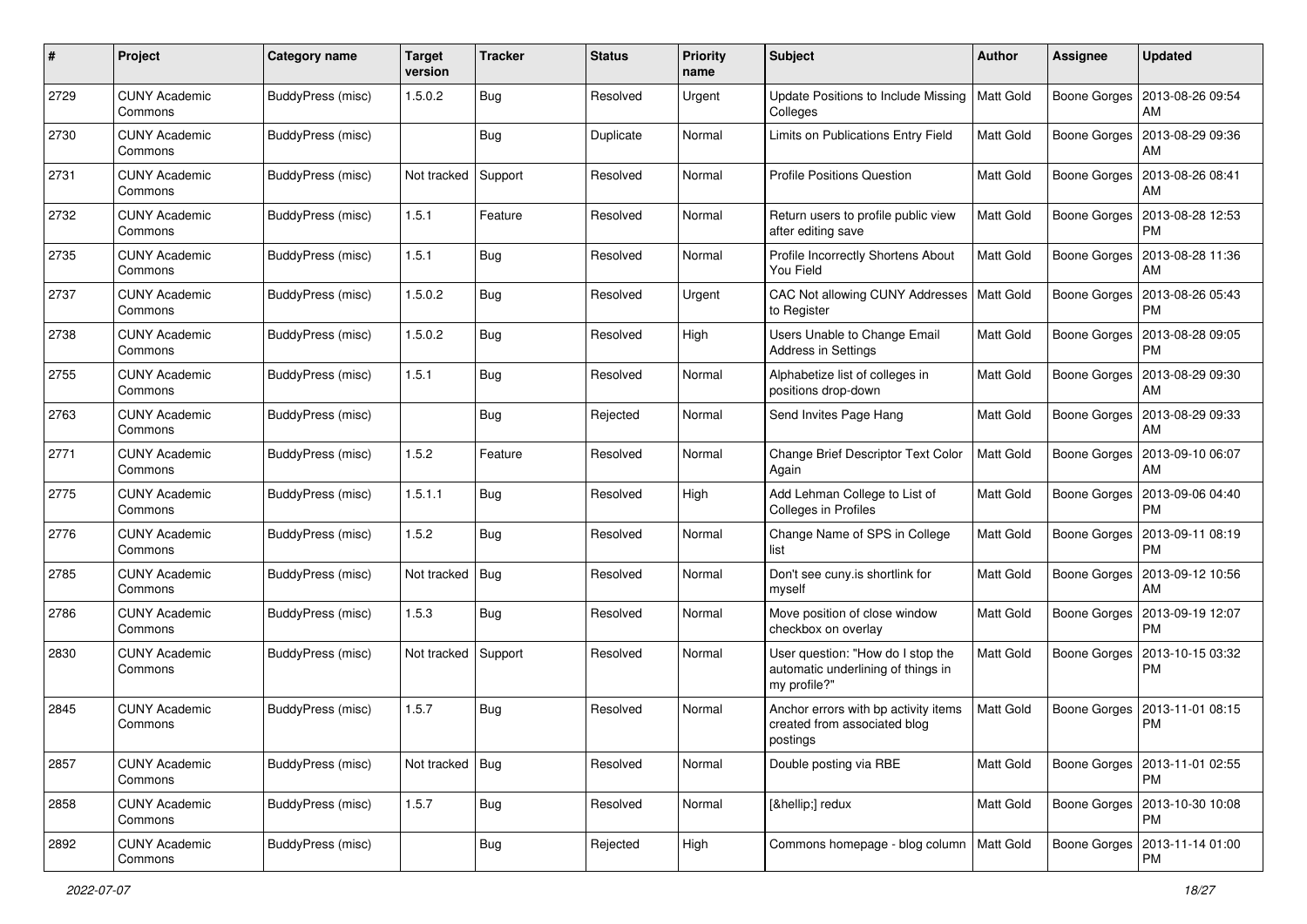| #     | Project                         | <b>Category name</b>     | <b>Target</b><br>version | <b>Tracker</b> | <b>Status</b> | <b>Priority</b><br>name | <b>Subject</b>                                                                                     | Author           | <b>Assignee</b> | <b>Updated</b>                               |
|-------|---------------------------------|--------------------------|--------------------------|----------------|---------------|-------------------------|----------------------------------------------------------------------------------------------------|------------------|-----------------|----------------------------------------------|
| 2906  | <b>CUNY Academic</b><br>Commons | <b>BuddyPress (misc)</b> | 1.5.10                   | <b>Bug</b>     | Resolved      | Normal                  | Unable to delete file attachment<br>from forum post                                                | Matt Gold        | Boone Gorges    | 2013-12-01 09:35<br><b>PM</b>                |
| 2922  | <b>CUNY Academic</b><br>Commons | BuddyPress (misc)        |                          | Bug            | Rejected      | Normal                  | Unconfirmed Plugin error - user<br>could not be activated                                          | <b>Matt Gold</b> |                 | Boone Gorges   2013-12-10 04:47<br><b>PM</b> |
| 2944  | <b>CUNY Academic</b><br>Commons | BuddyPress (misc)        | 1.5.13                   | Bug            | Resolved      | Normal                  | Long load time on send invites<br>group pages                                                      | <b>Matt Gold</b> | Boone Gorges    | 2014-01-02 02:50<br><b>PM</b>                |
| 2976  | <b>CUNY Academic</b><br>Commons | BuddyPress (misc)        | 1.5.16                   | Feature        | Resolved      | Normal                  | Allow users to permanently dismiss<br>notification of new profiles on profile<br>page              | Matt Gold        | Boone Gorges    | 2014-02-01 02:56<br>PM                       |
| 2979  | <b>CUNY Academic</b><br>Commons | BuddyPress (misc)        |                          | <b>Bug</b>     | Resolved      | Normal                  | Frame error in Invite Anyone                                                                       | Matt Gold        | Boone Gorges    | 2014-01-29 03:53<br>PM                       |
| 3058  | <b>CUNY Academic</b><br>Commons | BuddyPress (misc)        | 1.5.18.1                 | Bug            | Resolved      | Urgent                  | Main navigation bar not working                                                                    | <b>Matt Gold</b> | Boone Gorges    | 2014-02-21 09:28<br>AM                       |
| 3190  | <b>CUNY Academic</b><br>Commons | BuddyPress (misc)        | 1.6.3                    | Bug            | Resolved      | Normal                  | Mention link on Member Profile<br>Leads to SiteWide activity stream                                | Matt Gold        | Boone Gorges    | 2014-05-12 02:53<br>PM                       |
| 3293  | <b>CUNY Academic</b><br>Commons | BuddyPress (misc)        |                          | Bug            | Rejected      | Normal                  | 'Page Not Found' Message<br>Received After Clicking on<br>View/Reply Link in Email<br>Notification | <b>Matt Gold</b> | Boone Gorges    | 2014-07-02 08:47<br>PM                       |
| 3343  | <b>CUNY Academic</b><br>Commons | BuddyPress (misc)        | 1.6.11                   | Bug            | Resolved      | Low                     | Minor Email display error                                                                          | Matt Gold        | Boone Gorges    | 2014-08-01 10:01<br>AM                       |
| 3995  | CUNY Academic<br>Commons        | BuddyPress (misc)        | Not tracked              | Bug            | Resolved      | Normal                  | Possible People Page filter error                                                                  | <b>Matt Gold</b> | Boone Gorges    | 2015-04-16 07:51<br>AM                       |
| 5978  | <b>CUNY Academic</b><br>Commons | BuddyPress (misc)        | Not tracked              | Feature        | Resolved      | Normal                  | Add Undergraduate Student to<br>Checkable filters on People page                                   | Matt Gold        | Boone Gorges    | 2016-09-04 09:48<br>PM                       |
| 6365  | <b>CUNY Academic</b><br>Commons | BuddyPress (misc)        | Not tracked              | Feature        | Duplicate     | Normal                  | Create Undergraduate Student<br>status/role on the CAC                                             | <b>Matt Gold</b> | Boone Gorges    | 2016-10-20 11:38<br>AM                       |
| 6467  | <b>CUNY Academic</b><br>Commons | BuddyPress (misc)        | Not tracked              | Support        | Resolved      | Normal                  | Question about what happens when<br>people leave/are removed from<br>groups                        | Matt Gold        | Boone Gorges    | 2017-11-15 01:24<br>PM                       |
| 12353 | <b>CUNY Academic</b><br>Commons | BuddyPress (misc)        | Not tracked              | Bug            | Abandoned     | Normal                  | Member filtering not working                                                                       | <b>Matt Gold</b> | Boone Gorges    | 2020-03-10 11:14<br>AM                       |
| 15123 | <b>CUNY Academic</b><br>Commons | <b>BuddyPress (misc)</b> | 1.19.1                   | Feature        | Resolved      | Low                     | Actions in notification list unclear?                                                              | <b>Matt Gold</b> | Boone Gorges    | 2022-01-11 04:41<br><b>PM</b>                |
| 1187  | <b>CUNY Academic</b><br>Commons | <b>BuddyPress Docs</b>   | Future<br>release        | Feature        | Rejected      | Normal                  | <b>Personal Docs</b>                                                                               | Matt Gold        |                 | Boone Gorges   2015-11-12 12:58<br>AM        |
| 1542  | <b>CUNY Academic</b><br>Commons | <b>BuddyPress Docs</b>   | 1.6                      | <b>Bug</b>     | Resolved      | Normal                  | Group Docs Locked                                                                                  | <b>Matt Gold</b> |                 | Boone Gorges   2014-03-21 03:38<br><b>PM</b> |
| 2523  | <b>CUNY Academic</b><br>Commons | <b>BuddyPress Docs</b>   | Future<br>release        | Feature        | Assigned      | Normal                  | Allow Users to Upload Images to<br>BP Docs                                                         | Matt Gold        |                 | Boone Gorges   2015-11-09 06:14<br>PM        |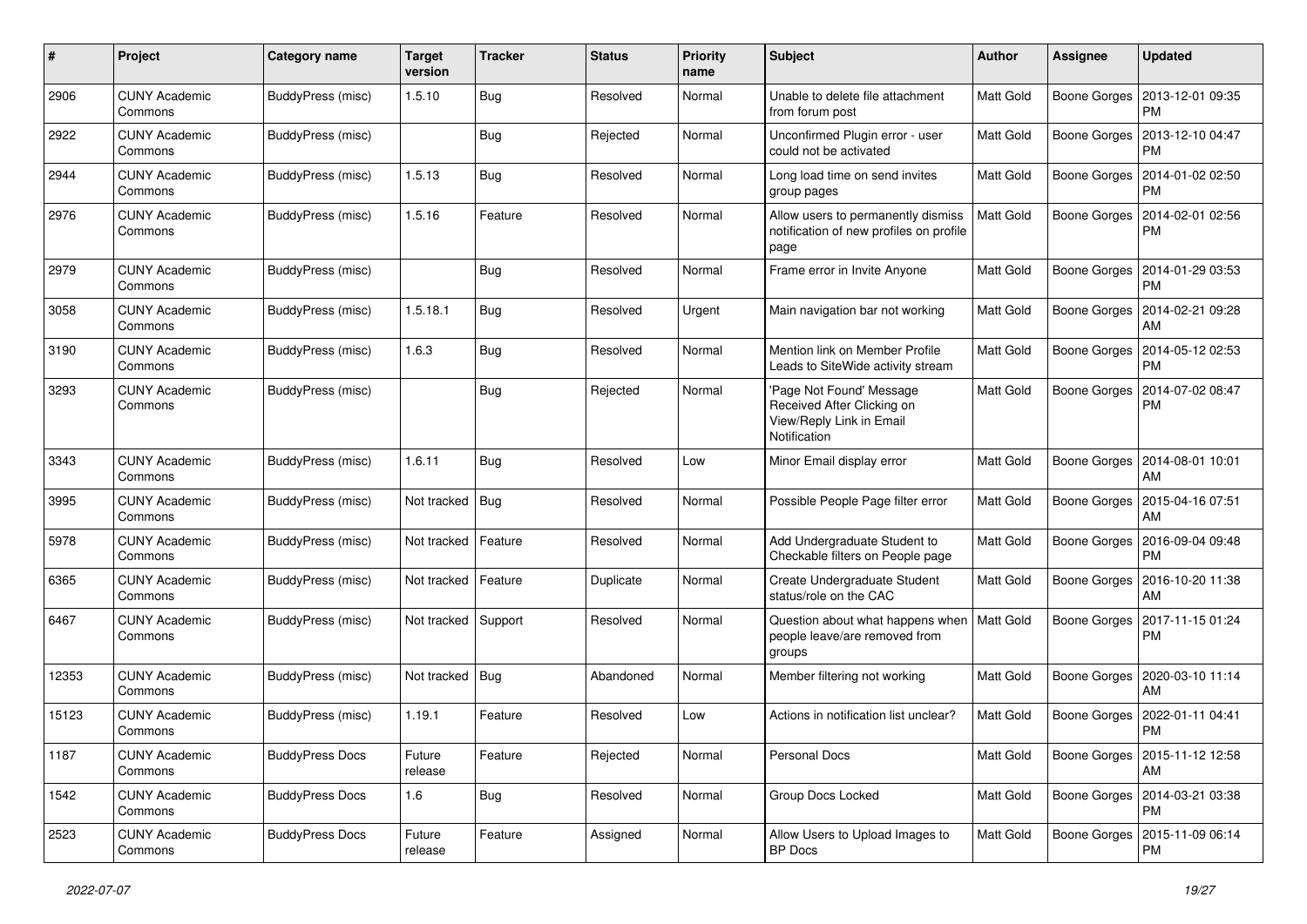| $\pmb{\#}$ | Project                         | Category name          | <b>Target</b><br>version | <b>Tracker</b> | <b>Status</b> | <b>Priority</b><br>name | <b>Subject</b>                                                     | <b>Author</b>    | Assignee            | Updated                       |
|------------|---------------------------------|------------------------|--------------------------|----------------|---------------|-------------------------|--------------------------------------------------------------------|------------------|---------------------|-------------------------------|
| 3581       | <b>CUNY Academic</b><br>Commons | <b>BuddyPress Docs</b> | 1.7.1                    | <b>Bug</b>     | Resolved      | Normal                  | BuddyPress Docs Line Break issue                                   | <b>Matt Gold</b> | Boone Gorges        | 2014-10-20 02:56<br><b>PM</b> |
| 3599       | <b>CUNY Academic</b><br>Commons | <b>BuddyPress Docs</b> | 1.7.2                    | <b>Bug</b>     | Resolved      | Normal                  | Silent BP Docs edits                                               | Matt Gold        | Boone Gorges        | 2014-11-01 02:20<br>PM        |
| 3688       | <b>CUNY Academic</b><br>Commons | <b>BuddyPress Docs</b> | 1.7.6                    | <b>Bug</b>     | Resolved      | Normal                  | Doc creation didn't create email<br>notification                   | Matt Gold        | Boone Gorges        | 2014-12-12 08:57<br>AM        |
| 4057       | <b>CUNY Academic</b><br>Commons | <b>BuddyPress Docs</b> | 1.8.1                    | <b>Bug</b>     | Resolved      | Normal                  | Canceling edit mode of BP Doc<br>reloads editing screen            | Matt Gold        | Boone Gorges        | 2015-06-01 03:08<br>PM        |
| 4722       | <b>CUNY Academic</b><br>Commons | <b>BuddyPress Docs</b> | Not tracked              | <b>Bug</b>     | Rejected      | Normal                  | Doc listing overflow issue                                         | <b>Matt Gold</b> | <b>Boone Gorges</b> | 2015-10-11 10:09<br><b>PM</b> |
| 5486       | <b>CUNY Academic</b><br>Commons | <b>BuddyPress Docs</b> | 1.9.15                   | Bug            | Resolved      | Low                     | Doc history not showing up                                         | Matt Gold        | Boone Gorges        | 2016-04-24 11:50<br>AM        |
| 8945       | <b>CUNY Academic</b><br>Commons | <b>BuddyPress Docs</b> | Not tracked              | Support        | Duplicate     | Normal                  | Spam report                                                        | Matt Gold        | Boone Gorges        | 2017-11-28 01:39<br>PM        |
| 9105       | <b>CUNY Academic</b><br>Commons | <b>BuddyPress Docs</b> | 1.12.7                   | <b>Bug</b>     | Resolved      | Urgent                  | BP doc titles/dates messed up                                      | Matt Gold        | Boone Gorges        | 2018-01-23 11:00<br>AM        |
| 9149       | <b>CUNY Academic</b><br>Commons | <b>BuddyPress Docs</b> | 1.12.8                   | Bug            | Resolved      | Normal                  | Doc listing layout issue                                           | <b>Matt Gold</b> | Boone Gorges        | 2018-02-13 10:36<br>AM        |
| 3119       | <b>CUNY Academic</b><br>Commons | cdev.gc.cuny.edu       | Not tracked              | Feature        | Resolved      | Low                     | Sync CDEV Data                                                     | <b>Matt Gold</b> | Boone Gorges        | 2014-04-01 10:21<br>AM        |
| 3205       | <b>CUNY Academic</b><br>Commons | <b>Commons Profile</b> | 1.6.3                    | <b>Bug</b>     | Resolved      | High                    | Email profile field not showing up                                 | <b>Matt Gold</b> | Boone Gorges        | 2014-05-12 02:18<br><b>PM</b> |
| 5890       | <b>CUNY Academic</b><br>Commons | <b>Commons Profile</b> | 1.9.24                   | <b>Bug</b>     | Resolved      | Normal                  | Commons user profile erroneously<br>indicates a group for a member | Matt Gold        | Boone Gorges        | 2016-08-11 11:53<br>PM        |
| 2231       | <b>CUNY Academic</b><br>Commons | commonsinabox.org      | Not tracked              | <b>Bug</b>     | Resolved      | Normal                  | Fix Header issue on<br>Commonsinabox.org                           | Matt Gold        | Boone Gorges        | 2014-05-01 07:51<br><b>PM</b> |
| 2262       | <b>CUNY Academic</b><br>Commons | commonsinabox.org      |                          | Feature        | Resolved      | Normal                  | Add new favicon to<br>commonsinabox.org                            | Matt Gold        | Boone Gorges        | 2012-11-18 10:51<br>PM        |
| 2264       | <b>CUNY Academic</b><br>Commons | commonsinabox.org      |                          | <b>Bug</b>     | Rejected      | Normal                  | Update CBOX logo on welcome<br>message                             | Matt Gold        | <b>Boone Gorges</b> | 2012-11-19 02:46<br>AM        |
| 2266       | <b>CUNY Academic</b><br>Commons | commonsinabox.org      |                          | Bug            | Resolved      | Normal                  | Demo slider                                                        | Matt Gold        | Boone Gorges        | 2012-11-18 11:26<br><b>PM</b> |
| 2269       | <b>CUNY Academic</b><br>Commons | commonsinabox.org      | Not tracked              | Bug            | Rejected      | Normal                  | Replace Default CBOX Icon for<br>Groups                            | Matt Gold        | Boone Gorges        | 2012-11-20 01:53<br><b>PM</b> |
| 2270       | <b>CUNY Academic</b><br>Commons | commonsinabox.org      | Not tracked              | Bug            | Rejected      | Normal                  | CBOX group sign up - default email<br>setting                      | <b>Matt Gold</b> | Boone Gorges        | 2012-11-20 03:51<br><b>PM</b> |
| 2271       | CUNY Academic<br>Commons        | commonsinabox.org      | Not tracked              | Feature        | Resolved      | Normal                  | CBOX forum posts include "notify<br>by email" checkbox             | Matt Gold        | Boone Gorges        | 2016-01-26 12:33<br>AM        |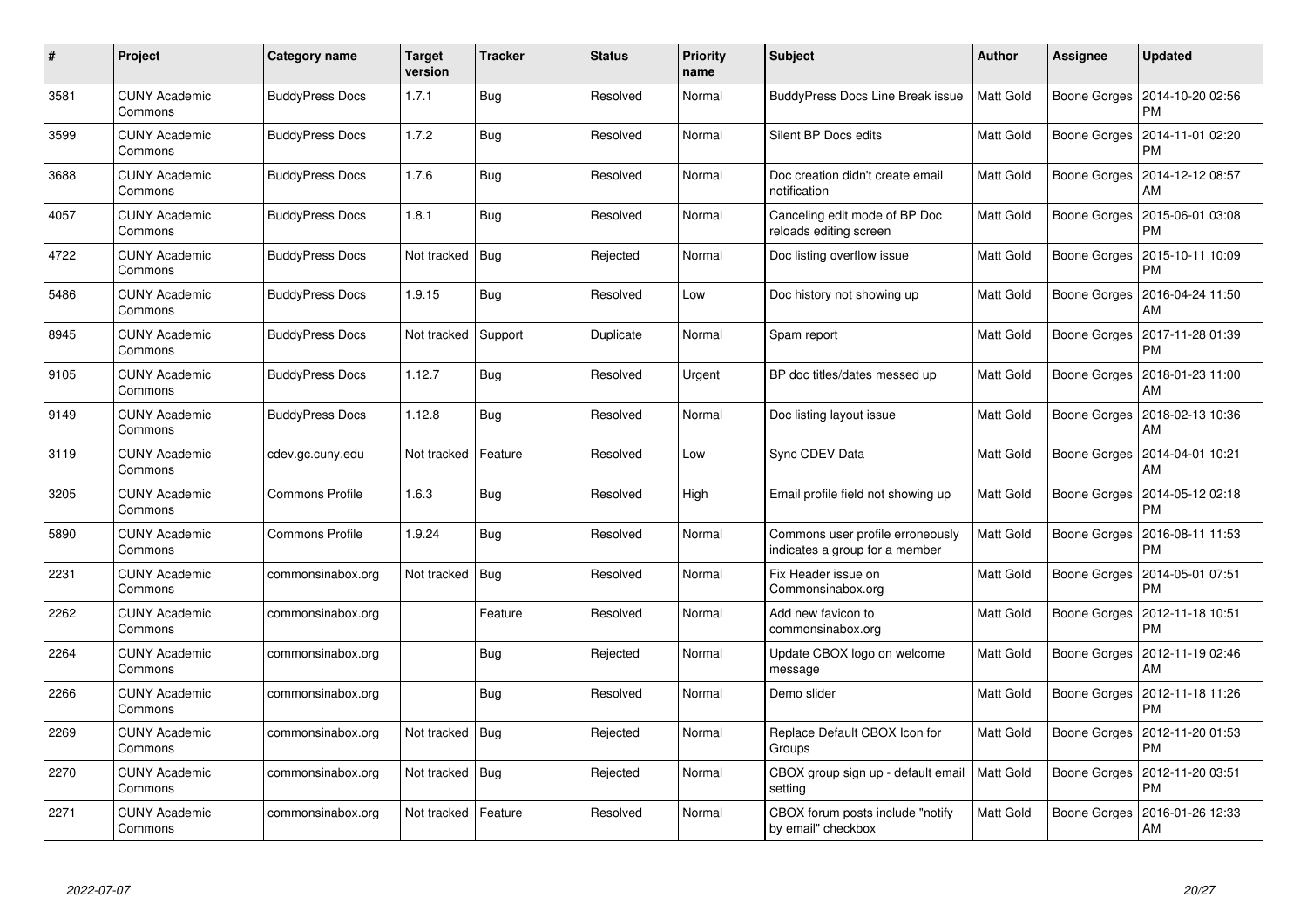| $\#$ | Project                         | Category name     | Target<br>version | <b>Tracker</b> | <b>Status</b> | <b>Priority</b><br>name | <b>Subject</b>                                                       | <b>Author</b>    | Assignee     | Updated                               |
|------|---------------------------------|-------------------|-------------------|----------------|---------------|-------------------------|----------------------------------------------------------------------|------------------|--------------|---------------------------------------|
| 2274 | <b>CUNY Academic</b><br>Commons | commonsinabox.org | Not tracked       | Bug            | Rejected      | Normal                  | CBOX - group names on group<br>pages                                 | Matt Gold        | Boone Gorges | 2012-11-20 02:05<br><b>PM</b>         |
| 2275 | <b>CUNY Academic</b><br>Commons | commonsinabox.org | Not tracked       | Bug            | Resolved      | Normal                  | <b>CBOX</b> support requests                                         | Matt Gold        | Boone Gorges | 2012-11-20 02:05<br><b>PM</b>         |
| 2279 | <b>CUNY Academic</b><br>Commons | commonsinabox.org | Not tracked       | <b>Bug</b>     | Resolved      | Low                     | CBOX mention system rewrites<br>twitter links                        | Matt Gold        | Boone Gorges | 2012-11-20 07:41<br><b>PM</b>         |
| 2280 | <b>CUNY Academic</b><br>Commons | commonsinabox.org | Not tracked       | Bug            | Resolved      | High                    | Forum links not working                                              | Matt Gold        | Boone Gorges | 2012-11-20 12:33<br>PM                |
| 2283 | <b>CUNY Academic</b><br>Commons | commonsinabox.org |                   | Feature        | Resolved      | Normal                  | Update commonsinabox.org                                             | <b>Matt Gold</b> | Boone Gorges | 2012-11-20 08:13<br><b>PM</b>         |
| 2284 | <b>CUNY Academic</b><br>Commons | commonsinabox.org |                   | Bug            | Rejected      | Normal                  | cbox.org forum link error from<br>profile page                       | Matt Gold        | Boone Gorges | 2012-11-20 08:02<br>PM                |
| 2288 | <b>CUNY Academic</b><br>Commons | commonsinabox.org |                   | <b>Bug</b>     | Rejected      | Normal                  | […] issue occurring on<br>commonsinabox.org                          | Matt Gold        | Boone Gorges | 2012-12-11 01:17<br>AM                |
| 2295 | <b>CUNY Academic</b><br>Commons | commonsinabox.org |                   | Bug            | Rejected      | Normal                  | Glitch in CBOX Logo                                                  | Matt Gold        |              | Boone Gorges   2012-12-11 01:08<br>AM |
| 2343 | <b>CUNY Academic</b><br>Commons | commonsinabox.org | Not tracked       | Bug            | Rejected      | Normal                  | Double Notifications from<br>commonsinabox.org                       | <b>Matt Gold</b> | Boone Gorges | 2013-03-20 01:45<br><b>PM</b>         |
| 2349 | <b>CUNY Academic</b><br>Commons | commonsinabox.org |                   | <b>Bug</b>     | Resolved      | High                    | CBOX header image position off                                       | Matt Gold        | Boone Gorges | 2012-12-15 10:21<br><b>PM</b>         |
| 2351 | <b>CUNY Academic</b><br>Commons | commonsinabox.org | Not tracked       | Support        | Resolved      | Normal                  | Spam User/Forum post on CBOX                                         | <b>Matt Gold</b> | Boone Gorges | 2012-12-20 10:02<br>AM                |
| 2355 | <b>CUNY Academic</b><br>Commons | commonsinabox.org | Not tracked       | Feature        | Resolved      | Normal                  | Set up cbox.org                                                      | Matt Gold        | Boone Gorges | 2016-01-26 12:34<br>AM                |
| 2380 | <b>CUNY Academic</b><br>Commons | commonsinabox.org |                   | Bug            | Resolved      | High                    | Add search to Commonsinabox.org                                      | Matt Gold        | Boone Gorges | 2013-03-20 11:41<br>AM                |
| 2388 | <b>CUNY Academic</b><br>Commons | commonsinabox.org | Not tracked       | Support        | Resolved      | Normal                  | Prevent .zip attachments from being   Matt Gold<br>added to cbox.org |                  | Boone Gorges | 2013-02-13 02:54<br>PM                |
| 2654 | <b>CUNY Academic</b><br>Commons | commonsinabox.org | Not tracked       | Bug            | Resolved      | Normal                  | Forum creation step in group setup<br>doesn't stick                  | <b>Matt Gold</b> | Boone Gorges | 2013-08-11 11:51<br>AM                |
| 2694 | <b>CUNY Academic</b><br>Commons | commonsinabox.org | Not tracked       | Feature        | Resolved      | Normal                  | CBOX - Redirect to previous page<br>on login                         | <b>Matt Gold</b> | Boone Gorges | 2013-08-11 12:32<br><b>PM</b>         |
| 2903 | <b>CUNY Academic</b><br>Commons | commonsinabox.org | Not tracked       | Bug            | Resolved      | Normal                  | Turning off activity commenting on<br>commonsinabox.org?             | <b>Matt Gold</b> | Boone Gorges | 2013-11-29 03:43<br><b>PM</b>         |
| 2950 | <b>CUNY Academic</b><br>Commons | commonsinabox.org | Not tracked       | Bug            | Resolved      | Normal                  | Layout broken on<br>commonsinabox.org forum 404                      | <b>Matt Gold</b> | Boone Gorges | 2014-05-06 02:59<br><b>PM</b>         |
| 3203 | CUNY Academic<br>Commons        | commonsinabox.org | Not tracked       | Feature        | Resolved      | Low                     | Upgrade CBOX demo site                                               | Matt Gold        | Boone Gorges | 2014-05-06 02:45<br>PM                |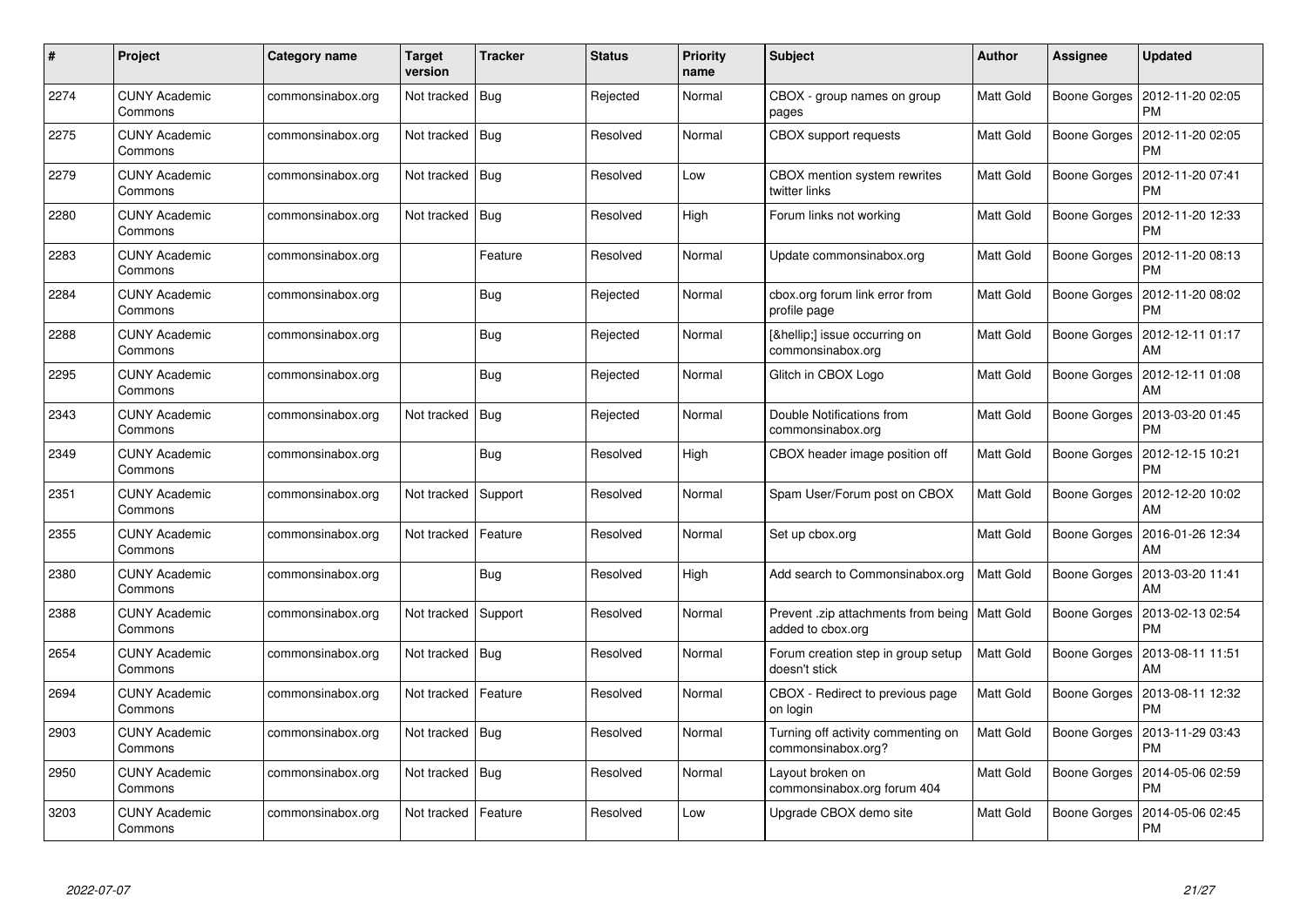| #     | Project                         | <b>Category name</b> | <b>Target</b><br>version | <b>Tracker</b> | <b>Status</b> | <b>Priority</b><br>name | <b>Subject</b>                                        | <b>Author</b>    | Assignee     | <b>Updated</b>                |
|-------|---------------------------------|----------------------|--------------------------|----------------|---------------|-------------------------|-------------------------------------------------------|------------------|--------------|-------------------------------|
| 3489  | <b>CUNY Academic</b><br>Commons | commonsinabox.org    | Not tracked              | Feature        | Resolved      | Normal                  | Tighten security on CBOX demo<br>site registration    | Matt Gold        | Boone Gorges | 2016-01-26 04:32<br><b>PM</b> |
| 3692  | <b>CUNY Academic</b><br>Commons | commonsinabox.org    | Not tracked              | Feature        | Resolved      | Normal                  | Tighten registration security on<br>commonsinabox.org | Matt Gold        | Boone Gorges | 2014-12-03 03:06<br><b>PM</b> |
| 3823  | <b>CUNY Academic</b><br>Commons | commonsinabox.org    | Not tracked              | Bug            | Resolved      | Normal                  | CBOX styling issue                                    | Matt Gold        | Boone Gorges | 2015-02-23 03:33<br><b>PM</b> |
| 3932  | <b>CUNY Academic</b><br>Commons | commonsinabox.org    | Not tracked              | Publicity      | Resolved      | Normal                  | Replace Islamic History Commons<br>screenshot         | Matt Gold        | Boone Gorges | 2015-03-19 09:39<br>PM        |
| 8204  | <b>CUNY Academic</b><br>Commons | commonsinabox.org    | Not tracked              | Support        | Resolved      | Normal                  | How to create a group on<br>commonsinabox.org         | Matt Gold        | Boone Gorges | 2017-05-26 02:50<br><b>PM</b> |
| 9801  | <b>CUNY Academic</b><br>Commons | Courses              | 1.14                     | Feature        | Resolved      | Normal                  | Add courses item to main<br>Commons nav               | Matt Gold        | Boone Gorges | 2018-11-13 02:15<br><b>PM</b> |
| 14450 | <b>CUNY Academic</b><br>Commons | Courses              | Not tracked              | Bug            | Rejected      | Low                     | Misclassified site                                    | Matt Gold        | Boone Gorges | 2021-09-15 10:53<br><b>PM</b> |
| 3046  | <b>CUNY Academic</b><br>Commons | cuny.is              | Not tracked              | Bug            | Resolved      | Urgent                  | Create CUNY.IS                                        | Matt Gold        | Boone Gorges | 2014-02-18 06:55<br><b>PM</b> |
| 3079  | <b>CUNY Academic</b><br>Commons | cuny.is              | Not tracked              | Bug            | Resolved      | Urgent                  | cuny.is request                                       | Matt Gold        | Boone Gorges | 2014-02-26 07:47<br><b>PM</b> |
| 3244  | <b>CUNY Academic</b><br>Commons | cuny.is              | Not tracked              | Publicity      | Resolved      | Normal                  | <b>CUNY.is link</b>                                   | Matt Gold        | Boone Gorges | 2014-05-29 08:22<br>PM        |
| 3410  | <b>CUNY Academic</b><br>Commons | cuny.is              | Not tracked              | Publicity      | Resolved      | Normal                  | DH Praxis cuny is request                             | Matt Gold        | Boone Gorges | 2016-01-26 12:03<br><b>PM</b> |
| 3450  | <b>CUNY Academic</b><br>Commons | cuny.is              | Not tracked              | Outreach       | Resolved      | Normal                  | two cuny is requests                                  | <b>Matt Gold</b> | Boone Gorges | 2014-09-08 03:46<br>PM        |
| 3648  | <b>CUNY Academic</b><br>Commons | cuny.is              | Not tracked              | <b>Bug</b>     | Resolved      | High                    | cuny.is request                                       | Matt Gold        | Boone Gorges | 2014-11-11 06:54<br><b>PM</b> |
| 3714  | <b>CUNY Academic</b><br>Commons | cuny.is              | 1.7.7                    | Feature        | Resolved      | Normal                  | cuny.is access                                        | Matt Gold        | Boone Gorges | 2014-12-22 02:19<br>PM        |
| 3788  | <b>CUNY Academic</b><br>Commons | cuny.is              | 1.8.11                   | Bug            | Resolved      | Normal                  | CUNY.is default links?                                | Matt Gold        | Boone Gorges | 2015-09-25 12:53<br>AM        |
| 3799  | <b>CUNY Academic</b><br>Commons | cuny.is              | 1.7.12                   | Bug            | Resolved      | Normal                  | cuny.is issue                                         | Matt Gold        | Boone Gorges | 2015-02-10 09:07<br><b>PM</b> |
| 5442  | <b>CUNY Academic</b><br>Commons | cuny.is              | 1.9.14                   | <b>Bug</b>     | Resolved      | Normal                  | Shortlink creation problem                            | Matt Gold        | Boone Gorges | 2016-04-12 11:03<br><b>PM</b> |
| 10597 | <b>CUNY Academic</b><br>Commons | cuny.is              | Not tracked              | <b>Bug</b>     | Resolved      | Normal                  | cuny.is admin unavailable                             | Matt Gold        | Boone Gorges | 2018-10-25 01:44<br>PM        |
| 12335 | CUNY Academic<br>Commons        | cuny.is              |                          | Bug            | Rejected      | Normal                  | cuny.is issue                                         | Matt Gold        | Boone Gorges | 2020-01-30 12:47<br>AM        |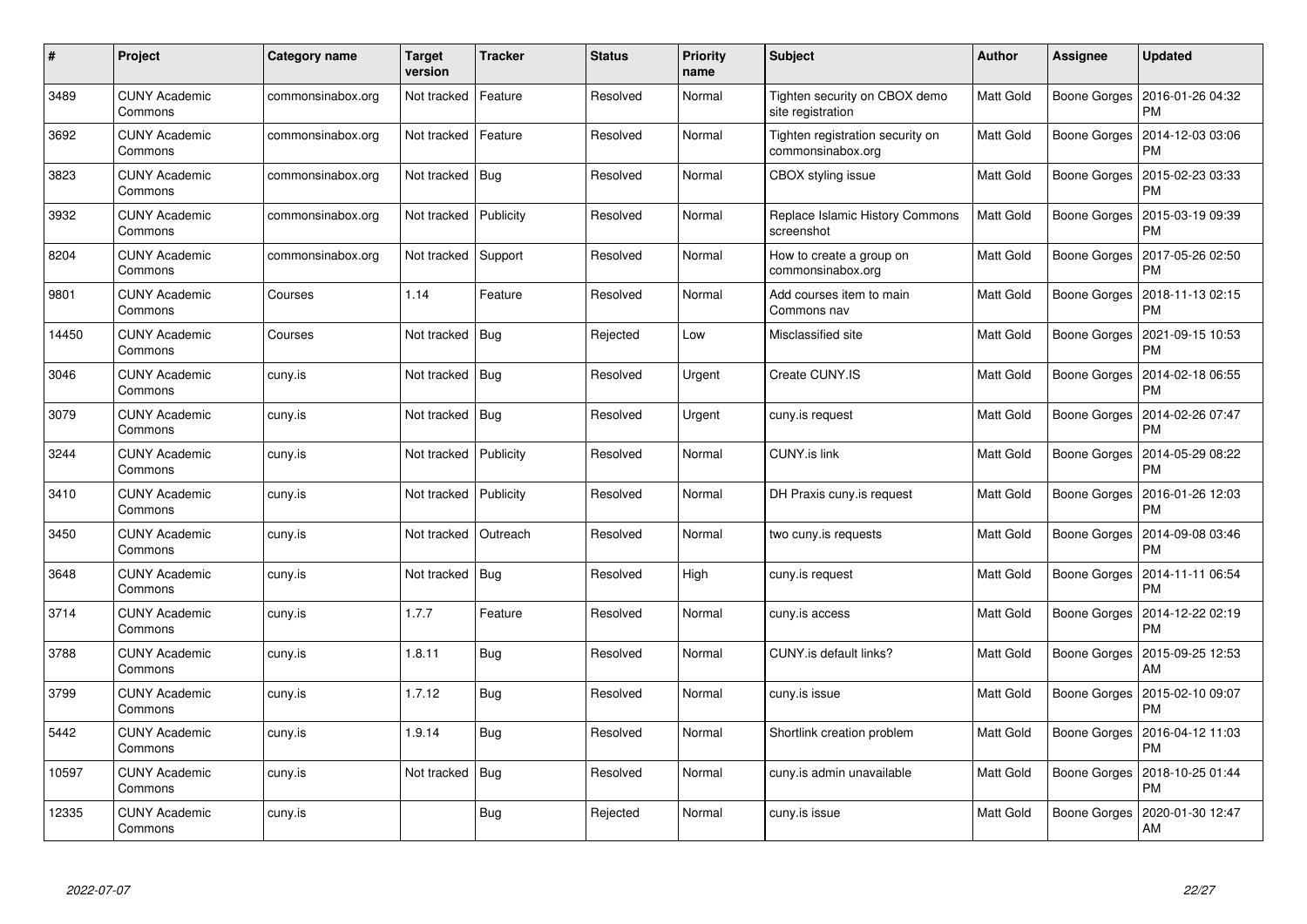| #     | Project                         | <b>Category name</b>       | <b>Target</b><br>version | <b>Tracker</b> | <b>Status</b> | <b>Priority</b><br>name | <b>Subject</b>                                                                                  | Author           | <b>Assignee</b> | <b>Updated</b>                               |
|-------|---------------------------------|----------------------------|--------------------------|----------------|---------------|-------------------------|-------------------------------------------------------------------------------------------------|------------------|-----------------|----------------------------------------------|
| 12581 | <b>CUNY Academic</b><br>Commons | cuny.is                    | Not tracked              | <b>Bug</b>     | Rejected      | High                    | YOURLS shortlinks not working                                                                   | Matt Gold        |                 | Boone Gorges   2020-03-27 10:25<br>AM        |
| 13242 | <b>CUNY Academic</b><br>Commons | cuny.is                    |                          | Bug            | Rejected      | Normal                  | Unable to edit a cuny.is shortlink                                                              | Matt Gold        | Boone Gorges    | 2020-08-26 01:30<br>AM                       |
| 13934 | <b>CUNY Academic</b><br>Commons | cuny.is                    | 1.18.4                   | Bug            | Resolved      | Low                     | Error message on group settings<br>change                                                       | <b>Matt Gold</b> | Boone Gorges    | 2021-02-09 11:05<br>AM                       |
| 3124  | <b>CUNY Academic</b><br>Commons | Design                     | 1.6                      | <b>Bug</b>     | Resolved      | Normal                  | Create small version of horizontal<br>logo image to include in HTML<br>Emails                   | Matt Gold        | Boone Gorges    | 2014-04-01 03:40<br>PM                       |
| 3865  | <b>CUNY Academic</b><br>Commons | Design                     | 1.7.15                   | <b>Bug</b>     | Resolved      | Normal                  | DiRT Tools listing in Group ><br>Manage                                                         | <b>Matt Gold</b> | Boone Gorges    | 2015-03-12 10:35<br>AM                       |
| 11121 | <b>CUNY Academic</b><br>Commons | Design                     | 1.15                     | <b>Bug</b>     | Resolved      | Low                     | Overlapping elements on mobile<br>view of CAC                                                   | Matt Gold        | Boone Gorges    | 2019-04-23 03:55<br><b>PM</b>                |
| 13739 | <b>CUNY Academic</b><br>Commons | <b>Directories</b>         | 2.0.0                    | <b>Bug</b>     | Resolved      | Normal                  | My Sites and My Groups take user<br>to the profile page                                         | Matt Gold        |                 | Boone Gorges   2022-05-26 11:36<br>AM        |
| 3864  | <b>CUNY Academic</b><br>Commons | DiRT Integration           | 1.7.15                   | Bug            | Resolved      | Normal                  | DiRT Tools Group sidebar label<br>display                                                       | <b>Matt Gold</b> | Boone Gorges    | 2015-03-11 09:30<br><b>PM</b>                |
| 3933  | <b>CUNY Academic</b><br>Commons | DiRT Integration           | Not tracked              | <b>Bug</b>     | Rejected      | Normal                  | DiRT Directory 'tool' directory<br>shows blank page                                             | <b>Matt Gold</b> | Boone Gorges    | 2015-03-20 08:47<br>AM                       |
| 4367  | <b>CUNY Academic</b><br>Commons | DiRT Integration           | 1.8.6                    | Bug            | Resolved      | Normal                  | Thumbnail images broken on DiRT<br>tool listing                                                 | <b>Matt Gold</b> | Boone Gorges    | 2015-08-02 12:55<br>AM                       |
| 4798  | <b>CUNY Academic</b><br>Commons | DiRT Integration           | Not tracked              | Bug            | Resolved      | Normal                  | DiRT plugin seems to have<br>disappeared                                                        | <b>Matt Gold</b> | Boone Gorges    | 2015-10-20 10:05<br><b>PM</b>                |
| 12155 | <b>CUNY Academic</b><br>Commons | DiRT Integration           | 1.18.0                   | Feature        | Resolved      | Normal                  | Update DiRT Tools with new API                                                                  | <b>Matt Gold</b> | Boone Gorges    | 2020-12-08 11:06<br>AM                       |
| 13669 | <b>CUNY Academic</b><br>Commons | DiRT Integration           | 1.18.1                   | <b>Bug</b>     | Resolved      | Normal                  | Digital Research Tools showing up<br>in top nav for logged out users                            | <b>Matt Gold</b> | Boone Gorges    | 2020-12-08 05:11<br><b>PM</b>                |
| 6456  | <b>CUNY Academic</b><br>Commons | Documentation              | Not tracked              | Documentation  | Resolved      | Normal                  | Update Dev Blog Free Software<br><b>Contributions Page</b>                                      | Matt Gold        | Boone Gorges    | 2017-11-15 05:09<br><b>PM</b>                |
| 2059  | <b>CUNY Academic</b><br>Commons | Domain Mapping             | 1.9.6                    | Bug            | Resolved      | Low                     | Domain Mapping Issue                                                                            | <b>Matt Gold</b> | Boone Gorges    | 2016-01-25 11:54<br><b>PM</b>                |
| 5823  | <b>CUNY Academic</b><br>Commons | Domain Mapping             | 1.9.22                   | Support        | Resolved      | Normal                  | <b>Redirect CFR sites</b>                                                                       | Matt Gold        | Boone Gorges    | 2016-08-01 11:58<br>PM                       |
| 5237  | <b>CUNY Academic</b><br>Commons | <b>Email Invitations</b>   | 1.9.8                    | Feature        | Resolved      | Normal                  | Remove restrictions on undergrad<br>student email domains                                       | <b>Matt Gold</b> |                 | Boone Gorges   2016-02-19 03:16<br><b>PM</b> |
| 3165  | <b>CUNY Academic</b><br>Commons | <b>Email Notifications</b> |                          | <b>Bug</b>     | Rejected      | Normal                  | HTML notification of post with<br>attachments didn't include mention<br>of/links to attachments | <b>Matt Gold</b> |                 | Boone Gorges   2015-03-21 09:05<br>РM        |
| 3342  | <b>CUNY Academic</b><br>Commons | <b>Email Notifications</b> |                          | <b>Bug</b>     | Duplicate     | Normal                  | <b>Group Invitation Email Links</b><br>Incorrect/Non-Working                                    | <b>Matt Gold</b> |                 | Boone Gorges   2015-04-01 09:04<br><b>PM</b> |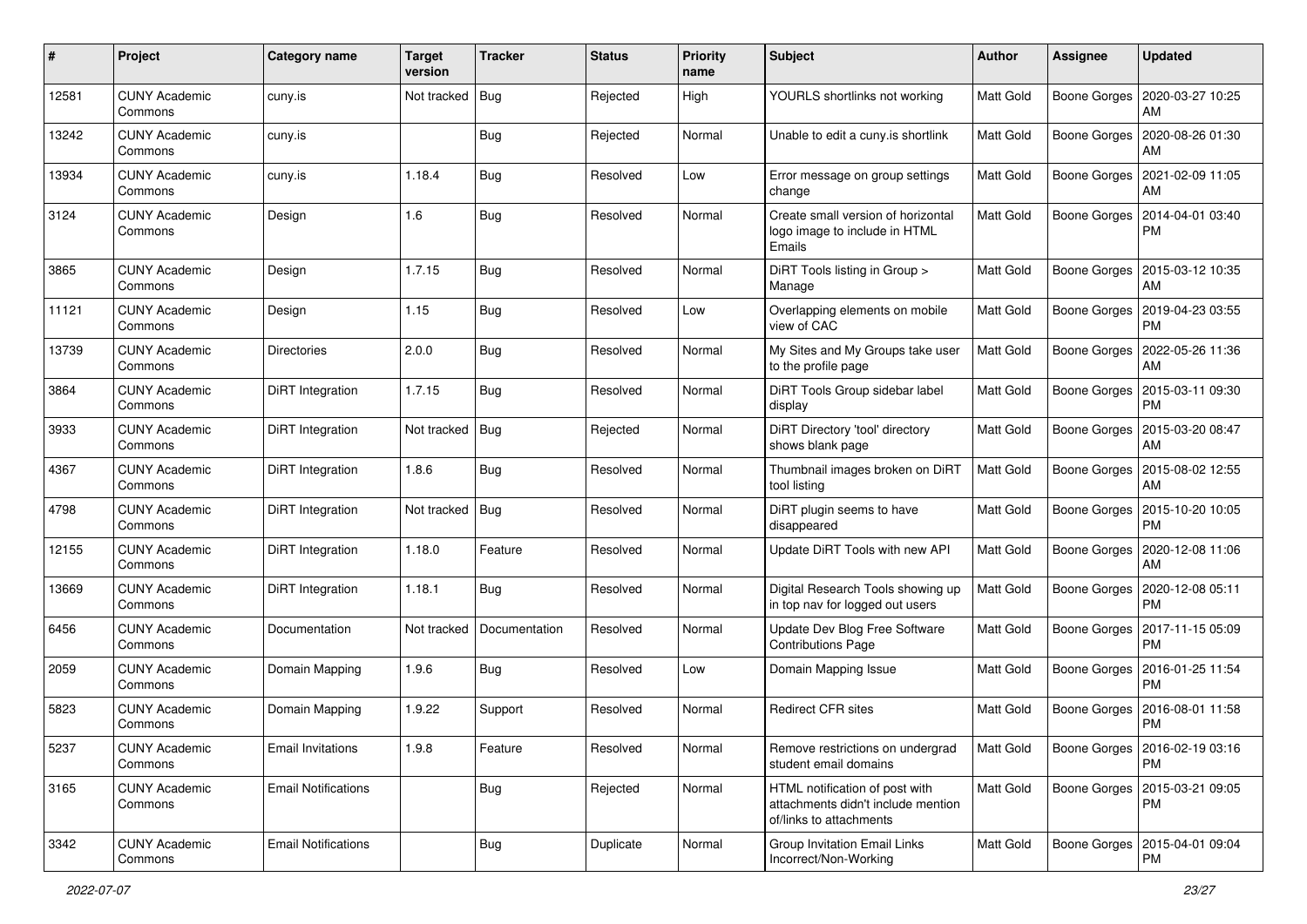| $\#$  | Project                         | Category name              | <b>Target</b><br>version | <b>Tracker</b> | <b>Status</b>        | <b>Priority</b><br>name | <b>Subject</b>                                                                   | <b>Author</b>    | <b>Assignee</b> | <b>Updated</b>                |
|-------|---------------------------------|----------------------------|--------------------------|----------------|----------------------|-------------------------|----------------------------------------------------------------------------------|------------------|-----------------|-------------------------------|
| 3418  | <b>CUNY Academic</b><br>Commons | <b>Email Notifications</b> | 1.7                      | Feature        | Resolved             | Normal                  | Revisions/Additions to email<br>notifications about group<br>membership requests | Matt Gold        | Boone Gorges    | 2014-09-30 01:14<br><b>PM</b> |
| 3420  | <b>CUNY Academic</b><br>Commons | <b>Email Notifications</b> | 1.6.14                   | Bug            | Resolved             | Normal                  | Membership approval link in email<br>notifications                               | <b>Matt Gold</b> | Boone Gorges    | 2014-09-01 09:31<br><b>PM</b> |
| 3427  | <b>CUNY Academic</b><br>Commons | <b>Email Notifications</b> |                          | Bug            | Rejected             | Normal                  | Multiple email notifications received                                            | Matt Gold        | Boone Gorges    | 2014-08-30 05:02<br><b>PM</b> |
| 3866  | <b>CUNY Academic</b><br>Commons | <b>Email Notifications</b> | 1.7.15                   | Bug            | Resolved             | Normal                  | Email notification does not indicate<br>presence of an attachment                | Matt Gold        | Boone Gorges    | 2015-03-12 10:35<br>AM        |
| 4760  | <b>CUNY Academic</b><br>Commons | <b>Email Notifications</b> | Not tracked              | Bug            | Rejected             | Normal                  | email notification contains broken<br>image                                      | Matt Gold        | Boone Gorges    | 2015-10-11 10:24<br><b>PM</b> |
| 9979  | <b>CUNY Academic</b><br>Commons | <b>Email Notifications</b> | Not tracked              | Bug            | Reporter<br>Feedback | Normal                  | Reports of slow email activation<br>emails                                       | Matt Gold        | Boone Gorges    | 2018-08-29 09:40<br><b>PM</b> |
| 10789 | <b>CUNY Academic</b><br>Commons | <b>Email Notifications</b> | 1.14.2                   | Bug            | Resolved             | High                    | Forum Posts not generating email<br>notifications                                | Matt Gold        | Boone Gorges    | 2018-12-10 07:19<br><b>PM</b> |
| 12351 | <b>CUNY Academic</b><br>Commons | <b>Email Notifications</b> | 1.16.5                   | Bug            | Resolved             | Normal                  | No email notification for forum post                                             | Matt Gold        | Boone Gorges    | 2020-02-03 02:33<br><b>PM</b> |
| 15604 | <b>CUNY Academic</b><br>Commons | <b>Email Notifications</b> | Future<br>release        | Feature        | Assigned             | Normal                  | Restructure Commons Group<br><b>Digest Email Messages</b>                        | Matt Gold        | Boone Gorges    | 2022-05-26 10:45<br>AM        |
| 4053  | <b>CUNY Academic</b><br>Commons | Events                     | Future<br>release        | Feature        | Assigned             | Normal                  | Create new tab for past events                                                   | Matt Gold        | Boone Gorges    | 2015-05-12 02:10<br><b>PM</b> |
| 4238  | <b>CUNY Academic</b><br>Commons | Events                     | Future<br>release        | Feature        | Assigned             | Normal                  | Copy Events to Other Groups?                                                     | Matt Gold        | Boone Gorges    | 2015-07-02 10:08<br>AM        |
| 4660  | <b>CUNY Academic</b><br>Commons | Events                     | Not tracked              | <b>Bug</b>     | Resolved             | High                    | Creating new event leads to<br>whitescreen                                       | Matt Gold        | Boone Gorges    | 2015-09-22 05:56<br><b>PM</b> |
| 4663  | <b>CUNY Academic</b><br>Commons | Events                     |                          | Feature        | Duplicate            | Normal                  | Add ICS download link to events<br>email notification                            | Matt Gold        | Boone Gorges    | 2015-09-22 08:10<br><b>PM</b> |
| 4802  | <b>CUNY Academic</b><br>Commons | Events                     | Not tracked              | Feature        | Resolved             | Normal                  | Calendar Display                                                                 | Matt Gold        | Boone Gorges    | 2015-10-25 01:38<br><b>PM</b> |
| 4903  | <b>CUNY Academic</b><br>Commons | Events                     | Future<br>release        | Design/UX      | Assigned             | Normal                  | Improving visual appearance of<br>event calendars                                | Matt Gold        | Boone Gorges    | 2016-10-13 11:51<br>AM        |
| 5696  | <b>CUNY Academic</b><br>Commons | Events                     | Future<br>release        | Feature        | Assigned             | Normal                  | Events Calendar - display options<br>calendar aggregation                        | Matt Gold        | Boone Gorges    | 2016-10-13 11:44<br>AM        |
| 11864 | <b>CUNY Academic</b><br>Commons | Events                     | Not tracked              | Support        | Resolved             | Normal                  | Calendar notification question                                                   | Matt Gold        | Boone Gorges    | 2019-09-16 05:39<br><b>PM</b> |
| 5878  | <b>CUNY Academic</b><br>Commons | Group Blogs                | 1.10                     | Bug            | Resolved             | Normal                  | Group Blog creation improvements                                                 | Matt Gold        | Boone Gorges    | 2016-08-10 09:36<br><b>PM</b> |
| 8183  | <b>CUNY Academic</b><br>Commons | Group Blogs                | 1.11.2                   | Bug            | Resolved             | Normal                  | Edit of Post creates notification<br>emails                                      | Matt Gold        | Boone Gorges    | 2017-08-15 05:14<br>PM        |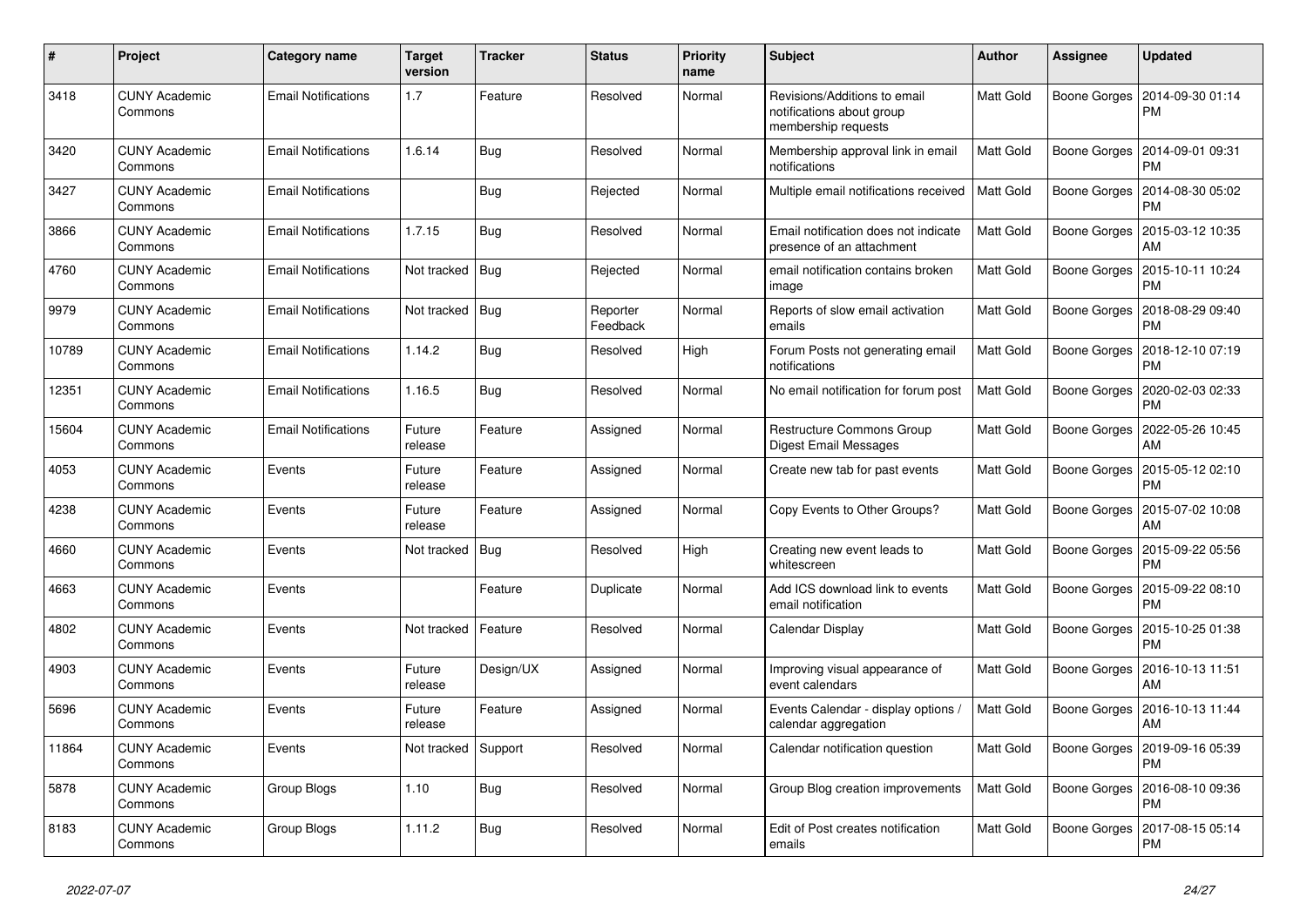| #     | Project                         | Category name      | Target<br>version | <b>Tracker</b> | <b>Status</b> | <b>Priority</b><br>name | <b>Subject</b>                                                                        | Author           | <b>Assignee</b>     | <b>Updated</b>                               |
|-------|---------------------------------|--------------------|-------------------|----------------|---------------|-------------------------|---------------------------------------------------------------------------------------|------------------|---------------------|----------------------------------------------|
| 8625  | <b>CUNY Academic</b><br>Commons | Group Blogs        | 1.11.11           | Support        | Resolved      | Normal                  | Group / Blog user role syncing not<br>working                                         | <b>Matt Gold</b> |                     | Boone Gorges   2017-08-30 04:07<br><b>PM</b> |
| 8756  | <b>CUNY Academic</b><br>Commons | Group Blogs        | Future<br>release | Feature        | Hold          | Normal                  | Connect multiple blogs to one<br>group?                                               | Matt Gold        | Boone Gorges        | 2017-09-30 10:42<br>AM                       |
| 9319  | <b>CUNY Academic</b><br>Commons | Group Blogs        |                   | Bug            | Duplicate     | Normal                  | Question about group/site<br>connections                                              | Matt Gold        | Boone Gorges        | 2018-02-28 01:45<br><b>PM</b>                |
| 2192  | <b>CUNY Academic</b><br>Commons | Group Files        | 1.6               | Feature        | Resolved      | Normal                  | Allow members to replace files                                                        | Matt Gold        | Boone Gorges        | 2014-03-21 03:37<br><b>PM</b>                |
| 2757  | <b>CUNY Academic</b><br>Commons | <b>Group Files</b> | 1.7               | Feature        | Resolved      | Normal                  | Create "Download All" Capabilities<br>for Files in a Folder                           | Matt Gold        | <b>Boone Gorges</b> | 2014-10-14 03:09<br><b>PM</b>                |
| 2833  | <b>CUNY Academic</b><br>Commons | <b>Group Files</b> | 1.6               | Bug            | Resolved      | Normal                  | Allow silent file deletions                                                           | <b>Matt Gold</b> |                     | Boone Gorges   2014-03-21 03:50<br><b>PM</b> |
| 3080  | <b>CUNY Academic</b><br>Commons | Group Files        | Future<br>release | Feature        | Assigned      | Low                     | Create a system to keep track of file   Matt Gold<br>changes                          |                  | Boone Gorges        | 2014-02-26 10:04<br><b>PM</b>                |
| 3180  | <b>CUNY Academic</b><br>Commons | <b>Group Files</b> | 1.6.2             | <b>Bug</b>     | Resolved      | Normal                  | Silent Edit of File Title Produces<br><b>Email Notification</b>                       | Matt Gold        | Boone Gorges        | 2014-05-01 11:19<br><b>PM</b>                |
| 3544  | <b>CUNY Academic</b><br>Commons | Group Files        | 1.7               | <b>Bug</b>     | Resolved      | Normal                  | Files list upload button placement<br>after upload                                    | <b>Matt Gold</b> | Boone Gorges        | 2014-10-10 09:09<br>AM                       |
| 4039  | <b>CUNY Academic</b><br>Commons | <b>Group Files</b> | 1.7.21            | Feature        | Resolved      | Normal                  | Redirect to login when<br>non-logged-in user tries to view file<br>from private group | Matt Gold        |                     | Boone Gorges   2015-05-11 11:30<br>AM        |
| 6872  | <b>CUNY Academic</b><br>Commons | <b>Group Files</b> | Not tracked       | Bug            | Resolved      | Normal                  | Seeing a red PHP warning                                                              | Matt Gold        |                     | Boone Gorges   2016-11-29 02:39<br><b>PM</b> |
| 10553 | <b>CUNY Academic</b><br>Commons | <b>Group Files</b> | 1.13.12           | Bug            | Resolved      | Normal                  | File category view persists after<br>clicking away                                    | <b>Matt Gold</b> |                     | Boone Gorges   2018-10-23 11:47<br>AM        |
| 12136 | <b>CUNY Academic</b><br>Commons | Group Files        | 1.18.0            | <b>Bug</b>     | Resolved      | Normal                  | "You must login" group file warning<br>shows after log in                             | <b>Matt Gold</b> | Boone Gorges        | 2020-12-08 11:31<br>AM                       |
| 22    | <b>CUNY Academic</b><br>Commons | Group Forums       |                   | Bug            | Resolved      | Low                     | New BP Groups Created under the<br>Help Category in BBPress                           | <b>Matt Gold</b> | Boone Gorges        | 2009-09-19 01:09<br><b>PM</b>                |
| 25    | <b>CUNY Academic</b><br>Commons | Group Forums       |                   | <b>Bug</b>     | Resolved      | Low                     | Group Page "Active Forum Topics"<br>not displaying                                    | <b>Matt Gold</b> |                     | Boone Gorges   2009-09-28 05:25<br><b>PM</b> |
| 29    | <b>CUNY Academic</b><br>Commons | Group Forums       |                   | <b>Bug</b>     | Resolved      | Low                     | Change user name display on<br><b>BbPress</b>                                         | Matt Gold        | Boone Gorges        | 2009-10-19 03:27<br><b>PM</b>                |
| 33    | <b>CUNY Academic</b><br>Commons | Group Forums       |                   | Bug            | Resolved      | Low                     | New Groups Added to Help<br>Category                                                  | Matt Gold        |                     | Boone Gorges   2009-10-19 04:06<br><b>PM</b> |
| 35    | <b>CUNY Academic</b><br>Commons | Group Forums       |                   | <b>Bug</b>     | Resolved      | Normal                  | 404 Email Notification Settings<br>Links                                              | Matt Gold        | Boone Gorges        | 2009-12-10 09:24<br><b>PM</b>                |
| 43    | <b>CUNY Academic</b><br>Commons | Group Forums       |                   | Feature        | Resolved      | Normal                  | "Topic not found" Message for<br>non-logged in users                                  | Matt Gold        | Boone Gorges        | 2009-10-20 10:33<br>AM                       |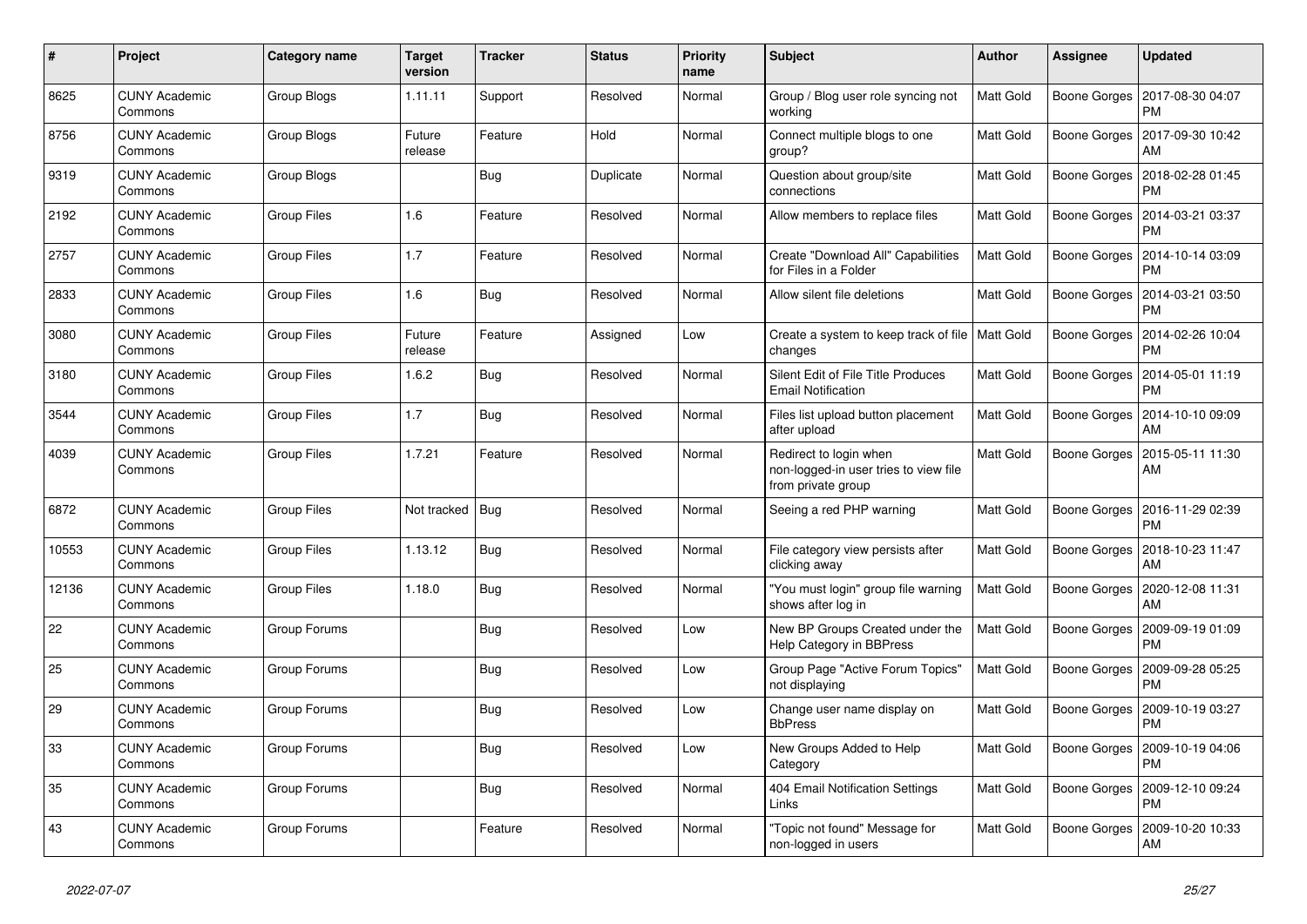| $\#$  | Project                         | <b>Category name</b> | <b>Target</b><br>version | <b>Tracker</b> | <b>Status</b> | <b>Priority</b><br>name | <b>Subject</b>                                                                      | Author           | <b>Assignee</b> | <b>Updated</b>                               |
|-------|---------------------------------|----------------------|--------------------------|----------------|---------------|-------------------------|-------------------------------------------------------------------------------------|------------------|-----------------|----------------------------------------------|
| 48    | <b>CUNY Academic</b><br>Commons | Group Forums         |                          | <b>Bug</b>     | Resolved      | High                    | <b>Unsubscribed Users Receiving</b><br>Commons Forum Posts via Email                | Matt Gold        |                 | Boone Gorges   2009-10-17 07:01<br>PМ        |
| 71    | <b>CUNY Academic</b><br>Commons | Group Forums         |                          | Bug            | Resolved      | Urgent                  | Forum of Private Group Not Hidden                                                   | <b>Matt Gold</b> | Boone Gorges    | 2009-11-24 10:15<br>PM                       |
| 139   | CUNY Academic<br>Commons        | Group Forums         |                          | Feature        | Resolved      | Normal                  | Increase size limits for forum<br>attachments                                       | <b>Matt Gold</b> | Boone Gorges    | 2009-12-10 01:01<br>PM                       |
| 147   | <b>CUNY Academic</b><br>Commons | Group Forums         |                          | Bug            | Resolved      | Normal                  | <b>Character Limit on Forum Post</b><br>Titles                                      | Matt Gold        | Boone Gorges    | 2009-12-22 10:38<br><b>PM</b>                |
| 589   | <b>CUNY Academic</b><br>Commons | Group Forums         | 1.6                      | Feature        | Resolved      | Normal                  | <b>Preview of Forum Posts</b>                                                       | <b>Matt Gold</b> | Boone Gorges    | 2014-03-27 03:11<br><b>PM</b>                |
| 3150  | <b>CUNY Academic</b><br>Commons | Group Forums         | 1.6.1                    | Bug            | Resolved      | Low                     | 'Post New Topic" Button Shows Up<br>for Non-Logged in Users on Group<br>Forum Pages | Matt Gold        | Boone Gorges    | 2014-04-21 04:49<br>PM                       |
| 3177  | <b>CUNY Academic</b><br>Commons | Group Forums         | 1.7                      | Feature        | Resolved      | Normal                  | Upgrade bbPress to 2.x                                                              | Matt Gold        |                 | Boone Gorges   2014-09-30 01:35<br><b>PM</b> |
| 3559  | <b>CUNY Academic</b><br>Commons | Group Forums         | 1.7.2                    | Design/UX      | Resolved      | Normal                  | Forum Styling                                                                       | <b>Matt Gold</b> | Boone Gorges    | 2014-11-02 03:18<br><b>PM</b>                |
| 3561  | <b>CUNY Academic</b><br>Commons | Group Forums         | 1.7.1                    | Feature        | Resolved      | Normal                  | Add Post New Topics link to top of<br>forums                                        | Matt Gold        | Boone Gorges    | 2014-10-21 06:48<br>PМ                       |
| 3654  | <b>CUNY Academic</b><br>Commons | Group Forums         | 1.7.4                    | Bug            | Resolved      | Normal                  | can only attached one file to a<br>forum post                                       | <b>Matt Gold</b> | Boone Gorges    | 2014-11-21 10:42<br>AM                       |
| 3655  | <b>CUNY Academic</b><br>Commons | Group Forums         | Not tracked              | Bug            | Resolved      | High                    | xlsx attachments not allowed in<br>forums                                           | Matt Gold        | Boone Gorges    | 2014-11-21 10:41<br>AM                       |
| 3859  | <b>CUNY Academic</b><br>Commons | Group Forums         | 1.7.14                   | <b>Bug</b>     | Resolved      | Normal                  | Group Forum Button Layout                                                           | <b>Matt Gold</b> | Boone Gorges    | 2015-03-05 10:57<br>AM                       |
| 4004  | <b>CUNY Academic</b><br>Commons | Group Forums         | Not tracked              | Support        | Resolved      | High                    | "Duplicate topic detected" error<br>message when posting to group<br>forum          | Matt Gold        | Boone Gorges    | 2015-04-20 10:21<br>AM                       |
| 4155  | <b>CUNY Academic</b><br>Commons | Group Forums         |                          | <b>Bug</b>     | Duplicate     | Normal                  | Don't see forum search                                                              | Matt Gold        | Boone Gorges    | 2015-06-16 12:32<br><b>PM</b>                |
| 4765  | <b>CUNY Academic</b><br>Commons | Group Forums         | 1.8.13                   | Bug            | Resolved      | Normal                  | Forum preview not showing HTML<br>tags                                              | <b>Matt Gold</b> | Boone Gorges    | 2015-10-11 10:30<br><b>PM</b>                |
| 5606  | <b>CUNY Academic</b><br>Commons | Group Forums         | Not tracked              | Feature        | Resolved      | Normal                  | Allow .txt files as forum post<br>attachments                                       | <b>Matt Gold</b> |                 | Boone Gorges   2016-05-24 07:37<br>AM        |
| 5738  | <b>CUNY Academic</b><br>Commons | Group Forums         |                          | <b>Bug</b>     | Rejected      | Normal                  | Forum post list formatting didn't<br>come through                                   | Matt Gold        |                 | Boone Gorges   2016-07-02 01:09<br><b>PM</b> |
| 5879  | <b>CUNY Academic</b><br>Commons | Group Forums         | 1.10                     | Feature        | Resolved      | Normal                  | Enable Group Forums By Default                                                      | Matt Gold        |                 | Boone Gorges   2016-08-11 10:40<br><b>PM</b> |
| 10164 | <b>CUNY Academic</b><br>Commons | Group Forums         | 1.13.8                   | <b>Bug</b>     | Resolved      | Normal                  | A few oddities related to a<br>cross-posted forum post                              | <b>Matt Gold</b> |                 | Boone Gorges   2018-08-17 10:12<br>AM        |